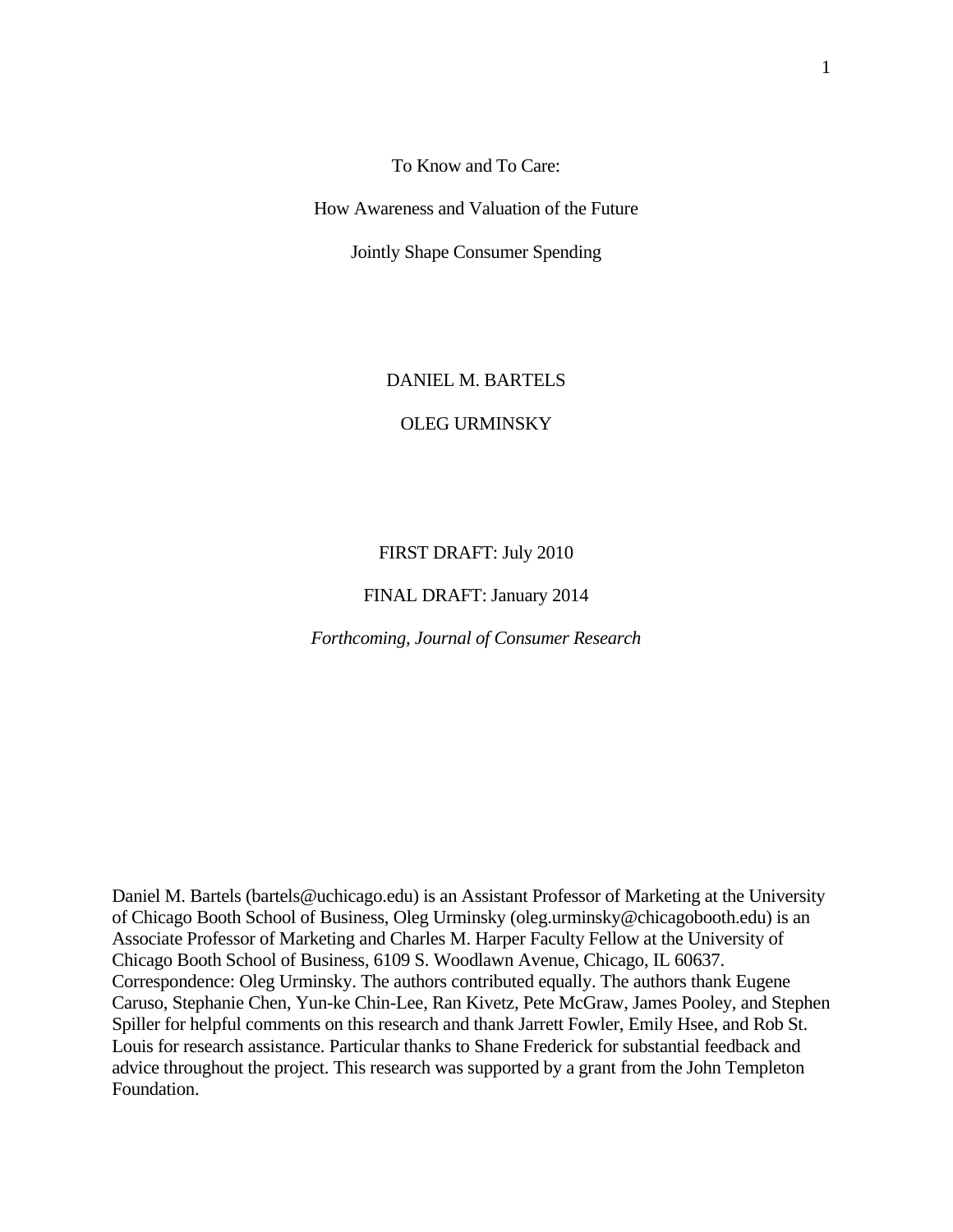#### ABSTRACT

Reducing spending in the present requires the combination of being both motivated to provide for one's future self (valuing the future) and actively considering long-term implications of one's choices (awareness of the future). Feeling more connected to the future self—thinking that the important psychological properties that define your current self are preserved in the person you will be in the future—helps motivate consumers to make far-sighted choices by changing their valuation of future outcomes (e.g., discount factors). However, this change only reduces spending when opportunity costs are considered. Correspondingly, cues that highlight opportunity costs reduce spending primarily when people discount the future less or are more connected to their future selves. Implications for the efficacy of behavioral interventions and for research on time discounting are discussed.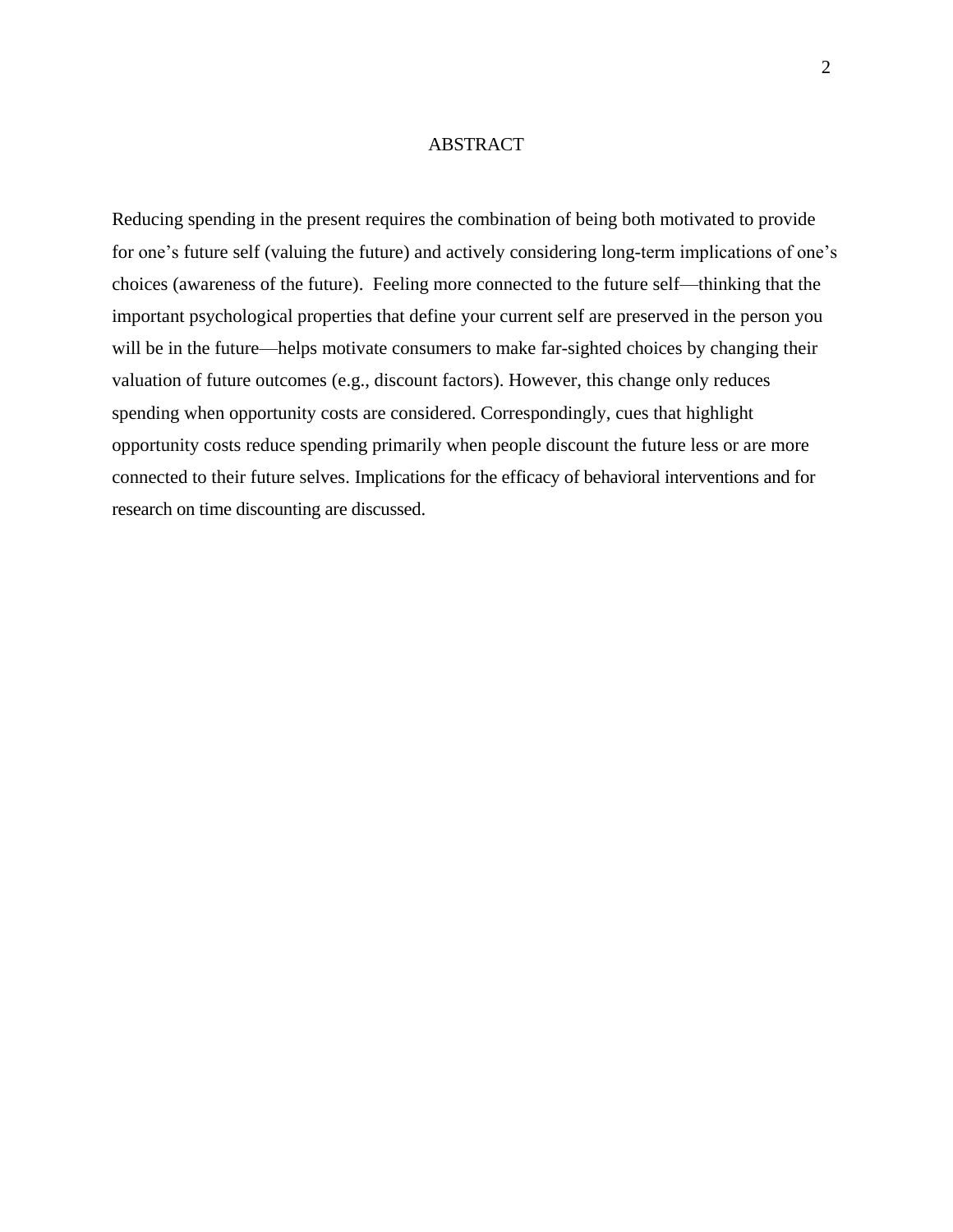*"If you're wasting \$5 a day on little things like a latte at Starbucks or a muffin, you can become very rich if you can cut back on that, and actually took that money and put it in a savings account at work, like a 401(k) plan or an IRA account… [I]n your 20s, you can actually be a multimillionaire by the time you reach retirement by simply finding your latte factor and paying yourself back." (Bach 2002)*

The advice above—offered by financial self-help guru David Bach—describes continuous restraint that is difficult to execute. One must both account for future opportunities that current indulgences displace and value those future outcomes, even though the benefits enjoyed by future selves come at the cost of current forbearance. Individual differences in these two dispositions being aware of and valuing future outcomes— may help explain why people in similar economic circumstances save at different rates (Venti and Wise 2001). Contemporary research investigates each of these factors individually, but has not integrated the two in a framework that would address how awareness and valuation of future outcomes jointly influence choices.

We argue that awareness of future outcomes and the valuation of those outcomes are not only conceptually distinct, but the nature of the interaction between them is important for understanding everyday intertemporal choices. To illustrate the distinction, consider two people, Jan and Fran. Each of them spends as much time as she can tanning on the beach. Jan tans because she doesn't know it will cause wrinkles when she's older. Fran tans because even though she knows it will cause wrinkles, she doesn't care. More importantly, each also spends all of her discretionary income every month on current consumption, instead of saving for the future. Jan spends all her money because, even though she does care about her future welfare, she fails to consider her future financial needs when making purchases now. In contrast, Fran also spends all her money, but does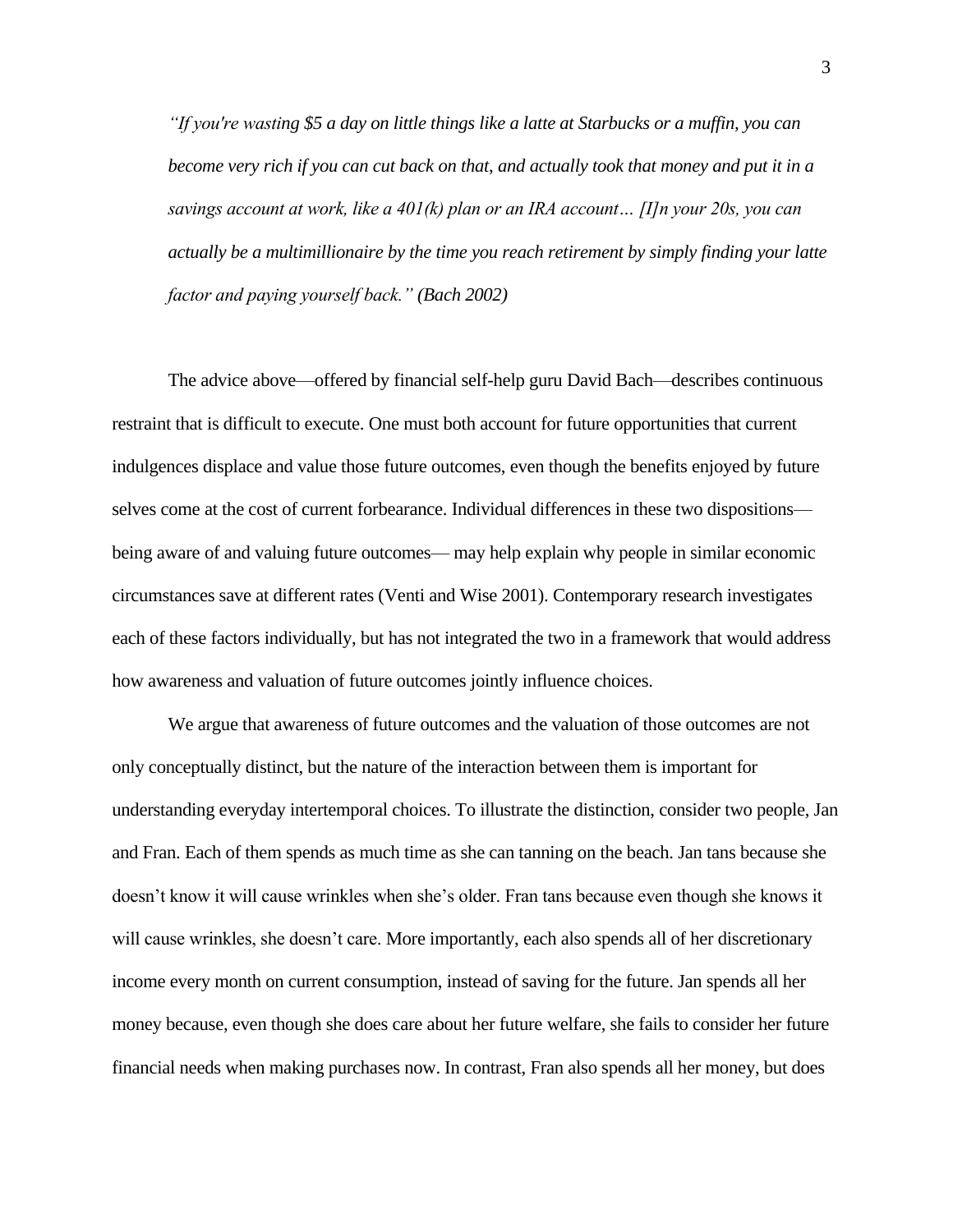so because she doesn't sufficiently care about the resources she'll have when she's older, despite being aware of the consequences. Thus, studying either factor in isolation would miss how these considerations interact to shape intertemporal choices and would therefore fail to predict either Jan or Fran's lack of restraint in spending.

The current studies focus on how both factors *jointly* affect decisions. We investigate the effect that being aware of future consequences has on spending by examining how much people consider the opportunity costs of their choices. (In this article, awareness of future tradeoffs and opportunity cost consideration are used interchangeably.) To examine the influence of valuing future outcomes, we measure and manipulate one antecedent of caring about future outcomes psychological connectedness to the future self (which has been found to impact time discounting, Bartels and Urminsky 2011). We then also directly measure the valuation of future outcomes, via discount factors. The results reveal that awareness and valuation interact to promote thrift.

To fully develop the rationale for this argument, we first discuss factors that influence valuation of future outcomes, and then how the awareness of opportunity costs affects choice. We then contrast our novel account, in which both factors are *mutually reinforcing*, with prior theories that assume awareness and valuation of future outcomes are either redundant or operate independently. Seven studies demonstrate that valuing future outcomes reduces spending primarily when opportunity costs are considered.

We see the contribution of this work as having three facets. First, our findings contradict related prior research, which generally assumes one of two possibilities, reviewed below as hypotheses 1 and 2. In contrast, we provide evidence for a new view of how valuation and consideration of future outcomes impact choice, summarized in hypothesis 3. Second, our results may help resolve the puzzle of why time preference (as measured by elicited discount factors) has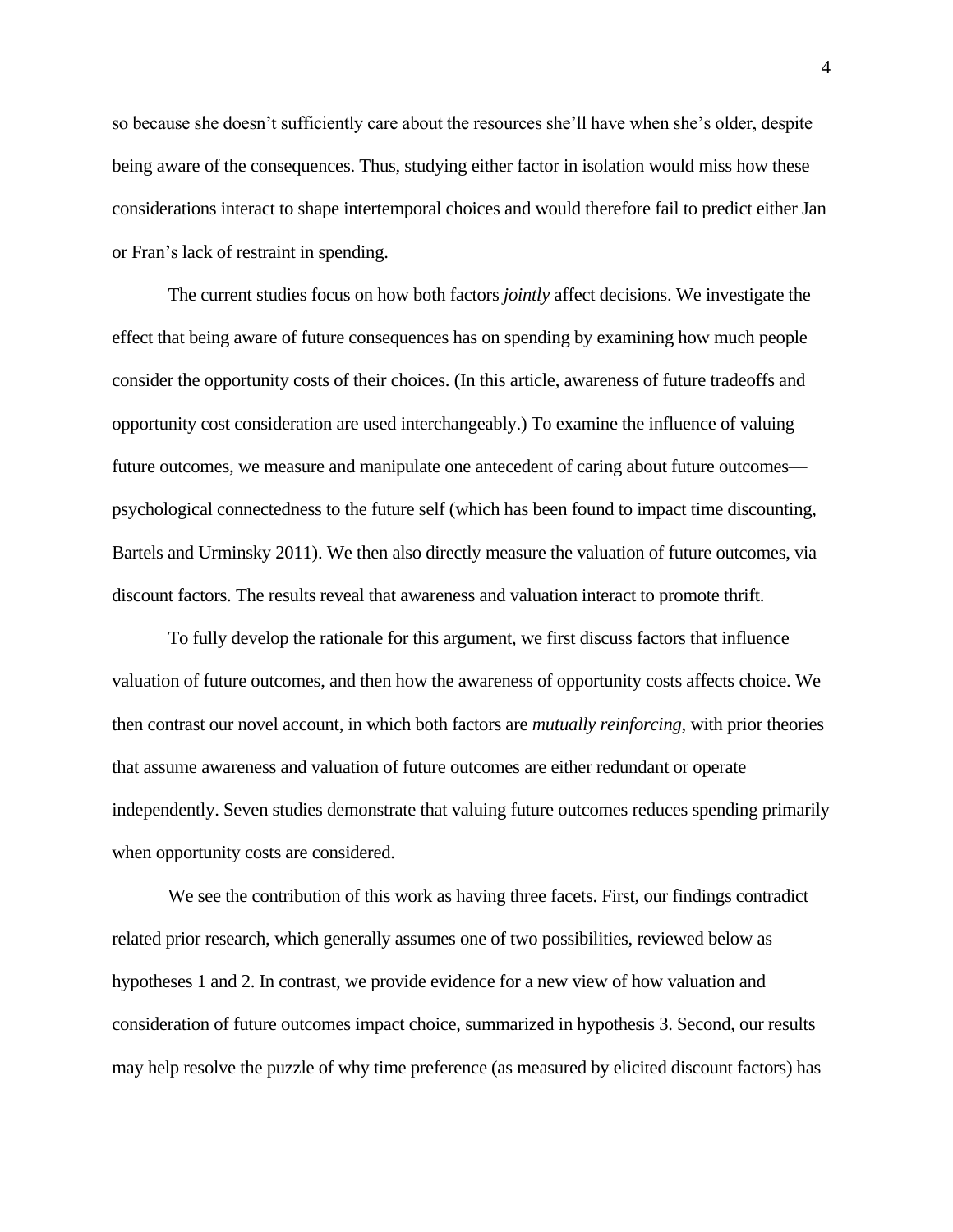been only inconsistently linked to consumers' saving or restraint in spending. Third, our supported account has novel practical implications for the potential limitations of well-intentioned interventions designed to improve consumer decisions.

### **THEORETICAL BACKGROUND**

## Valuation of future outcomes

Time discounting (i.e., the strength of preferences to receive outcomes sooner, foregoing larger outcomes that occur later) have been interpreted as revealing how much the future is valued, and have been viewed as a primary determinant of savings and spending decisions (see Frederick, Loewenstein, and O'Donoghue 2002; Urminsky and Zauberman 2015 for reviews). While the degree of discounting, the functional form of discount rates, and correlates of discounting have been widely studied, less work examines the motivational reasons why people discount future outcomes so steeply, and why some people are less patient than others. While prior work has primarily focused on economic considerations (e.g, liquidity constraints; Meyer, 1976) and perceptual accounts (e.g., subjective time, Zauberman et al. 2009; comparison of delay relative to outcome, Scholten and Read 2010), time discounting has been shown to involve conflict between competing motivations (Urminsky and Kivetz 2011).

One starting point for understanding the underlying motivations is the idea that a person can be construed as a temporal sequence of overlapping, but partly distinct selves (Parfit 1984), rather than a single irreducible entity over time. The motivation to sacrifice consumption on behalf of future selves could then depend on how "connected" the current self feels toward those future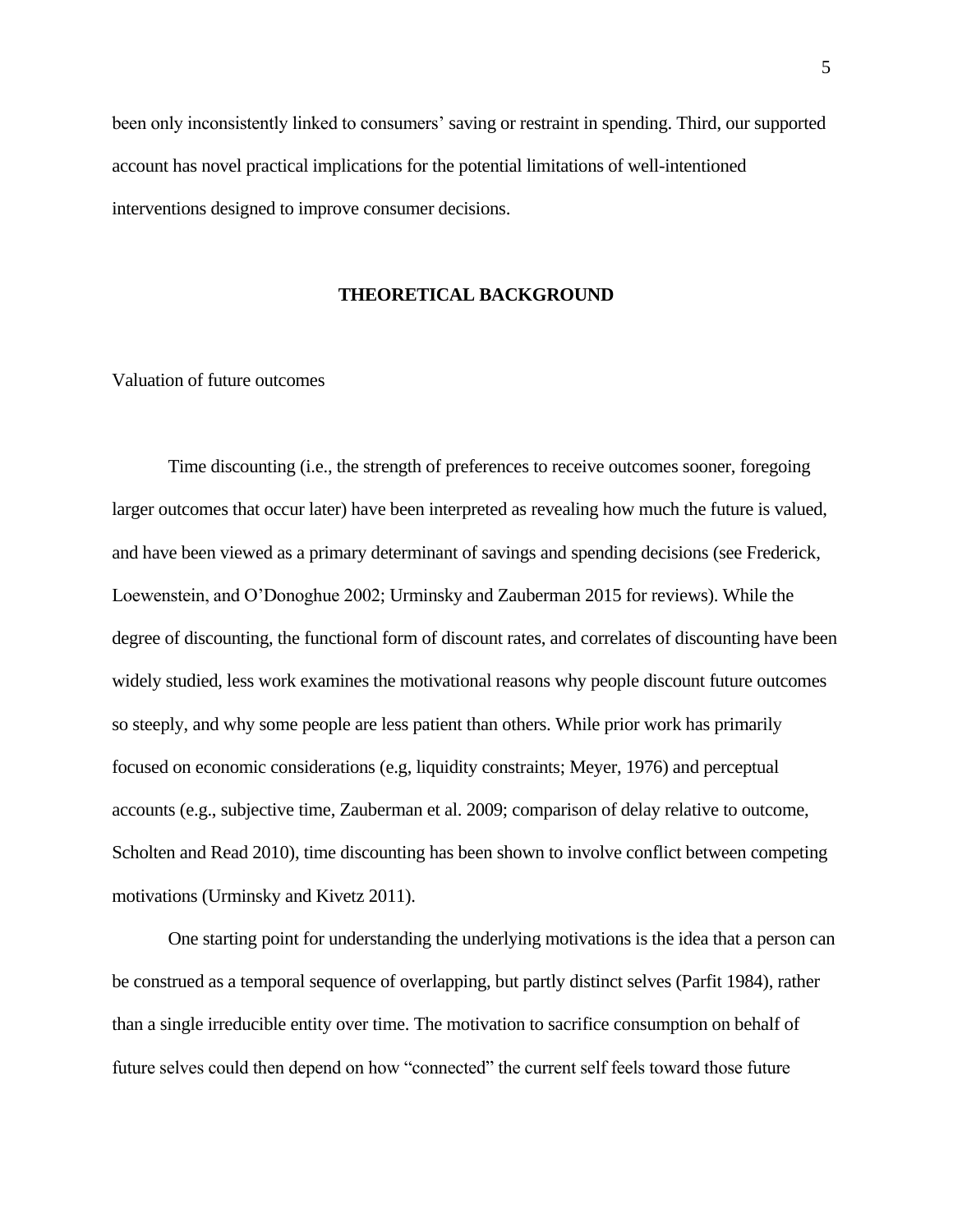selves—that is, how much overlap the person perceives with respect to beliefs, values, goals, and other defining features of personal identity. The more one anticipates change in these aspects, the less motivated the person may be to save for the future self who will benefit. Recent work finds that a higher sense of connectedness yields more patience in intertemporal choice tasks (Bartels, Kvaran, and Nichols 2013; Bartels and Rips 2010; Bartels and Urminsky 2011). Building on this work, in the current article we investigate time preferences both directly (using a measure of tradeoff between present and future outcomes) and via an underlying motivation which affects time preferences (measuring and manipulating how connected people feel toward their future selves).

Most research on time discounting has measured preferences using explicit tradeoffs between smaller rewards available sooner and larger rewards available later (e.g., would you rather have \$500 in a week or \$1000 in a year?). The existing work on connectedness has likewise used explicit intertemporal tradeoffs. Spending decisions, by contrast, rarely represent an explicit intertemporal tradeoff (Rick and Loewenstein 2008). For example, a person might choose to spend \$4 on a latte at Starbucks without thinking about the future opportunity costs of the expenditure. Furthermore, this distinction may help explain why studies using estimates of discounting from explicit tradeoff tasks to predict "far-sighted" decision making with implicit long-term consequences in the field have yielded mixed results (e.g., Chabris et al. 2008; see Urminsky and Zauberman 2015 for a review).

### Awareness of future outcomes

Studies have found that highlighting opportunity costs or tradeoffs restrains spending. Explicitly directing people's attention to future consequences can increase their preference for delayed rewards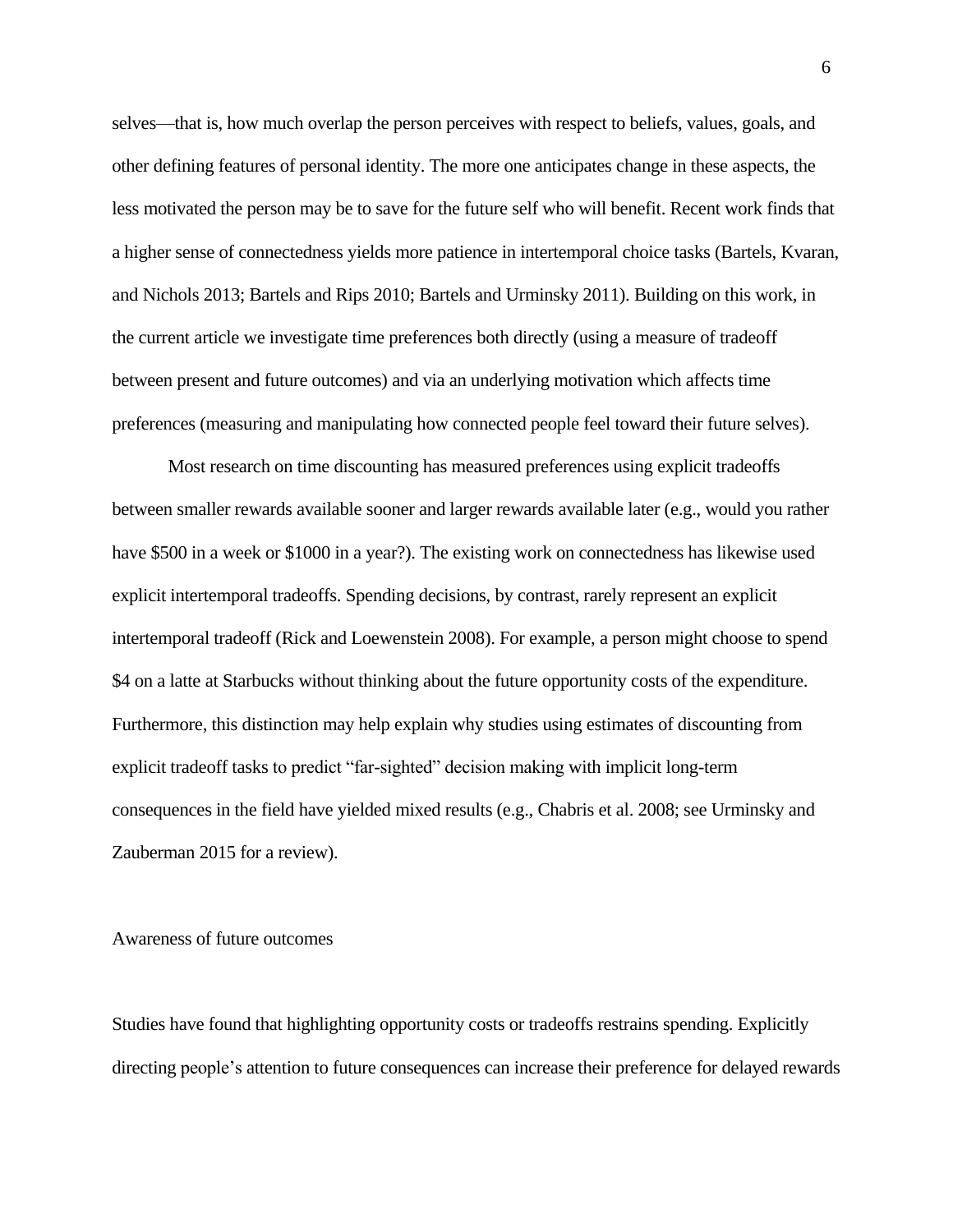(Hershfield et al. 2011), and a greater focus on long-term consequences predicts higher intent to save more money for retirement (Nenkov, Inman, and Hulland 2008) and higher (self-reported) incidence of healthy behaviors (Strathman et al. 1994). Merely reminding people that unspent money could be used for other purposes reduces intended spending (Frederick et al. 2009). Individual differences in the propensity for financial planning (e.g., explicit consideration of future spending) likewise predict accumulated wealth, coupon use, and credit score (Lynch et al. 2010). Thus, greater awareness of future consequences increases farsighted-behaviors, at least some people.

However, to date there has been minimal overlap between research investigating the consideration of future outcomes and research investigating the valuation of future outcomes. Neither the distinction nor possible interactions are typically discussed. For example, in empirical research using the widely studied tradeoff tasks (choices between outcomes differing in their delay and magnitude), the consideration of those future outcomes is taken for granted (Ainslie 1975; Chabris et al. 2008; Loewenstein and Prelec 1992). Accounts of decision-making based on this discounting literature, then, often assume that people vary in patience, without distinguishing between consideration and valuation of future consequences as determinants of patience.

The joint effects of awareness and valuation of future outcomes

In the current studies, we investigate the unaddressed question of whether and how these two factors interact in shaping people' spending decisions. In our studies we measure and manipulate connectedness to the future self, a driver of the motivation underlying discounting, and also measure discounting directly. We also manipulate the salience of opportunity costs, to affect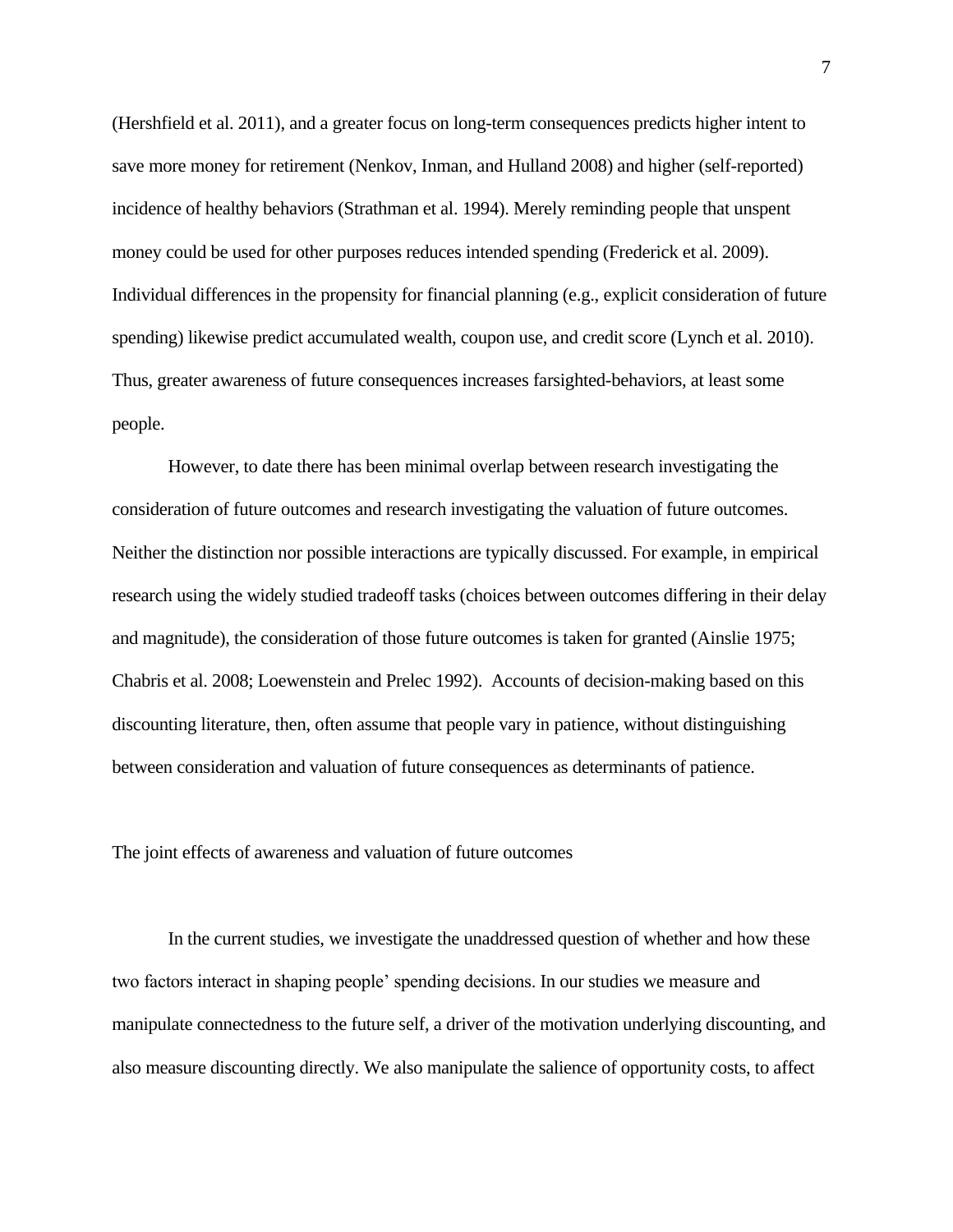consumers' awareness of the tradeoffs inherent in their choices—specifically, the other uses of money that current purchases displace. While some of the opportunity costs people consider may be in the present (e.g., other items in the same store), many of the opportunity costs of a current purchase could be construed as reduced consumption in the future, and therefore relevant to discounting.

Next, we discuss three distinct possibilities—our account and two competing accounts implied by the prior literature—for how the combination of considering future consequences and valuation of future consequences influence decisions. As illustrated in figure 1, these accounts make different predictions about how purchase likelihood will be affected by manipulations that target the consideration of future outcomes (e.g., emphasizing opportunity costs vs. not) and valuation of future outcomes (e.g., affirming connectedness vs. not).

**FIGURE 1:** STYLIZED ILLUSTRATION OF THE ALTERNATIVE HYPOTHESES: POTENTIAL EFFECTS ON PURCHASE PROBABILITY OF JOINTLY MANIPULATING CONSIDERATION OF OPPORTUNITY COSTS AND VALUATION OF THE FUTURE (VIA AFFIRMING CONNECTEDNESS)

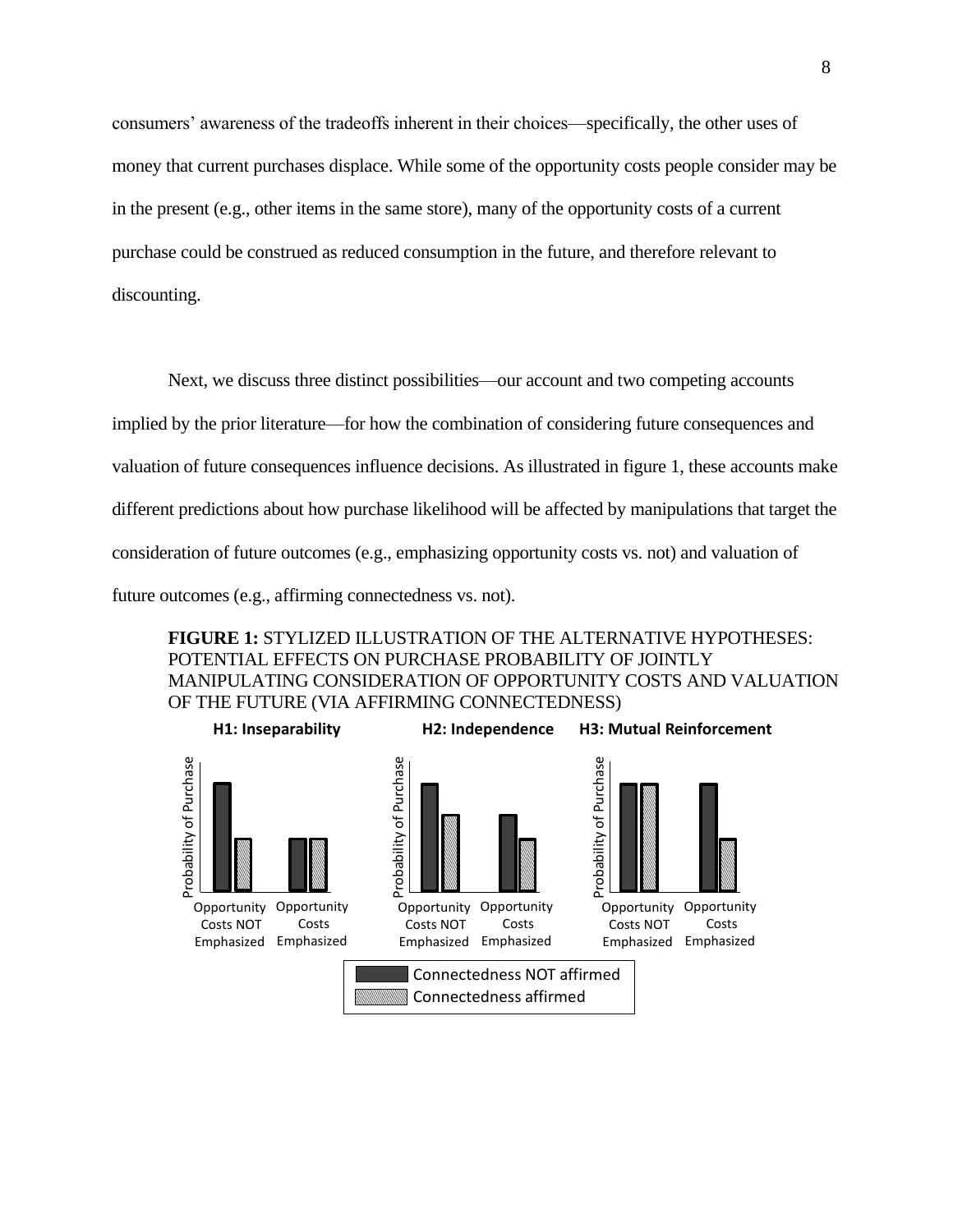One possibility is that the two factors are closely linked in people's deliberation. Thinking more about future consequences may induce people to place a higher value on future outcomes than they would otherwise. Correspondingly, people with higher valuations of future outcomes in general might invest more effort in considering the future consequences of a specific choice.

**H1:** Inseparability: Restrained spending depends on a single construct reflecting the awareness of and valuation of future outcomes—greater awareness of future outcomes co-occurs with higher valuation of those outcomes. So, each factor induces the other.

Some research has taken a position consistent with this view. The degree of consideration of future outcomes has been interpreted as one determinant of discounting (Logue 1988, Radu et al. 2011). Conversely, impatience (i.e., steep discounting) has been proposed as underlying inattention to future outcomes (Ainslie and Haslam 1992). More generally, some researchers have argued that those with more concern for the welfare of future selves (e.g., people who discount the future less) will be motivated to more assiduously investigate the future consequences of a present action (Hershfield, Cohen and Thompson 2012; Strathman et al. 1994).

If hypothesis 1 holds, manipulating one factor would also affect the other. A manipulation that increased valuation of future outcomes would also increase consideration of future outcomes (such as opportunity costs) and a manipulation that increased consideration of future outcomes would also increase valuation of those outcomes. So, prompting either (i) consideration of future consequences, (ii) or valuation of future consequences, or (iii) both would all produce similar outcomes, as each is sufficient to promote far-sighted behavior (see first panel of figure 1). Purchases would be most likely specifically when people both are not thinking about opportunity costs *and* do not value future outcomes.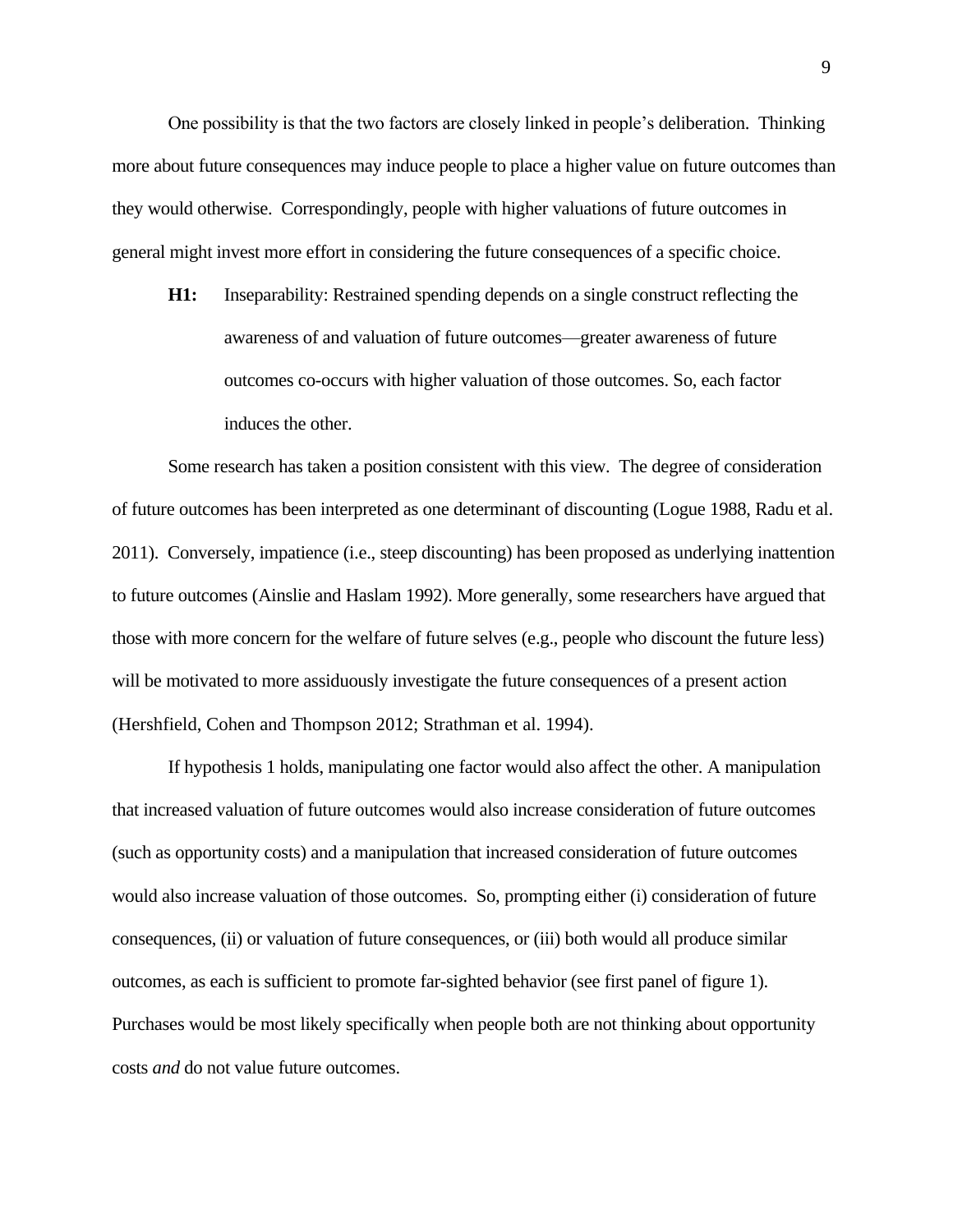**H2:** Independence: Awareness of future outcomes and valuing those outcomes contribute independently to restrained spending.

An alternative possibility is that each factor independently influences choices. Many previous approaches investigated the effect of one factor independently of the other, usually uninvestigated, factor. More explicitly in line with this assumption, Adams and Nettle (2009) correlated measures of smoking with a measure of discounting and, separately, with the propensity to consider future consequences, without considering interactions. Similarly, quantitative models of consumer choice often either assume a fixed discount rate consistent with market interest and estimate aspects of the planning horizon (e.g., probability of taking future discounts into account, Hartmann 2006) or fix the planning horizon and estimate the discount rate (Yao et al. 2012). Empirically, if hypothesis 2 holds, manipulating either factor does not affect the influence of the other factor—the likelihood of purchase would reveal two simple effects with *no* interaction (see middle panel of figure 1).

Lastly, we propose a third view, distinct from hypothesis 1 and hypothesis 2 and unexplored in the literature thus far. We argue that consideration of and concern for future outcomes may be neither equivalent nor independent, but may instead be mutually reinforcing. Specifically, consideration of future consequences will promote restrained spending more when the person cares about the welfare of her future self, and this concern for the future will motivate thrift more when she sees how her current consumption will reduce future welfare.

**H3:** Mutual reinforcement: Restrained spending requires both being aware of future outcomes and valuing those outcomes.

To illustrate the differences between these hypotheses, let's return to our earlier example: Jan spends all her money because although she cares about her future needs, she doesn't think about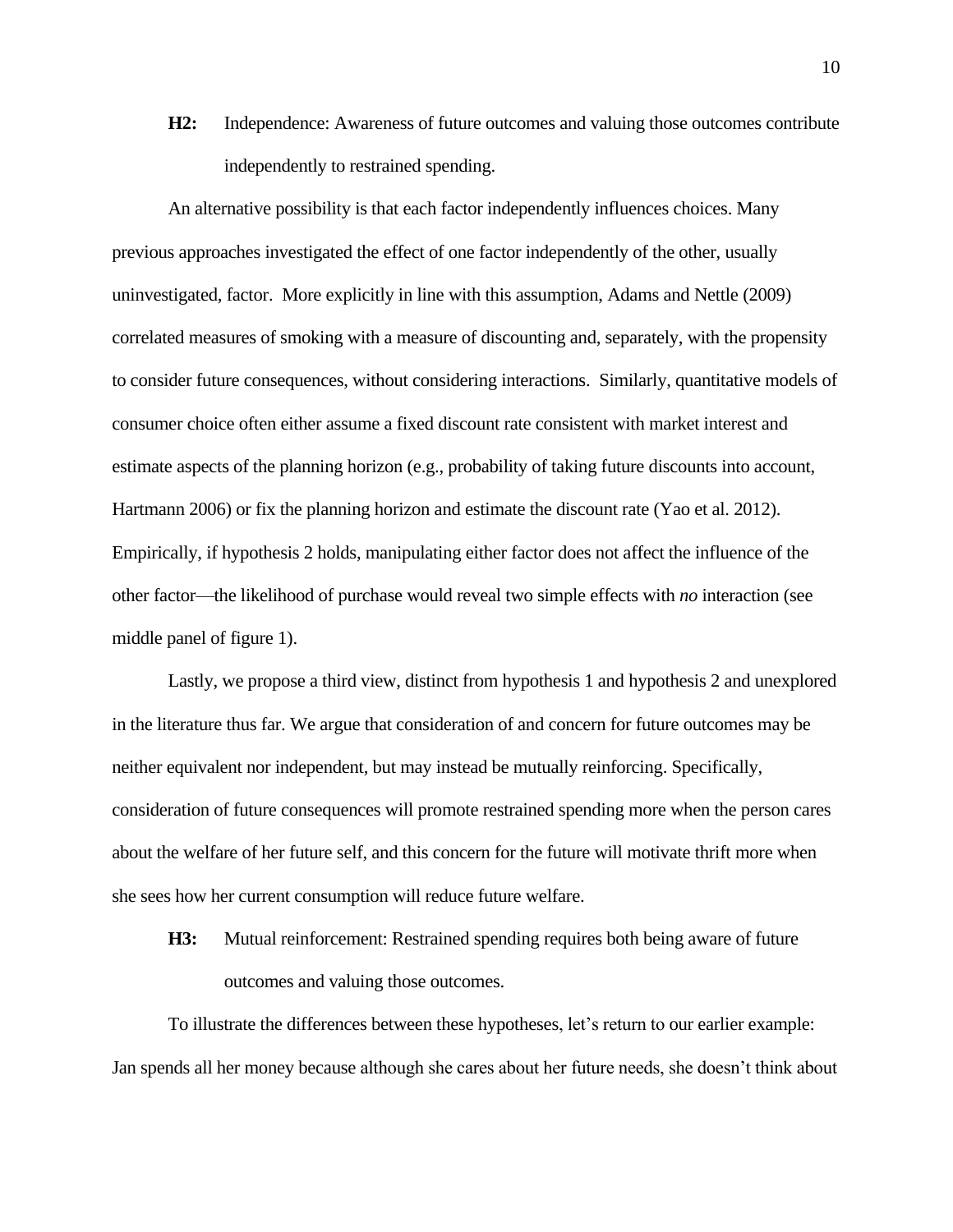them when making purchases. In contrast, Fran understands the consequences of her current spending but doesn't care about what happens to her when she's old. How would Jan and Fran be affected by interventions that target the awareness or valuation of future consequences? First, hypothesis 1 suggests that (i) interventions that increase valuation of future consequences or (ii) reminders to consider tradeoffs would help both people reduce their spending (because both interventions impact the same construct), which is inconsistent with the distinction drawn between Jan and Fran.

Similarly, hypothesis 2 would imply that either intervention should be helpful, because it assumes that getting Jan to care even more about her future needs or getting Fran to pay even more attention to future consequences would reduce their spending. However, in this example, the first intervention actually wouldn't help Jan (who doesn't think about the future), and the second wouldn't help Fran (who doesn't care about her future). Hypothesis 3, on the other hand, implies that making Jan care more about her future self won't reduce spending nor will reminding Fran of the tradeoffs she's making. But doing the reverse—reminding Jan and inducing caring in Fran would reduce spending, as would combing these interventions.

While hypothesis 3 is reflected conceptually in some quantitative models of decision making (e.g., Winer 1997), the two factors have not been jointly estimated due to the difficulty in empirically identifying both factors from choices observed in field data. However, we can test hypothesis 3—and distinguish its predictions from those of hypothesis 1 and hypothesis 2—using direct measurement and experimental methods. Under hypothesis 3, manipulations that prompt consideration of future outcomes will be most effective at reducing purchases when people value (or are prompted to value) those future outcomes (see last panel of figure 1). As a result, reduced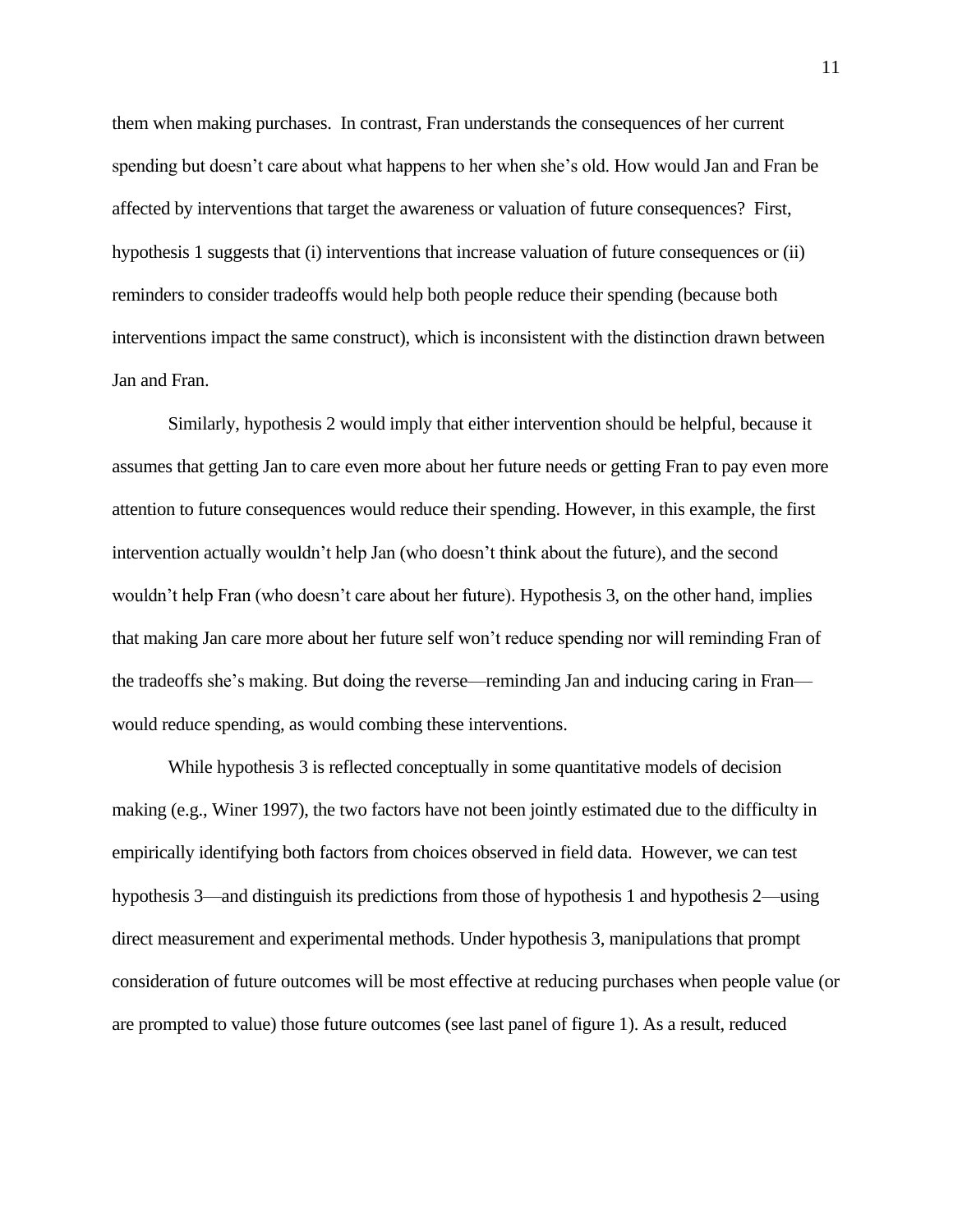spending will occur primarily when opportunity costs are recognized *and* valuation of future outcomes is high.

In this article, we test the mutual reinforcement account (hypothesis 3) against the other accounts suggested by prior literature (hypothesis 1 and hypothesis 2). As noted earlier, we operationalize the valuation of future outcomes in two ways: (i) we measure and manipulate one antecedent of caring about future outcomes—psychological connectedness to the future self and (ii) measure the valuation of future outcomes (via discount factors). To operationalize awareness, we both measure people's tendency to consider future outcomes (via their propensity to plan) and manipulate it (by providing opportunity cost reminders and prompting relative comparisons).

We find that awareness of future outcomes and valuation of the future interact to predict people's choices, as described by hypothesis 3. Our finding that awareness of future outcomes plays a moderating role may offer insights into why financial outcomes have not been consistently predicted by measures of discounting in the prior literature. We discuss the novel implications of our findings for the design of policy interventions.

## **STUDY 1A: CONNECTEDNESS AND OPPORTUNITY COST SALIENCE JOINTLY DETERMINE WILLINGNESS TO PURCHASE**

Studies 1a and 1b examine how recognition of the tradeoffs inherent in choices and how valuation of the future (which increases with greater connectedness to the future self—study 1a, and is reflected in measures of discounting—study 1b) jointly determine financial decisions. Any single contemplated expenditure, by itself, rarely jeopardizes any other specific spending or savings goals and so may often be made without considering opportunity costs. However, the notion of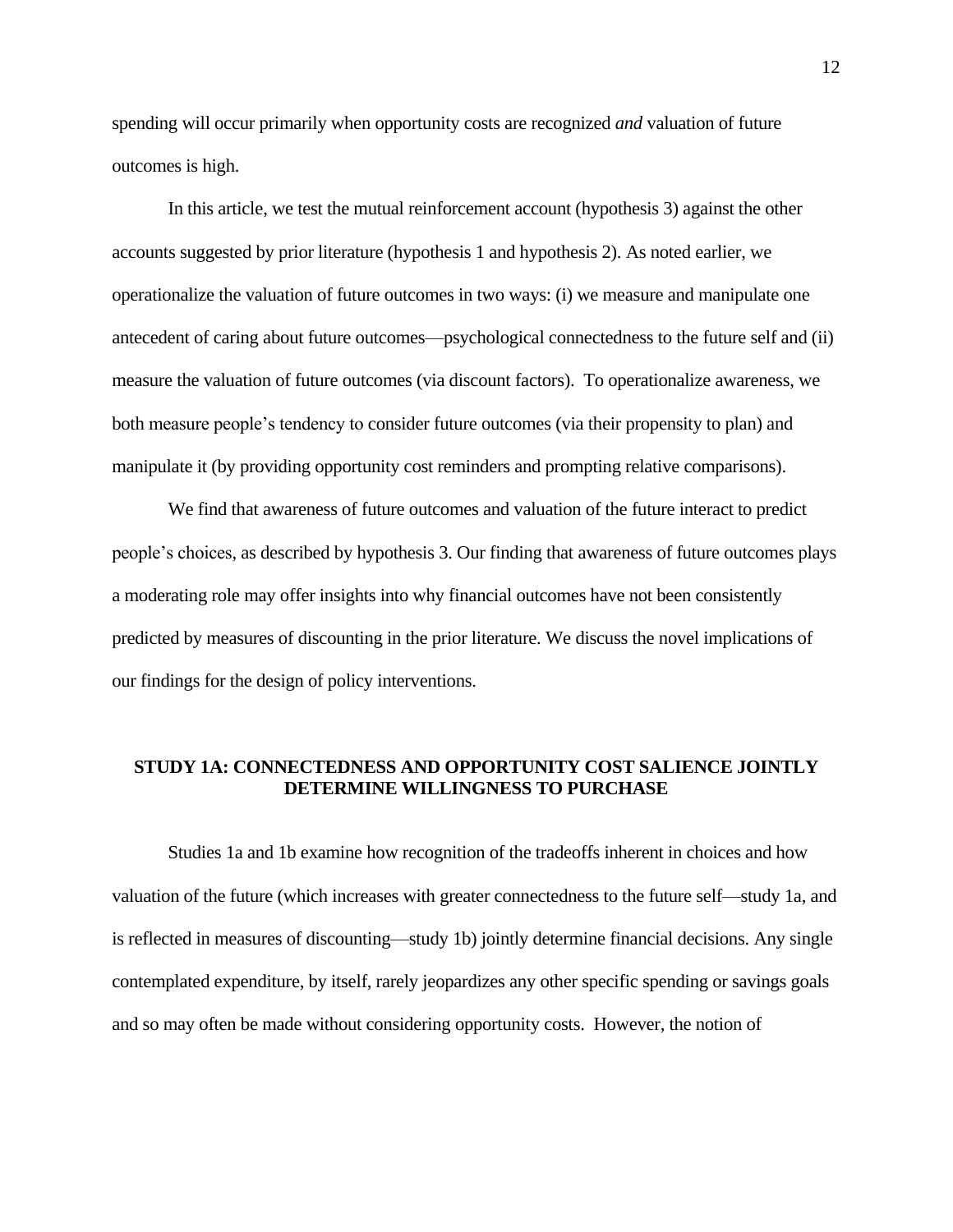opportunity cost can be readily cued, and we predict that doing so will potentiate the relation between connectedness and thrift.

#### Method

Eighty-eight adults were approached on the University of Chicago campus and a nearby museum to complete a short survey in return for a candy bar. They rated psychological connectedness to their future self—how much they felt that the important psychological properties that define their current selves would be preserved in their future selves, and on a corresponding visual scale using Euler circles, each coded to 0-100 (see web appendix A for materials). These two measures were substantially correlated  $(r = .40, p < .001)$ , and we used the average as our measure of connectedness. Then, following Frederick et al. (2009), respondents chose whether to spend \$14.99 on a hypothetical DVD, and we manipulated the salience of the expenditure's opportunity cost by including or excluding the reminder in brackets below:

*Imagine that you have been saving some extra money on the side to make some purchases, and on your most recent visit to the video store, you come across a special sale on a new DVD. This DVD is one with your favorite actor or actress, and your favorite type of movie (e.g., comedy, drama, thriller, etc.). This particular DVD that you are considering is one that you have been thinking about buying for a long time. It is available at a special sale price of \$14.99.*

*What would you do in this situation? (please circle A or B)*

*(A) Buy this entertaining DVD (B) Not buy this entertaining DVD [keeping the \$14.99 for other purposes]*

Results and Discussion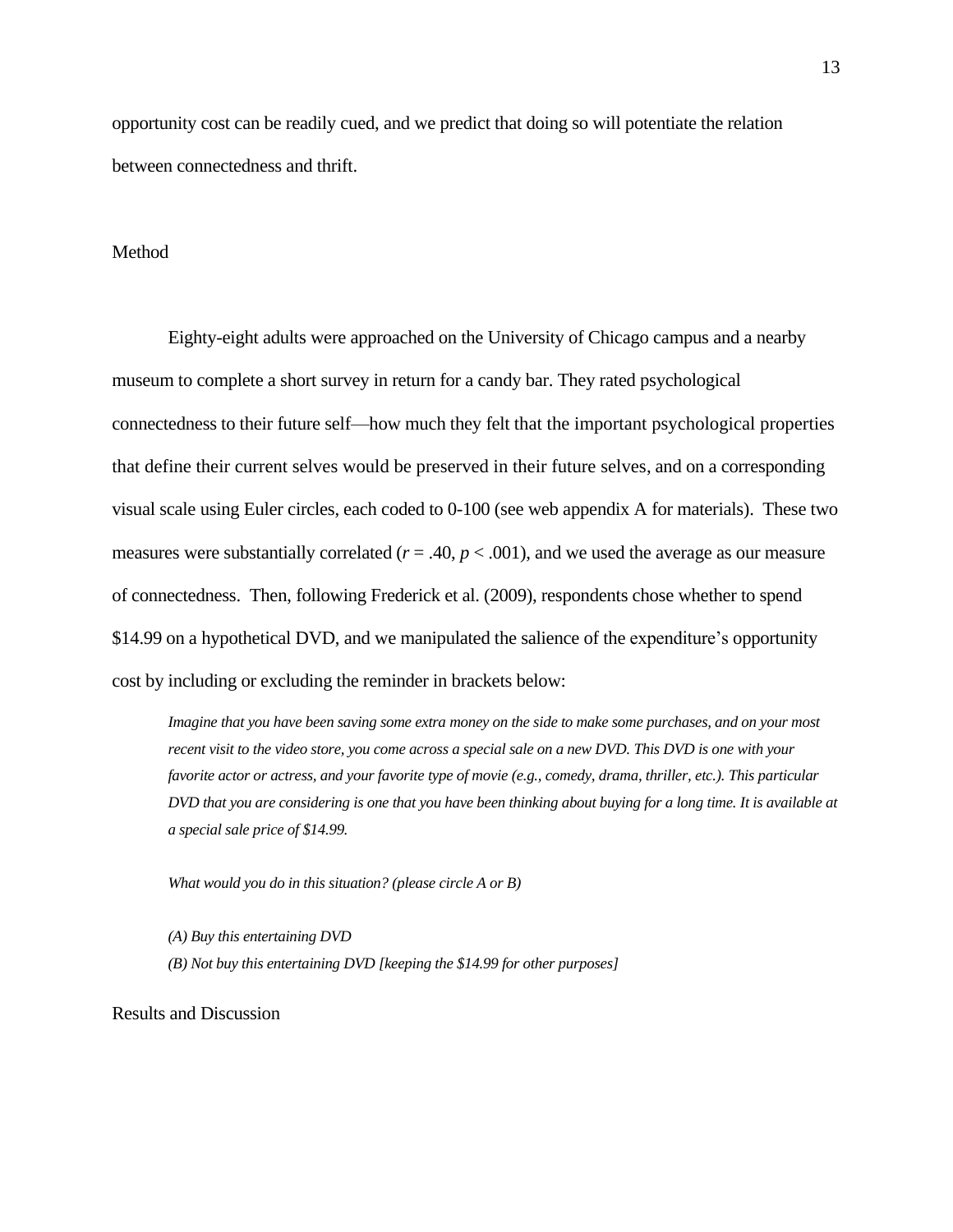Consistent with prior work, providing an information-neutral opportunity cost cue marginally reduced purchase intentions (from 71% to 51%;  $\chi^2(1) = 3.69$ ;  $p = .055$ ). More importantly, as predicted by hypothesis 3, the relation between psychological connectedness and purchase intent was much stronger when opportunity costs were highlighted (biserial correlation *r*   $(43) = -0.41$ ,  $p < 0.01$ ), than when they were left implicit (biserial correlation  $r(45) = 0.04$ , NS; difference between correlations  $z = 2.14$ ,  $p < .05$ ).

A floodlight analysis (Spiller et al. 2013) based on a fitted logistic regression model (figure 2; web appendix B, table 1) found that the opportunity cost cue significantly decreased purchase rates for people with connectedness scores 0.11 standard deviations above the mean and higher. Among consumers with connectedness scores one-standard deviation above the mean, for example, the opportunity cost reminder decreased purchase rates from 73% to 30%. Among those whose connectedness scores were less than 0.11 standard deviations above the mean, the opportunity cost cue did not have any significant effect.





These results are inconsistent with the alternative possibilities (hypothesis 1 and hypothesis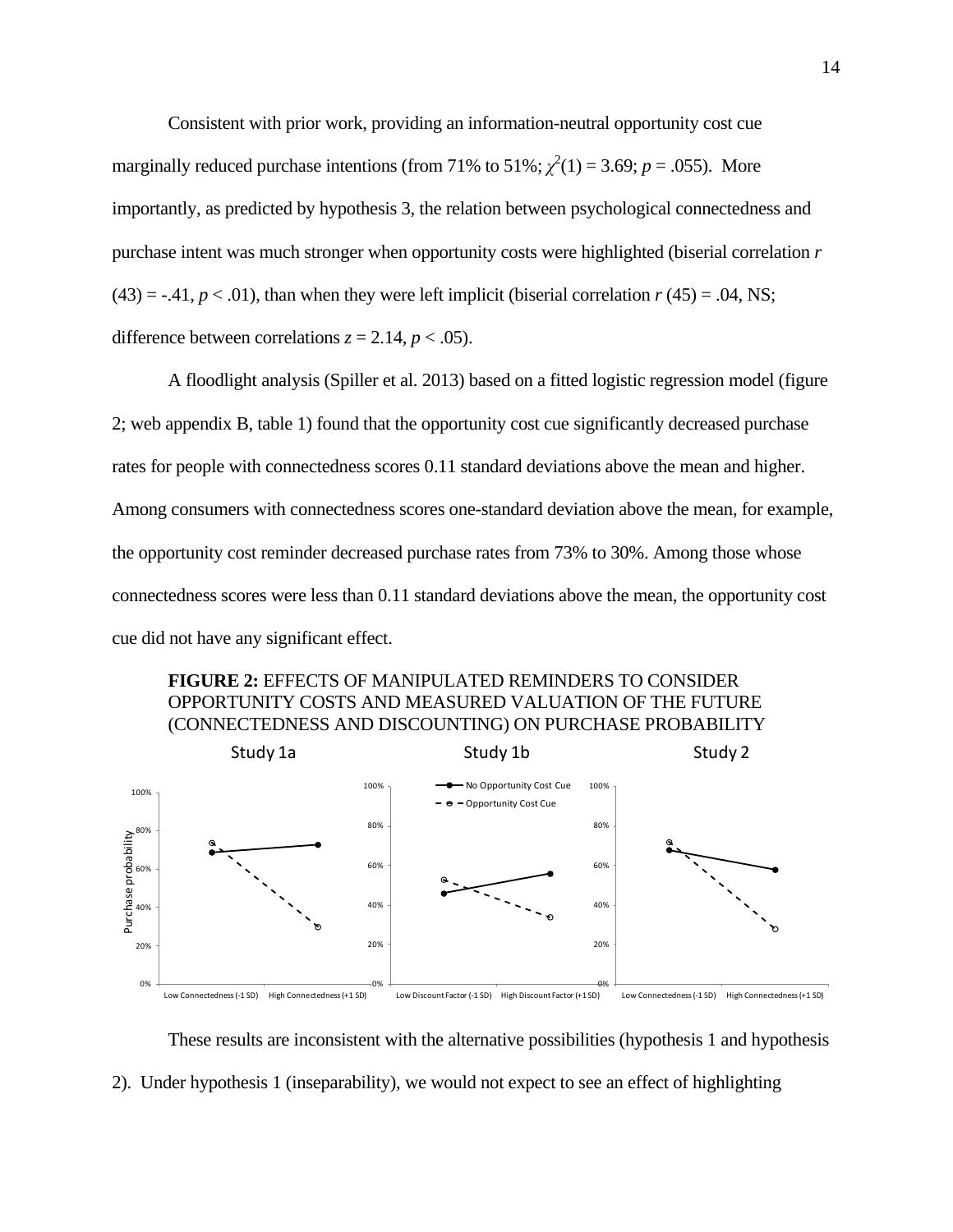opportunity cost among people who were high in connectedness to the future self because hypothesis 1 predicts that people high in connectedness would spontaneously consider opportunity costs. Under hypothesis 2 (independence), we would expect to see an equally strong effect of manipulating opportunity costs for those who are high or low in connectedness. So, these results suggest—consistent with hypothesis 3—that restraint in spending arises from the *combination* of highlighting opportunity cost (which facilitates the recognition that money saved now can be spent later) and connectedness to the future self (which motivates caring about the future selves that benefit from savings).

## **STUDY 1B: OPPORTUNITY COST SALIENCE AND ESTIMATES OF DISCOUNTING JOINTLY DETERMINE WILLINGNESS TO PURCHASE**

As noted earlier, while prior work has theorized that estimates of discounting elicited via explicit tradeoffs would predict a wide range of behaviors, relatively modest correlations between estimates of discounting and behaviors in the field have been found (see Urminsky and Zauberman 2015 for a review). In particular, to our knowledge, there is no research linking level of spending (such as purchase probabilities or amount spent) and separately measured discounting measures. The results of study 1a suggest that, in contrast with the stylized choices involving explicit tradeoffs that have been studied in discounting tasks, many real world choices lack explicit tradeoff cues. So, we predict that measures of discounting will correlate more strongly with purchase choices when tradeoffs between the choice options are highlighted.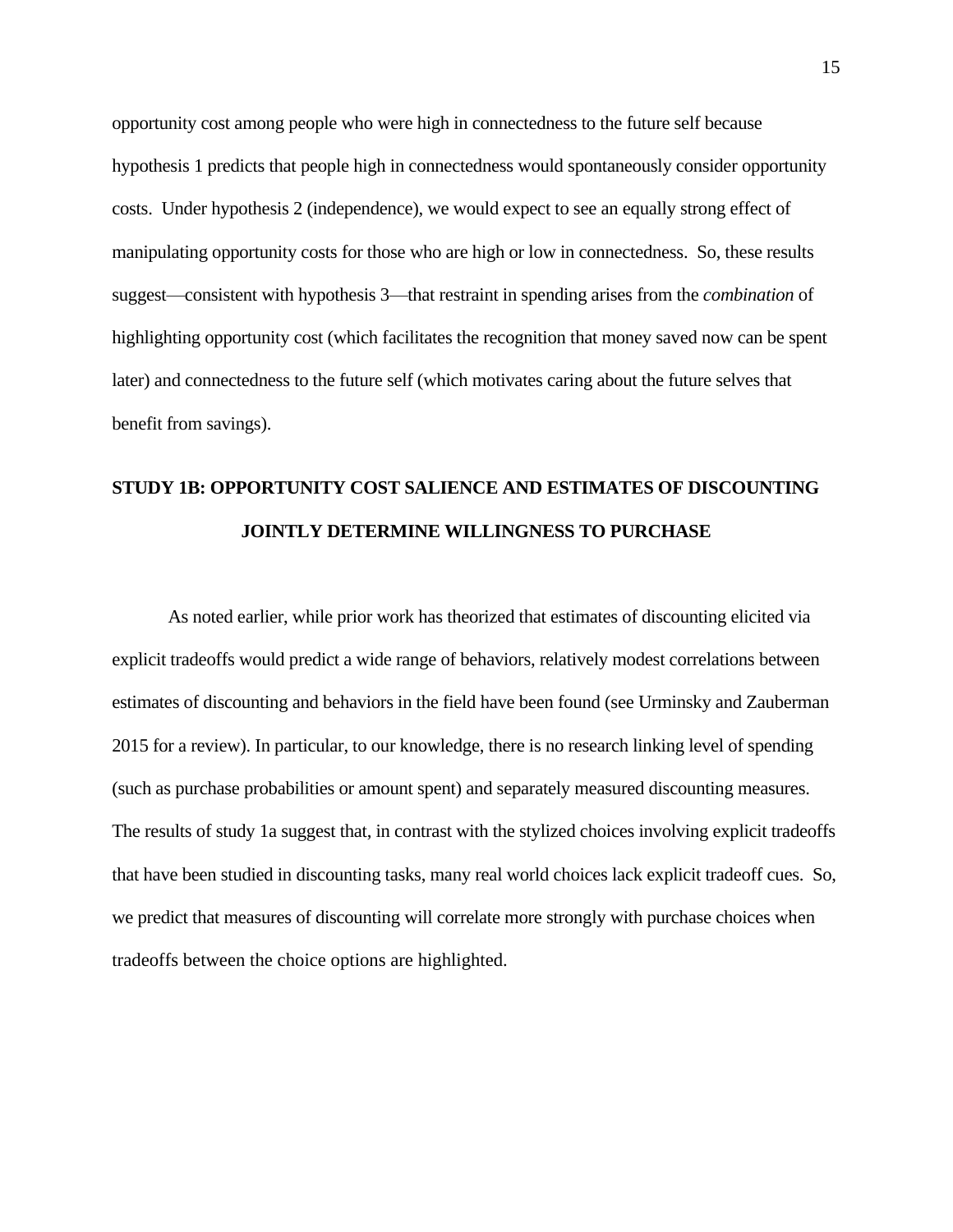#### Method

Two hundred thirty three online participants completed a titration task where participants chose between \$900 in a year and various smaller amounts available immediately. We used these choices to compute the *discount factor* (the proportion of present value retained when the amount of money is delayed, often represented by *δ*) for each participant. Note that the discount factor (*δ*) and discount rate (often represented by *r*) are simple nonlinear transformations of each other:  $\delta$  =  $1/(1+r)$ , and  $r = (1/\delta)$ -1. We use the discount factor because the distribution of elicited discount rates is often highly skewed. A high discount factor represents greater patience, or valuation of the future, while a low discount factor signals impatience, or steep discounting (i.e., a high discount *rate*). Discount factors at the time of measurement can be thought of as reflecting both potentially stable individual traits as well as situational factors (Urminsky and Zauberman 2015). After responding to the discounting task, participants decided whether to purchase the DVD, with opportunity cost salience manipulated as in study 1a.

#### Results and Discussion

As predicted by hypothesis 3, and inconsistent with both hypothesis 1 and hypothesis 2, the relation between discount factor and purchase intent was stronger when opportunity costs were highlighted ( $r(121) = -.20, p < .05$ ), than when they were left implicit ( $r(112) = .09$ , NS; difference between correlations  $z = 2.21$ .  $p < .05$ ). A floodlight analysis based on a fitted logistic regression model (figure 2; web appendix B, table 2) found that for the more patient respondents (those with discount factors of .74 or higher; 46% of the sample) the opportunity cost reminder significantly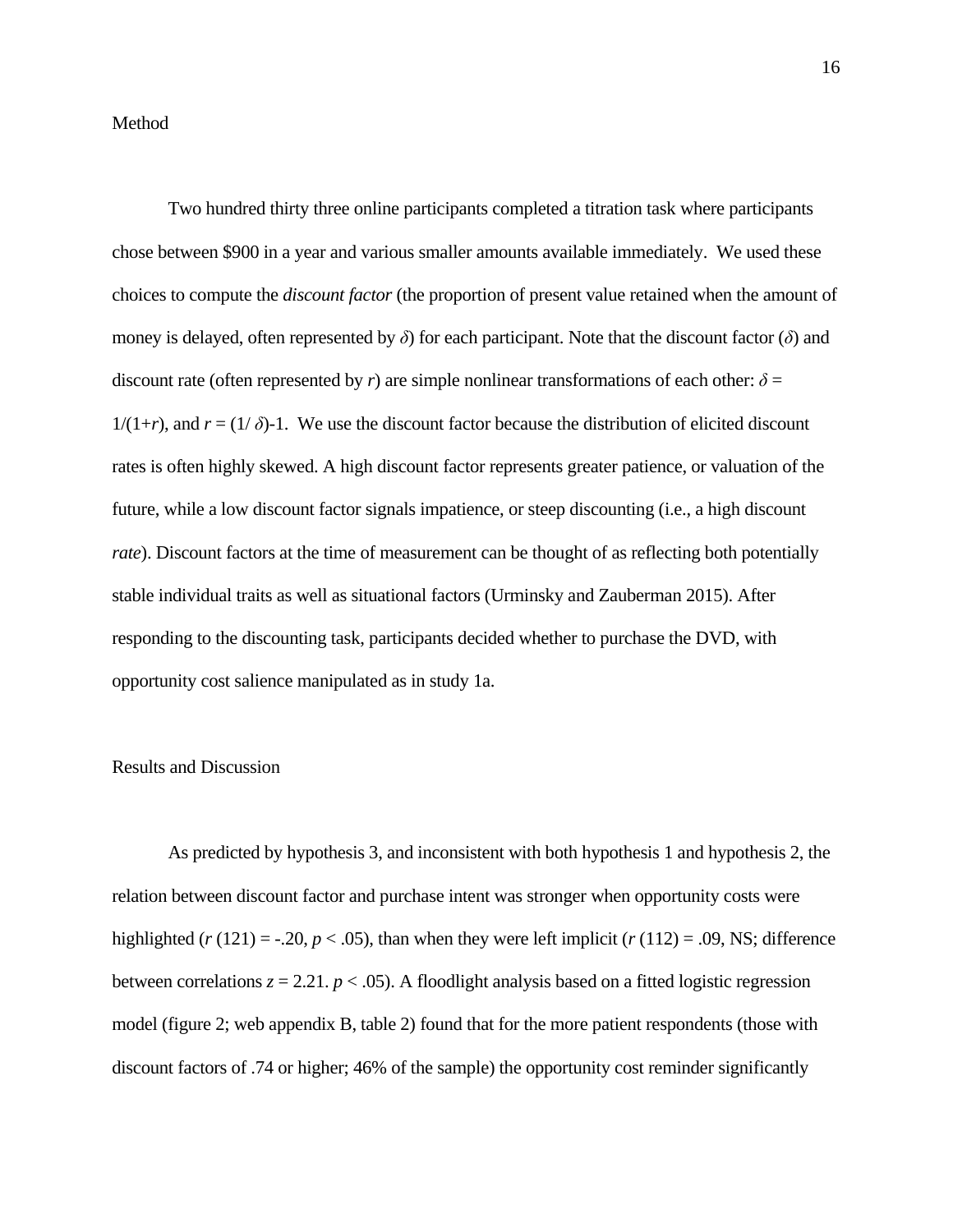decreased purchase rates. However, for the more impatient respondents, with discount factors below .74, the manipulation of opportunity cost did not have any significant effect on purchases.

These results support the contention that how people trade off the present against the future (as represented by their measured discount factor) predicts their purchase decision specifically when tradeoffs in the purchase context are highlighted. This result is (directionally) weaker than in study 1a, consistent with the view that elicited discount factors are multiply determined while connectedness represents a motivational determinant of discount factors that may be particularly relevant to reducing spending. We will revisit the role of discounting in study 4, where we both manipulate connectedness to the future self and measure the resulting differences in discount factors.

More broadly, these findings suggest a solution to the puzzle of why estimates of discounting do *not* consistently predict consumer behavior in previous studies, despite representing a somewhat stable individual difference (as evidenced by test-retest reliability, per Simpson and Vuchinich 2000; see Urminsky and Zauberman 2015 for a review). When behaviors are not spontaneously construed as a tradeoff between present costs and future benefits at the time of choice (e.g., flossing, making credit card payments on time), we anticipate that measured discount factors will be a relatively weak predictor. However, when behaviors are spontaneously construed as intertemporal tradeoffs (e.g., trading off time and inconvenience now to avoid periodontal disease or interest charges later), discount factors, as elicited via explicit intertemporal tradeoffs, should be an effective predictor. Conversely, many behavioral interventions (or "nudges"), such as providing information about future consequences (Koehler, White, and John 2011) may be ineffective for precisely those people whose behavior appears the most shortsighted—those who heavily discount the future.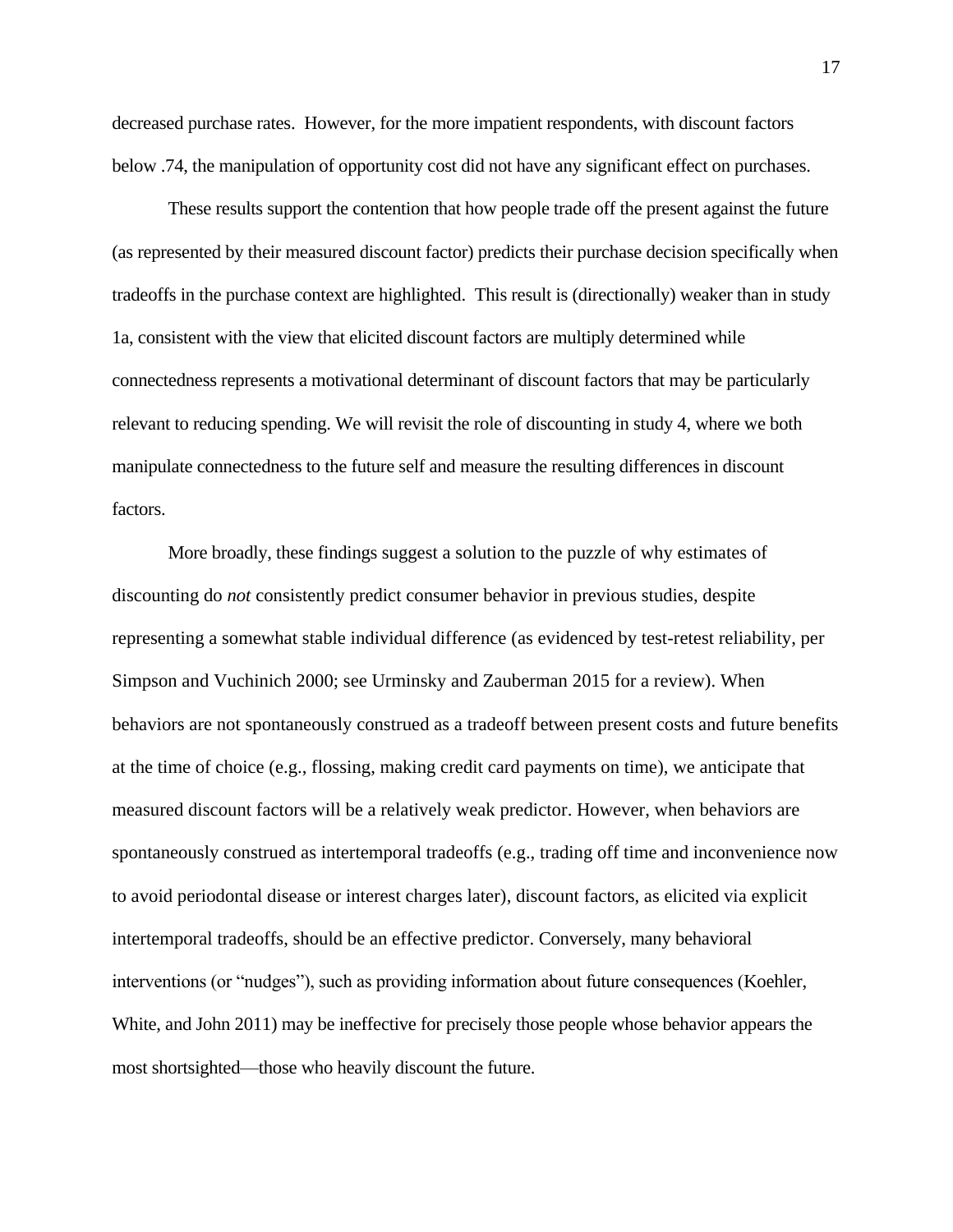## **STUDY 2: THE ROLE OF SPONTANEOUS AND PROMPTED OPPORTUNITY COST CONSIDERATION IN DISCRETIONARY SPENDING**

In study 1, we manipulated the salience of opportunity costs. However, some people may be less likely to require such prompts. Spiller (2011) found that people with greater "propensity to plan" for the future (a scale introduced by Lynch et al. 2010) are more likely to spontaneously recognize opportunity costs. This suggests that connectedness to the future self may be a stronger predictor of discretionary purchasing among those with greater propensity to plan, much as we predict it to be when opportunity costs are experimentally cued.

#### Method

One hundred ninety-nine adult consumers completed an online survey involving the DVD scenario from study 1 and, after making their choice, completed the connectedness measures from study 1a. They then completed the "Consideration of Future Consequences" scale (Strathman et al. 1994), and the "Propensity to Plan for Money" scale (Lynch et al. 2010), adapted to a one-year time frame. We also measured the Elaboration of Potential Outcomes scale (Nenkov et al. 2008), but only weak non-significant relationships were found, which we do not discuss further.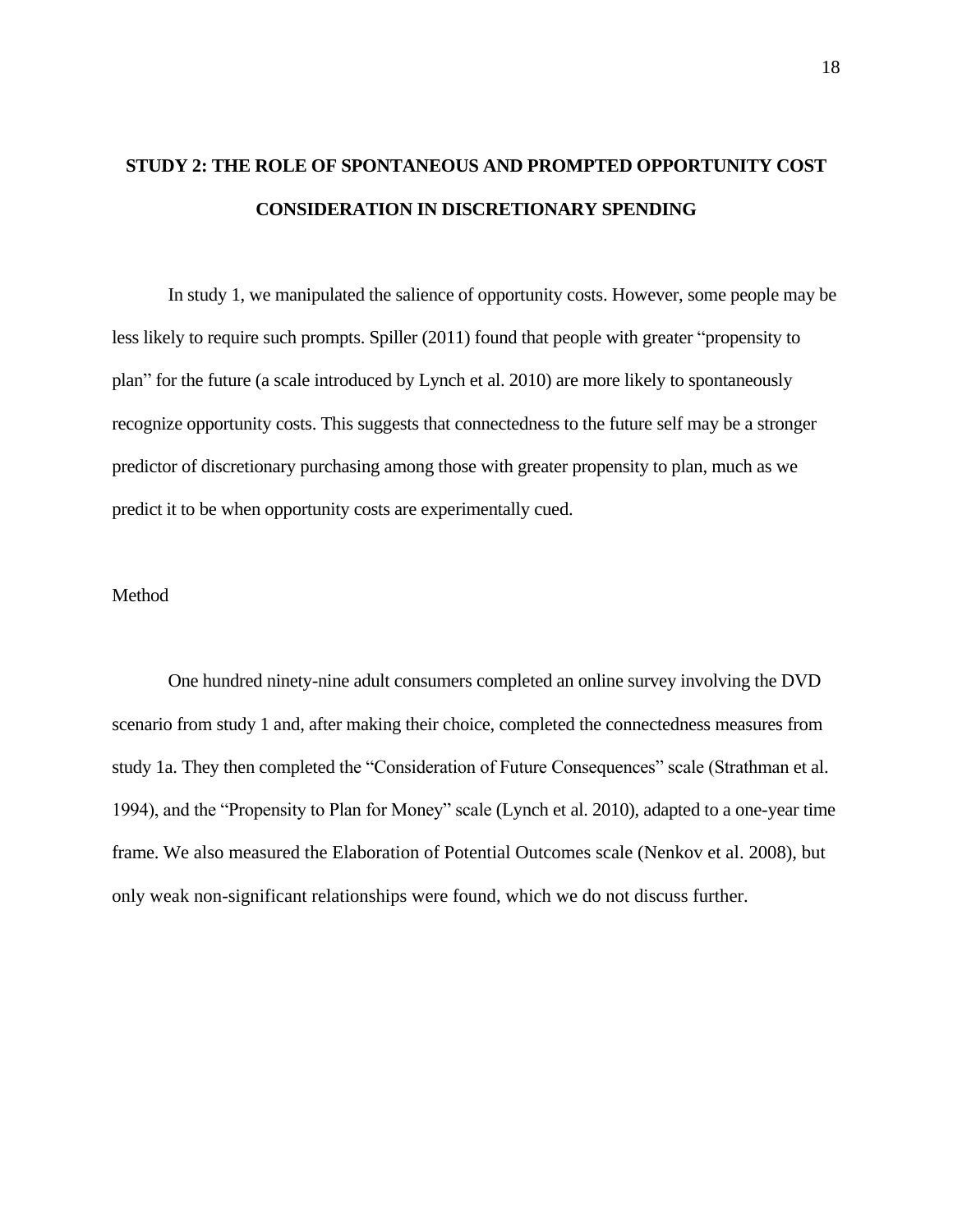#### Results and Discussion

The opportunity cost manipulation reduced intended purchase rates from 63% to 49%  $(\chi^2(1))$  $= 4.1$ ;  $p < .05$ ). The manipulation did not affect the subsequent connectedness measure  $(r(199) = -1)$ .02, NS), confirming that awareness of future implications and the motivation to care about them (as measured by connectedness) are empirically distinct, contrary to hypothesis 1. Since the manipulation of opportunity costs affected choices but not the later connectedness measure, this pattern is also inconsistent with a self-generated validity (Feldman and Lynch 1988) interpretation of connectedness I(i.e., that participants inferred their connectedness from their choice).

A floodlight analysis based on a fitted logistic regression model (figure 2; web appendix B, table 3) found that among people higher in connectedness (.06 SD above the mean or higher) the opportunity cost cue significantly reduced purchase intentions, from 60% to 34%. Conversely, among those whose connectedness scores were below the mean, the manipulation had no effect (70% vs. 73%).

In this study, we analyzed two measures of spontaneous consideration of opportunity costs. The consideration of future consequences scale and the propensity to plan scale correlated strongly with each other  $(r = .53)$ . Both measures also correlated significantly— though not especially strongly—with connectedness to the future self ( $rs = .18$  and .22,  $ps < .01$ ).

Overall, purchase intent was negatively correlated with connectedness, propensity to plan, and consideration of future consequences (biserial correlations of  $r = -0.26$ ,  $p < 0.01$ ;  $r = -0.19$ ,  $p < 0.01$ and  $r = -17$ ,  $p < .05$ , respectively). However, as predicted by hypothesis 3, higher connectedness was related to a lower probability of purchase intent when opportunity costs were highlighted ( $\beta$  = -.94,  $p < .001$ ), but not in the control condition ( $\beta = -.21$ , NS). The difference between logistic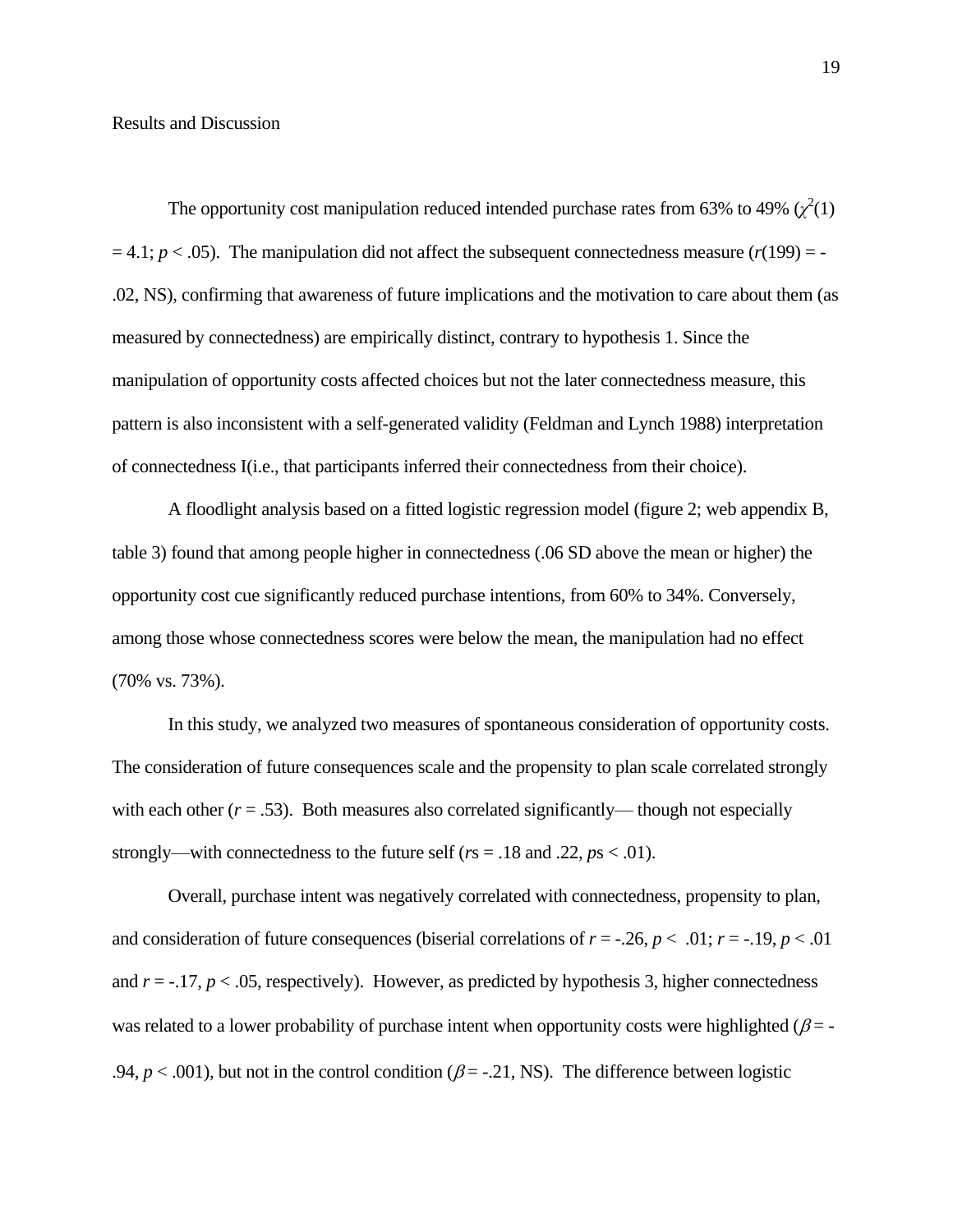regression slopes is statistically significant ( $\beta_{\text{INT}} = -.37$ ,  $p < .05$ , table 3 in web appendix B). Additionally, when opportunity costs were experimentally highlighted, the spontaneous propensity to plan became a marginally weaker predictor of purchase intent  $(r = -1.31 \text{ vs. } -0.09, p = 0.10)$ , as did consideration of future consequences  $(r = -.24 \text{ vs. } -.12, \text{ NS}).$ 

These results suggest three insights. Consistent with the findings of study 1a, psychological connectedness to the future self has a greater effect on purchase decisions when tradeoffs are highlighted. Highlighting tradeoffs reduced spending more for participants low in propensity to plan, similar to Spiller (2011). In this study, highlighting tradeoffs also reduces the significance of individual differences in the spontaneous tendency to do so.

To model the combined effects of these factors, we jointly regressed respondents' purchase decision on opportunity cost cue, connectedness, propensity to plan and the interactions between these variables. All of the predictor variables (except for connectedness) and all pairwise interactions were significant. More importantly, the three-way interaction was significant (all *p*s < .01), indicating that measured propensity to plan moderated the interaction of connectedness and opportunity cue reminder. The full details of the logistic regression are given in table 4 of web appendix B, where we have z-scored the continuous variables and coded the opportunity cost manipulation as -1 (no reminder) or 1 (reminder). A second analysis using consideration of future consequences instead of propensity to plan yields similar results (see table 5 in web appendix B).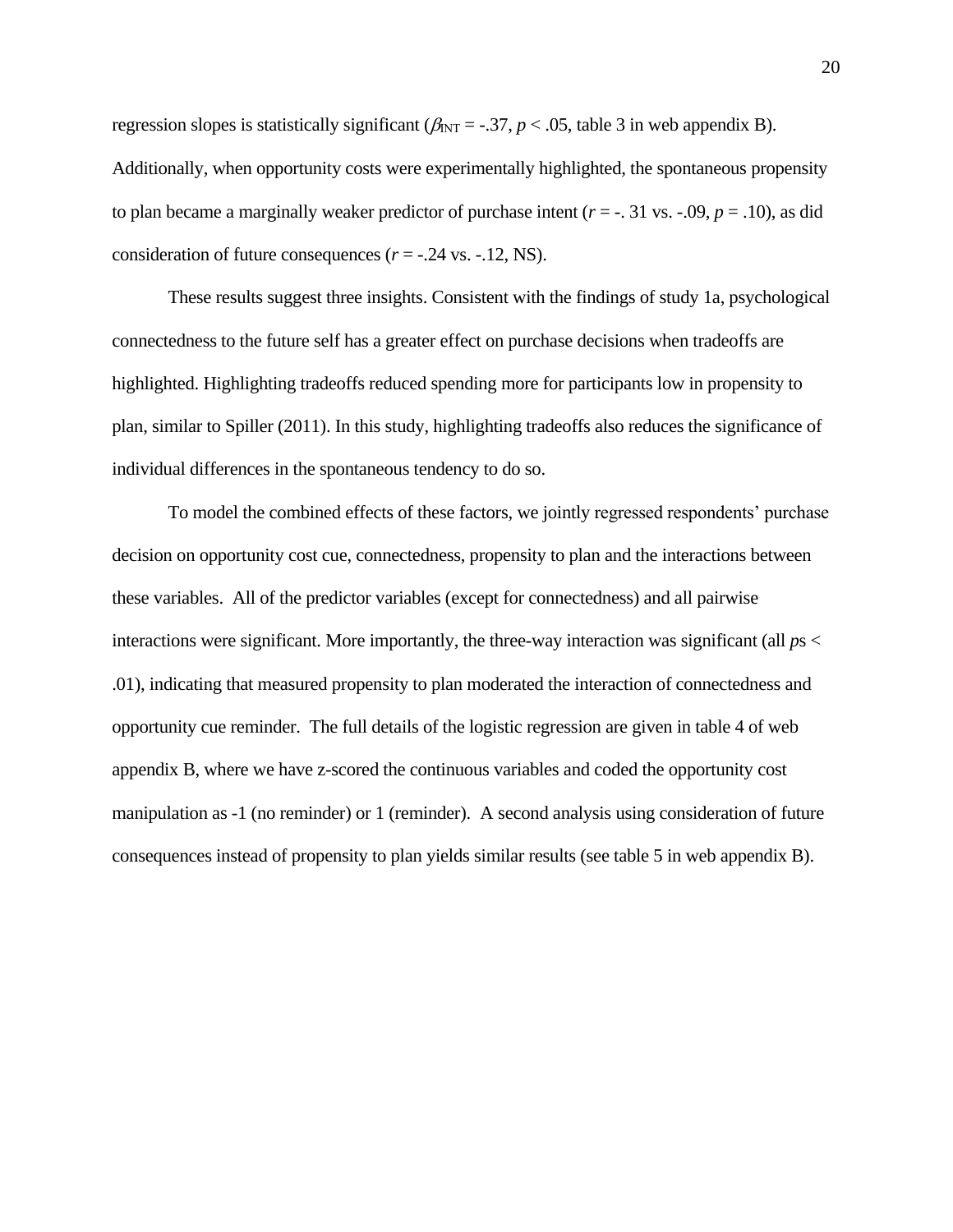

The predicted means in figure 3 suggest connectedness depressed purchase intent when opportunity costs were either chronically salient (for people with a high propensity to plan) or situationally salient (an opportunity cost cue was provided). A floodlight analysis reveals that, in the salient opportunity cost condition, higher connectedness consistently predicted lower likelihood of purchase, a relationship that was significant for Propensity to Plan 1.07 SD above the mean or lower. In the no-reminder condition, connectedness predicted lower purchase probability for people with Propensity to Plan scores of .70 SD above the mean or higher. Unexpectedly, among those with low propensity to plan (.20 SD below the mean or lower) who were not cued to consider tradeoffs, connectedness significantly elevated purchase intent. However, there is no significant overall positive effect of connectedness on purchase probability when the opportunity cost cue is not present. We return to this potential unanticipated result in the General Discussion, where we provide meta-analysis results.

These findings have implications for understanding the efficacy of behavioral interventions that remind people of the future consequences of their actions (e.g., that buying a latte means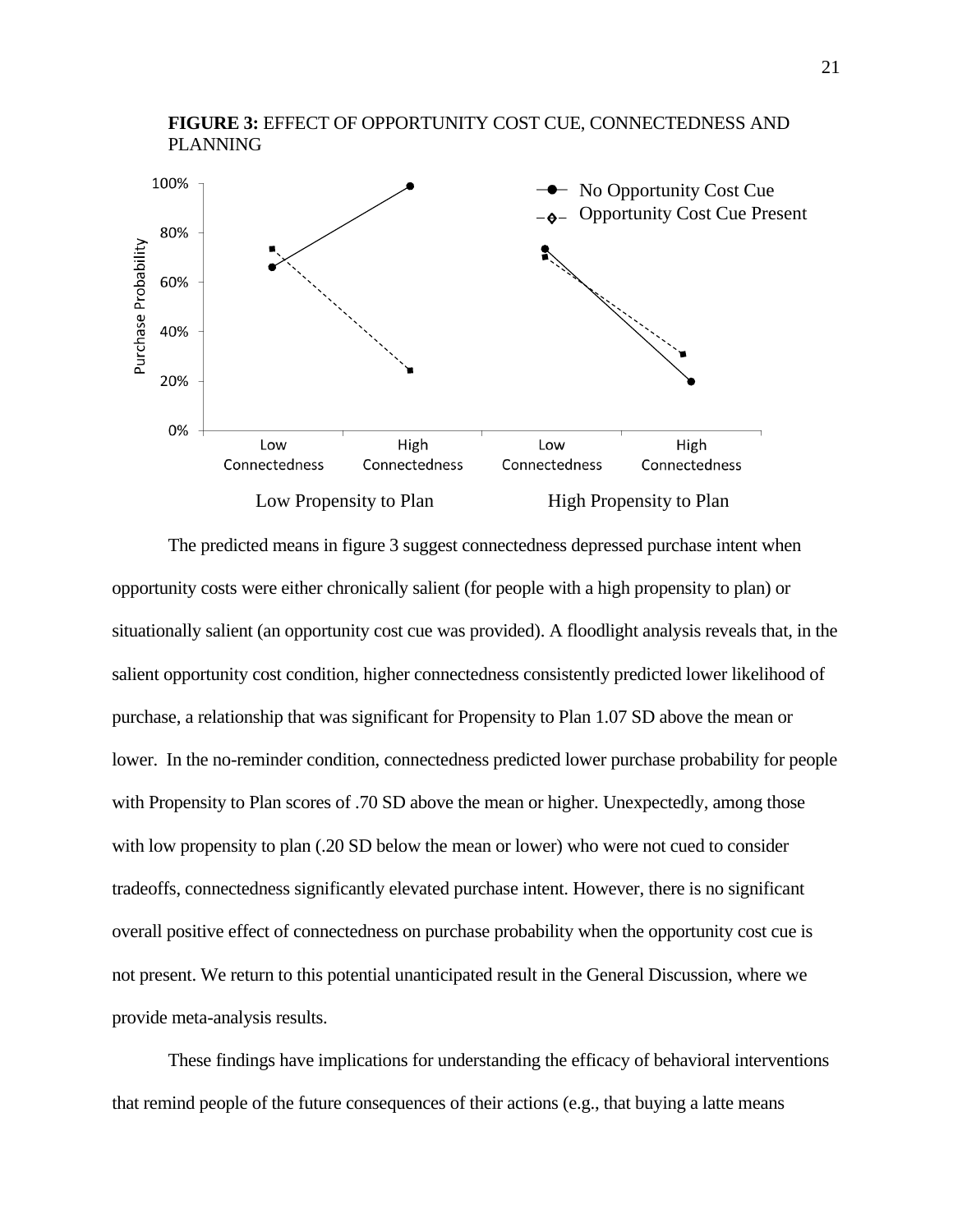spending down one's retirement account). Such interventions are likely to be less effective for those who don't identify strongly with their future selves (and may therefore steeply discount the value of future outcomes) and are likely to be redundant for people who already spontaneously construe the opportunity costs of their choices.

## **STUDY 3: HIGH CONNECTEDNESS AND SALIENT OPPORTUNITY COST DECREASE PREFERENCE FOR AN EXPENSIVE OPTION**

The prior results support our contention that financial restraint arises from the combination of connectedness to the future self (which motivates savings) and recognition of tradeoffs (whether spontaneous or experimentally induced). In the following study, we extend these findings by manipulating (rather than merely measuring) connectedness.

### Method

We collected 137 complete surveys from adult online participants who indicated that they would consider buying a tablet computer. Using a 2 x 2 between-subjects design, we crossed an opportunity cost manipulation used by Frederick et al. (2009) with a psychological connectedness manipulation used by Bartels and Urminsky (2011) that induces the belief that one's identity will (or will not) substantially change. Participants in the high connectedness condition  $(N = 69)$  began by reading a short description of recent research suggesting that adulthood is characterized by stability in identity (e.g., "*the important characteristics that make you the person you are right now... are established early in life and fixed by the end of adolescence*"). Participants in the low-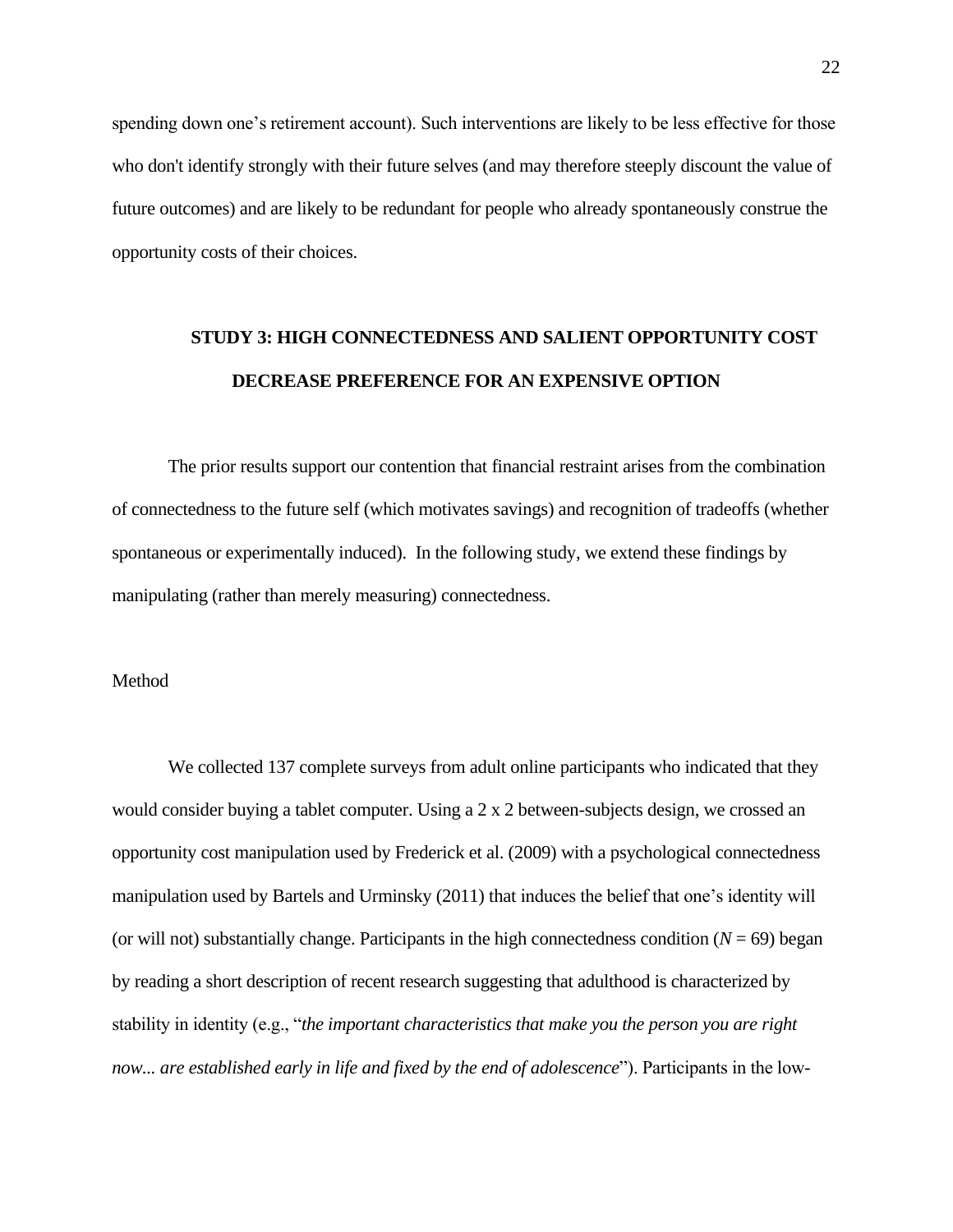connectedness condition (*N* = 68) read about instability (e.g., "*the important characteristics that make you the person you are right now... are likely to change radically, even over the course of a few months*...."). To ensure comprehension, participants wrote a one-sentence summary of the passage they read. They then rated their connectedness to the future self as described in study 1a. The manipulation influenced rated connectedness as intended ( $M_{\text{high}} = 77.1$ ,  $SD = 16.3$  vs.  $M_{\text{low}}$ ) = 62.8, *SD* = 19.5; *t*(135) = 4.68, *p* < .01).

Participants were then presented with the choice below. The \$100 price difference between the two products was left implicit in the control condition  $(N = 67)$ , but stated explicitly for participants in the "salient opportunity cost" condition  $(N = 70)$ . These prices were accurate at the time the study was run:

*Imagine that you have been saving some extra money on the side to make some purchases, and that you are faced with the following choice. Select the option you would prefer.*

*(A) Buy a 64 Gigabyte Apple iPad for \$735 (B) Buy a 32 Gigabyte Apple iPad for \$635 [leaving you \$100 for other purposes] (C) Not buy either iPad*

Results and Discussion

In the high connectedness condition, adding the opportunity cost reminder decreased the choice share of the premium iPad, from 35% to 6% ( $\chi^2$  = 9.3, *p* <.05) but had no such effect in the low connectedness condition (27% vs. 23%,  $\chi^2 = .18$ , NS). The difference in connectedness reduced choices of the premium product when opportunity costs were cued (23% vs. 6%,  $\chi^2 = 4.2$ ,  $p < .05$ ), but not when the cue was absent (27% vs. 35%,  $\chi^2 = .50$ , NS). A logistic regression on choice of the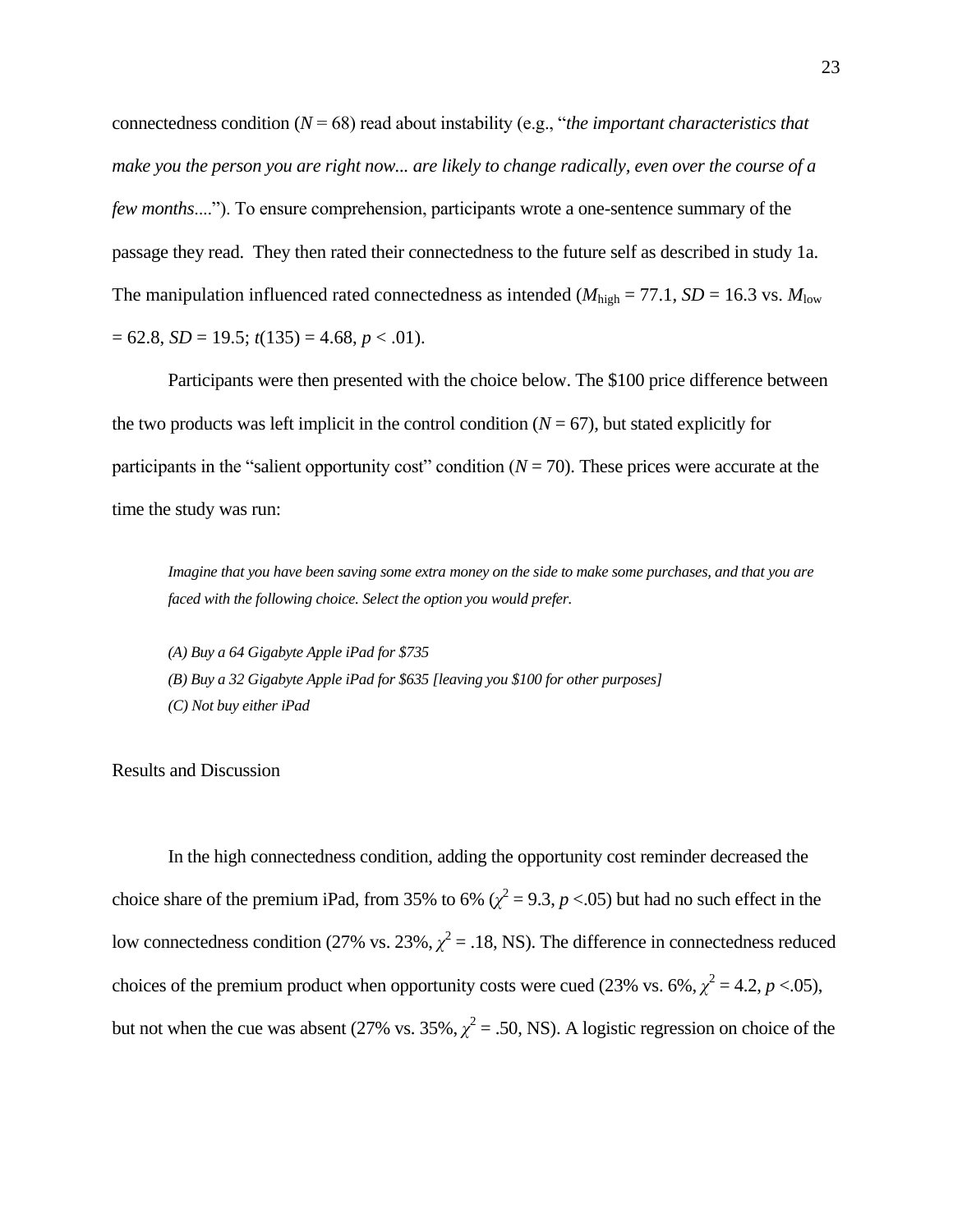premium product reveals no effect of connectedness, a significant effect of opportunity cost cue, and a significant interaction ( $\beta_{\text{INT}}$  = -.490, Wald = 3.9, *p* < .05; see table 6 of web appendix B).

To understand the average amount spent, we coded the cost of the chosen option (\$0, \$635, or \$735) and regressed this measure on connectedness, opportunity cost cue, and their interaction. The predicted interaction was significant  $(\beta_{INT} = -59.97, t = -2.11, p < .05,$  bootstrap  $p < .05$  to correct for the ordinal DV) with no main effects (*β*s = -12.10 and -22.32, *t*s <1 for connectedness and opportunity cost cue; See table 7 of web appendix B). Similarly, to account for the ordinal dependent variable, an ordinal regression analysis revealed the predicted interaction ( $\beta_{\text{INT}} = -.377$ , Wald  $= 4.4$ ,  $p < .05$ ; see figure 4 and table 8 of web appendix B) and no significant main effects. Likewise, the interaction when predicting probability of any purchase was significant ( $\beta$  = -.490, Wald  $= 4.0$ ,  $p < .05$ , table 9 of web appendix B). These results suggest that exercising financial restraint requires both high connectedness to one's future self and a reminder to consider opportunity costs of current expenditures.



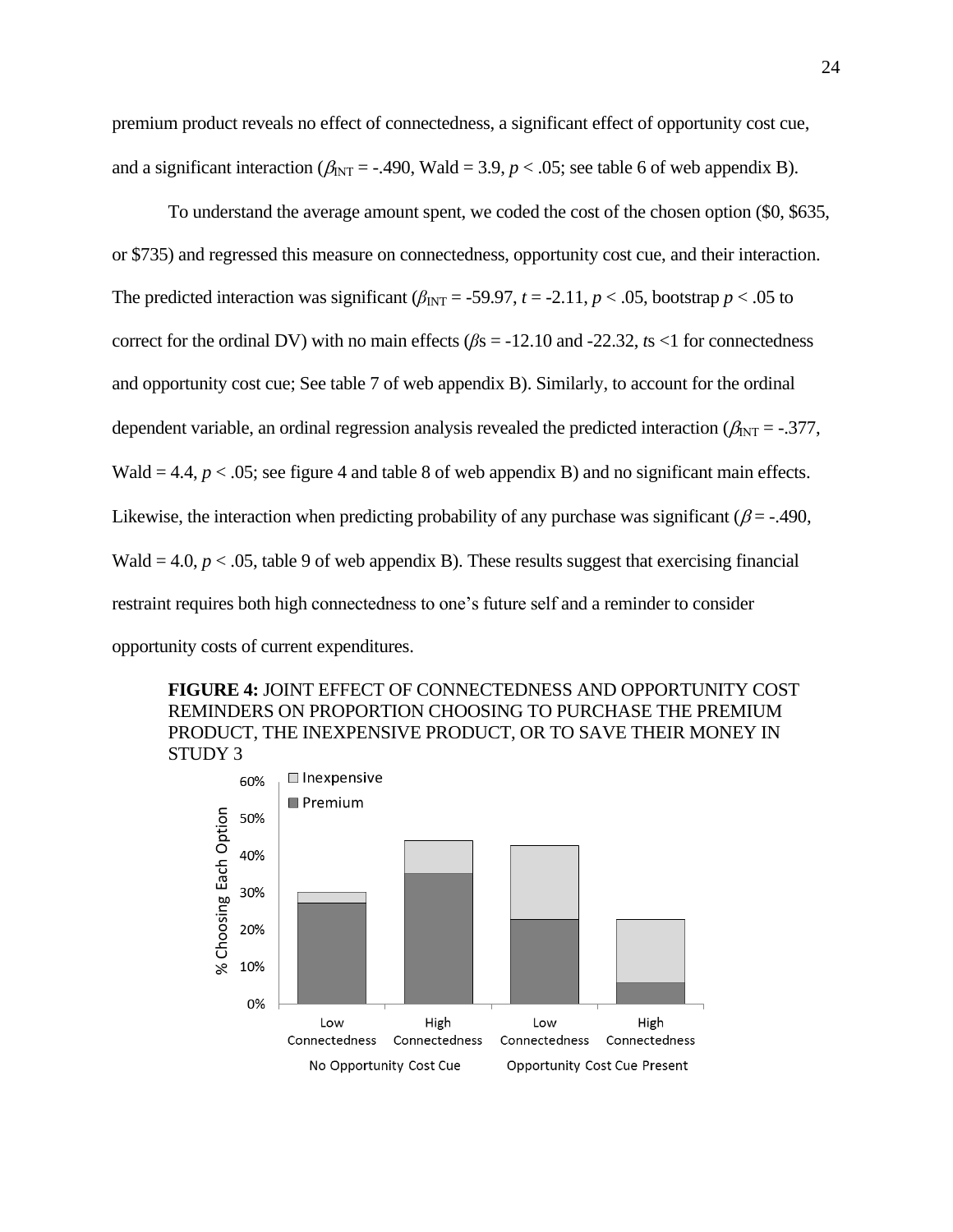## **STUDY 4: CONNECTEDNESS TO THE FUTURE SELF AFFECTS CHOICES BY DECREASING TEMPORAL DISCOUNTING**

Discount factors measure an in-the-moment time preference, which is sometimes viewed as a somewhat stable individual difference. However, as noted earlier, manipulating connectedness to the future self affects time discounting, as measured by explicit tradeoffs between receiving lump sums of money at discrete times (Bartels and Urminsky 2011). Time discounting, in turn, is often theorized to underlie consumer decisions about spending and saving. Consistent with this view, parallel effects of measured connectedness and discount factors were found in studies 1a and 1b, such that valuing the future corresponded to less purchasing only when opportunity costs were cued.

Study 4 tests for a direct link between connectedness and discount factors in influencing consumer choices. To do so, we manipulate both opportunity cost salience and connectedness, and we measure time preference (via discount factor), observing the effect on a discretionary purchase decision similar to that used in study 3. Doing so allows us to test whether and when specifically *connectedness-induced changes in time preference* affect people's discretionary purchase choices.

Study 4 will also help address the puzzle of why estimates of discounting often weakly predict consumer behavior. Replicating our earlier result in study 1b, we will again find that discount factors predict discretionary purchase behavior only when tradeoffs are highlighted. Specifically, the results indicate that (i) manipulating connectedness to the future self changes how people value the future (as reflected by discount factors), and (ii) it is primarily when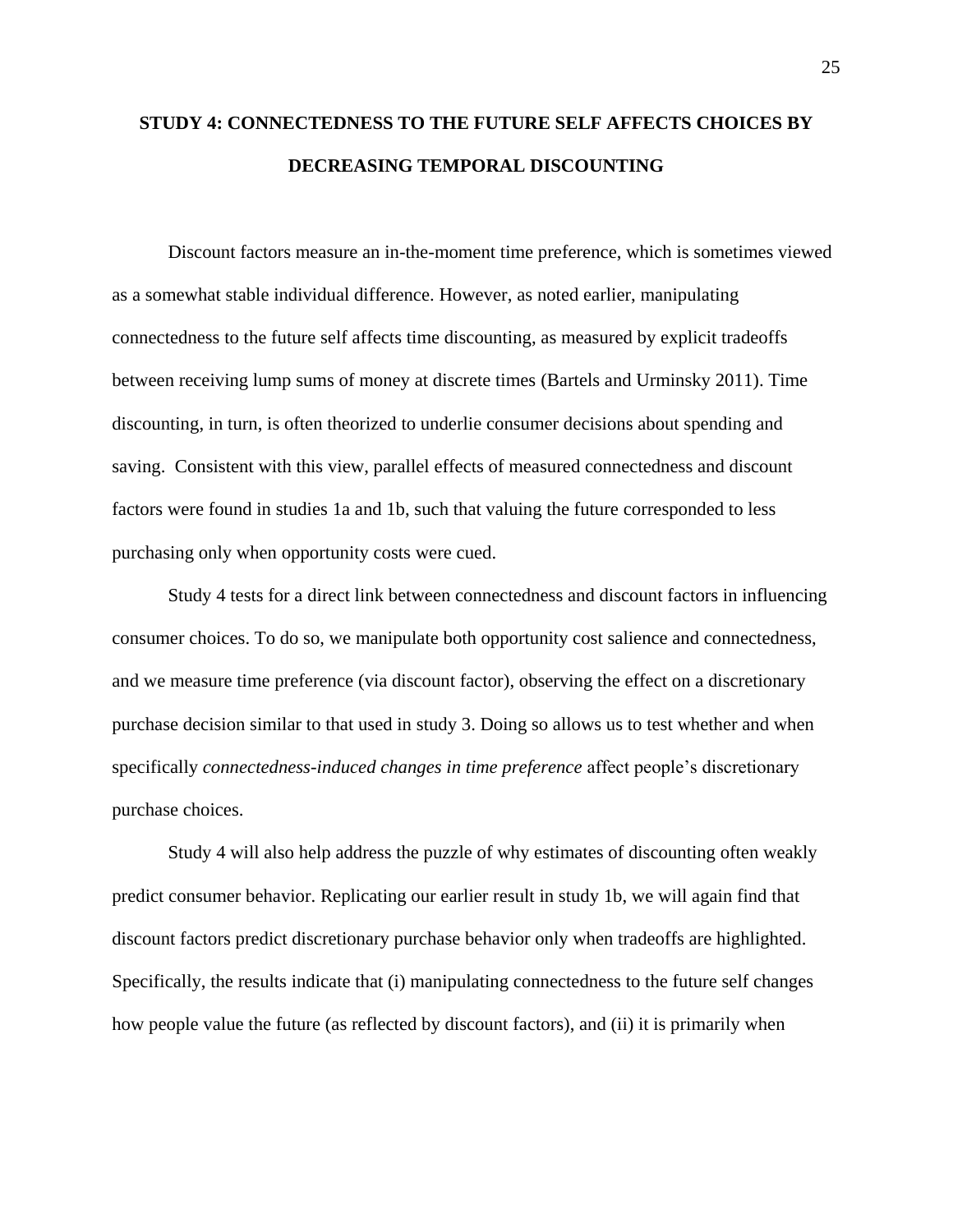opportunity costs are made explicit that these changes in discount factors explain changes in people's spending versus saving decisions.

#### Method

We collected 146 complete surveys from adult online participants who indicated that they would consider buying a tablet computer. Connectedness was manipulated as in study 3, and opportunity cost salience was manipulated by leaving the \$230 price difference between two iPad 2 models implicit in the control conditions ( $N = 79$ ) or highlighting the difference for participants in the "high opportunity cost salience" conditions ( $N = 67$ ). These prices were accurate at the time the study was run:

*Imagine that you have been saving some extra money on the side to make some purchases, and that you are faced with the following choice. Select the option you would prefer.*

*(A) Buy a 64 Gigabyte iPad 2 with Wi-Fi and 3G for \$829 (B) Buy a 32 Gigabyte iPad 2 with Wi-Fi for \$599 [leaving you \$230 for other purposes] (C) Not buy either iPad 2*

Following the iPad choice, an average annual discount factor was computed for each participant by averaging responses to four discounting tasks involving choices between smallersooner and larger-later monetary amounts, as shown in web appendix  $C (\alpha = .86,$  although estimates of reliability can be inflated by common method variance; Kardes, Allen, and Pontes 1993).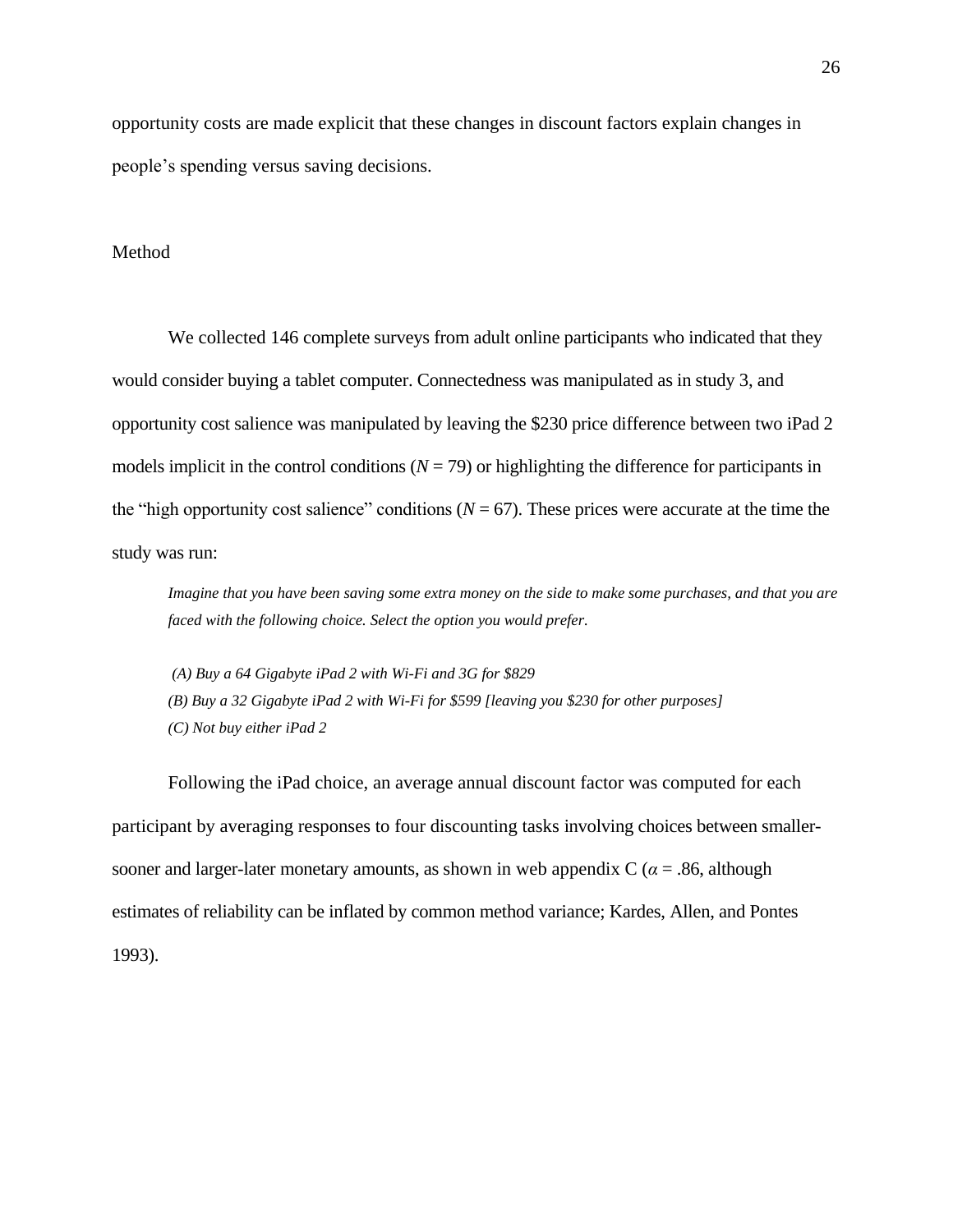*Time preference*. Making people feel more psychologically connected to their future selves increased the value respondents placed on explicitly-specified future outcomes, as assessed by the discounting tasks (average discount factor  $\delta = 0.51$ ,  $SD = .21$  vs. average  $\delta = 0.58$ ,  $SD = .17$ ; *t* (144)  $= 2.16$ ,  $p < .05$ ; see also table 10 in web appendix B).

*Spending on discretionary purchase*. Increasing connectedness eliminated choices of the premium product when opportunity costs were cued (9% vs. 0%), but had no effect when the cue was absent (8% vs. 7%). Given the low rate of selecting the premium product and the zero cell (no purchases of the expensive iPad in the opportunity cost salient, high connectedness condition), we focused on amount spent, coding the cost of the chosen option (either \$0, \$599, or \$829) for statistical analysis.

Making people feel more connected to their future selves only reduced spending when opportunity costs were cued ( $M_{\text{low}} = $311, SD = 332$  vs.  $M_{\text{high}} = $159, SD = 268$ ;  $t(65) = 2.08, p <$ .05), but not when the cue was absent  $(M_{low} = $213, SD = 317 \text{ vs. } M_{high} = $273, SD = 324$ ; t(77) = .83, NS). We ran a linear regression predicting intended spend, with opportunity cost cue coded as - 1 (no cue) versus 1 (cue) and connectedness coded as -1 (low) vs 1 (high). There were no significant main effects, but the predicted interaction between opportunity cost and connectedness was significant ( $\beta_{\text{INT}}$  = -53.25,  $t$  = 2.05,  $p$  < .05, bootstrap  $p$  < .05 to correct for the ordinal DV; table 11 of web appendix B). Note that an ordinal regression yields the same results, but the linear regression is reported because the observed zero cell violates the assumptions of the significance tests used in ordinal regression. Figure 5 shows that the experimental induction of greater connectedness reduced spending only when opportunity costs were explicit.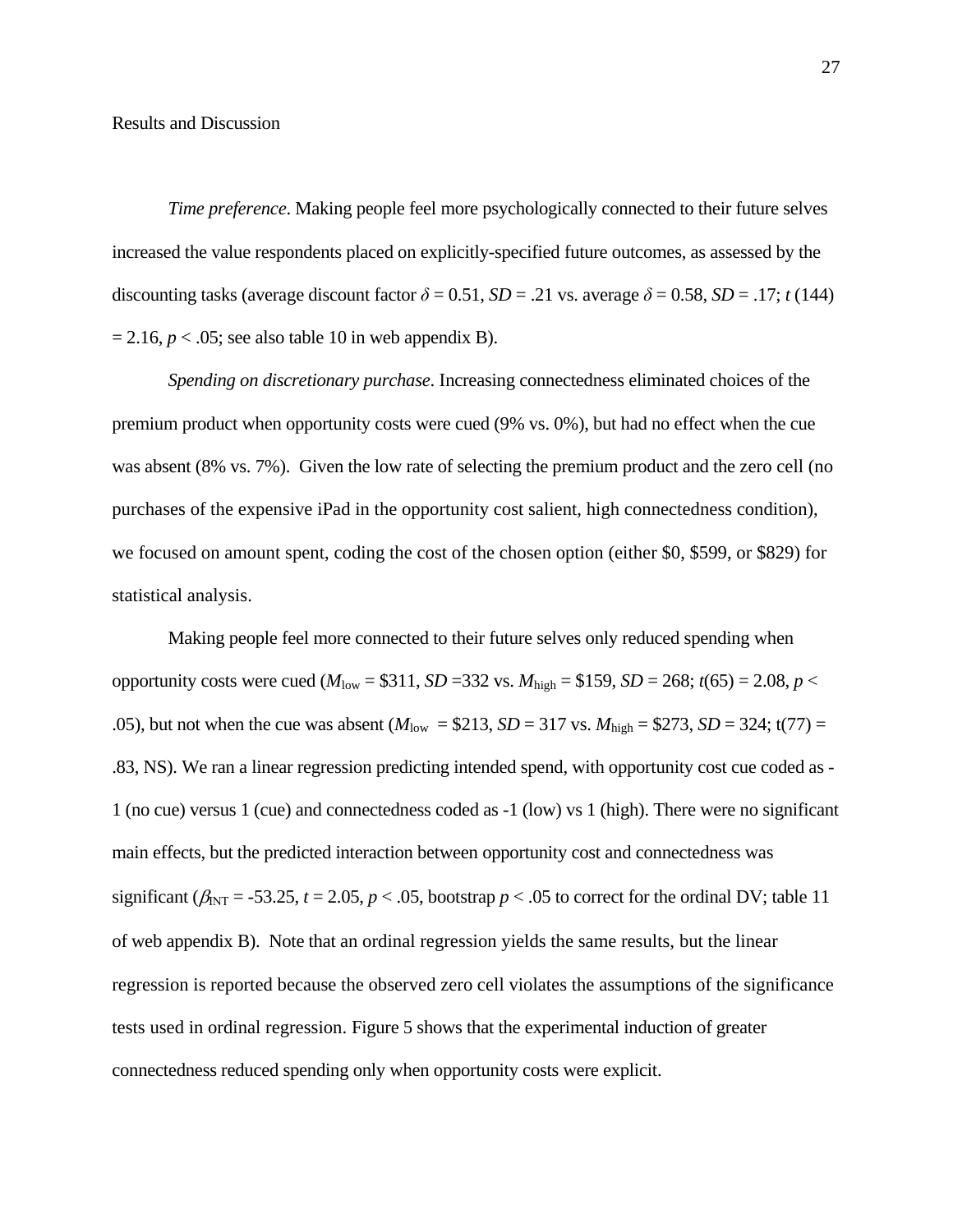**FIGURE 5:** JOINT EFFECT OF CONNECTEDNESS AND OPPORTUNITY COST REMINDERS ON PROPORTION CHOOSING TO PURCHASE THE PREMIUM PRODUCT, THE INEXPENSIVE PRODUCT, OR TO SAVE THEIR MONEY IN STUDY 4



The reduction in spending caused by high connectedness when opportunity costs were cued was partially driven by a marginally significant increase in not purchasing (52% vs. 74%,  $\chi^2$  = 3.47,  $p = 0.06$ ). When opportunity costs were not cued, there was no increase in refraining from purchasing between the low versus high connectedness conditions (68% vs. 57%,  $\chi^2 = .91$ , NS). A logistic regression predicting non-purchase reveals a significant interaction between opportunity cost salience and connectedness ( $\beta_{\text{INT}} = -.352$ , Wald = 4.0,  $p < .05$ ; table 12 in web appendix B) and no significant main effects.

Role of time preference.

When opportunity costs are explicit, choosing whether to buy an expensive iPad or save the money for something else more closely resembles the choices used to impute the discount factor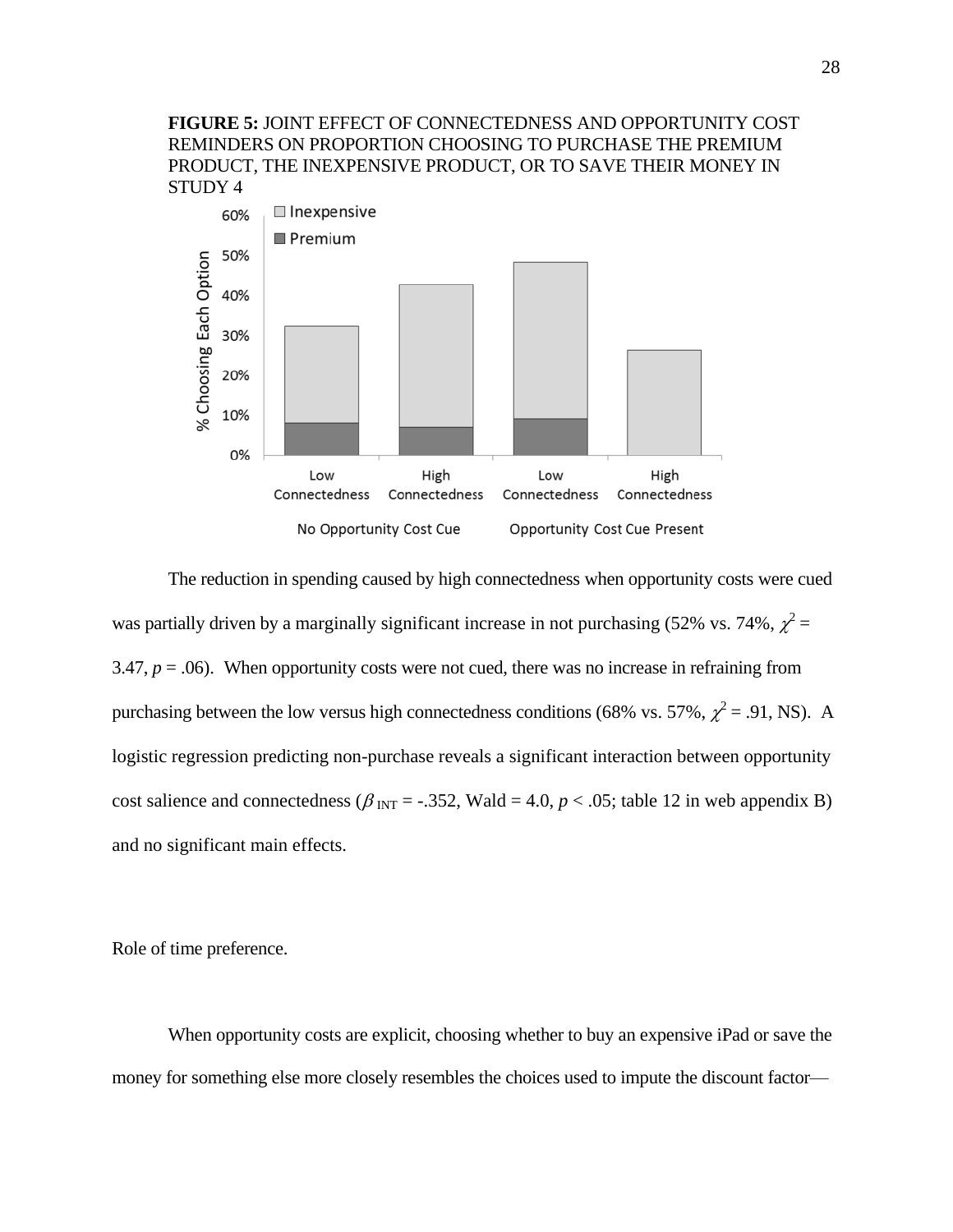both are decisions explicitly framed as a tradeoff. Consistent with this view, the more patient participants with higher discount factors (imputed from intertemporal choices, see web appendix C) chose to spend less in the scenario only when opportunity costs were explicit,  $(r = -.31, p < .05)$ , and discount factor did not predict iPad choice otherwise  $(r = .08, NS)$ . These results help explain why discount factors imputed from choices involving *explicit* tradeoffs may have limited predictive validity for a large variety of real-world choices, where the tradeoffs may not be spontaneously considered.

Our data suggest that the effect of connectedness on spending is both moderated by the opportunity cost cue and partially mediated by the discount factor (see figure 6). When opportunity costs are cued, the connectedness-induced change in spending is mediated by connectednessinduced changes in time preference, as denoted by the significant bolded coefficients. In contrast, connectedness also induces changes in time preference when opportunity costs are not cued, but time preference no longer affects spending.



**FIGURE 6:** DIAGRAM OF MODERATED MEDIATION MODEL IN STUDY 4

A significant main effect of manipulating connectedness on the discount factor  $(p < 0.05)$ , table 10 in web appendix B), and a significant interaction between the connectedness and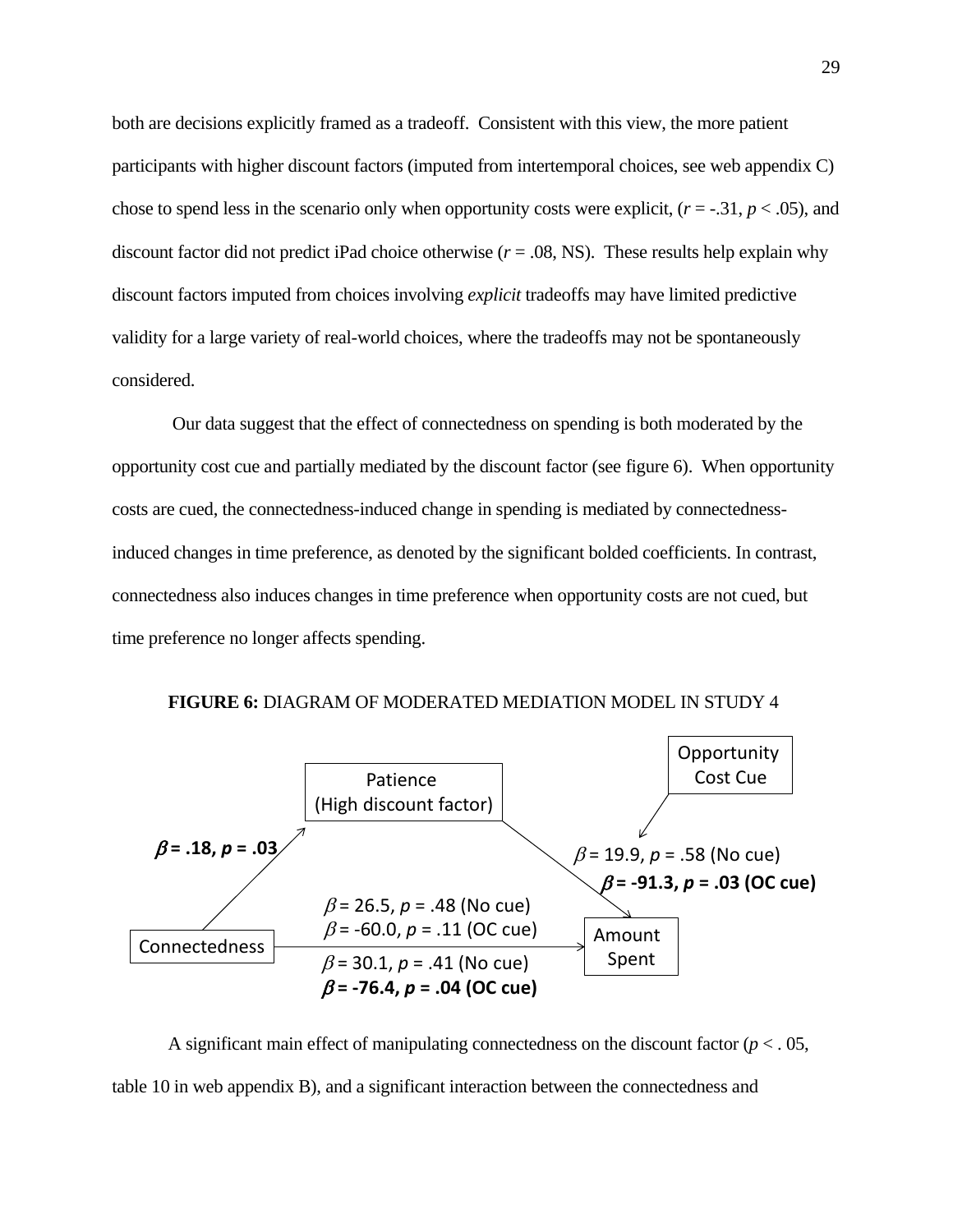opportunity cost cue manipulations on spending ( $p < .05$ , table 11 in web appendix B) support this interpretation. Also, the interaction between discount factor and opportunity cost cue ( $p < .05$ , table 13 in web appendix B) on spend was significant. The interaction between connectedness and opportunity cost is reduced when the model includes an interaction between discount factor and opportunity cost (table 14 in web appendix B).

Based on the framework of Muller, Judd and Yzerbyt (2005), this suggests that opportunity cost salience moderates the effect of connectedness on spending through its effect on the discount factor. Consistent with this interpretation, opportunity cost cue significantly moderates the indirect effect of connectedness on spending (via discount factor) ( $\beta$  = -335.8, *t* = -2.39, *p* < .05), in a moderated mediation model (figure 6, based on model 3 in Preacher, Rucker and Hayes, 2007).

Study 4 addresses both (i) why connectedness to the future self will *not* affect people's spending when opportunity costs are neglected and (ii) how connectedness *does* affect spending. Our results suggest that making a person feel more connected to the future self reduces their spending precisely because of changes in how they value the future. The effect of the connectedness manipulation on choices involving stylized monetary rewards parallels the effect on discretionary purchase decisions, provided that opportunity costs are highlighted. By making the opportunity costs of buying an iPad explicit, participants are reminded to think through the tradeoffs in this purchase decision, and the purchase choice is therefore predicted by the discount factor imputed from choices involving explicit tradeoffs. In contrast, the same discount factor may have limited validity for predicting those choices that the decision maker does not view as tradeoffs.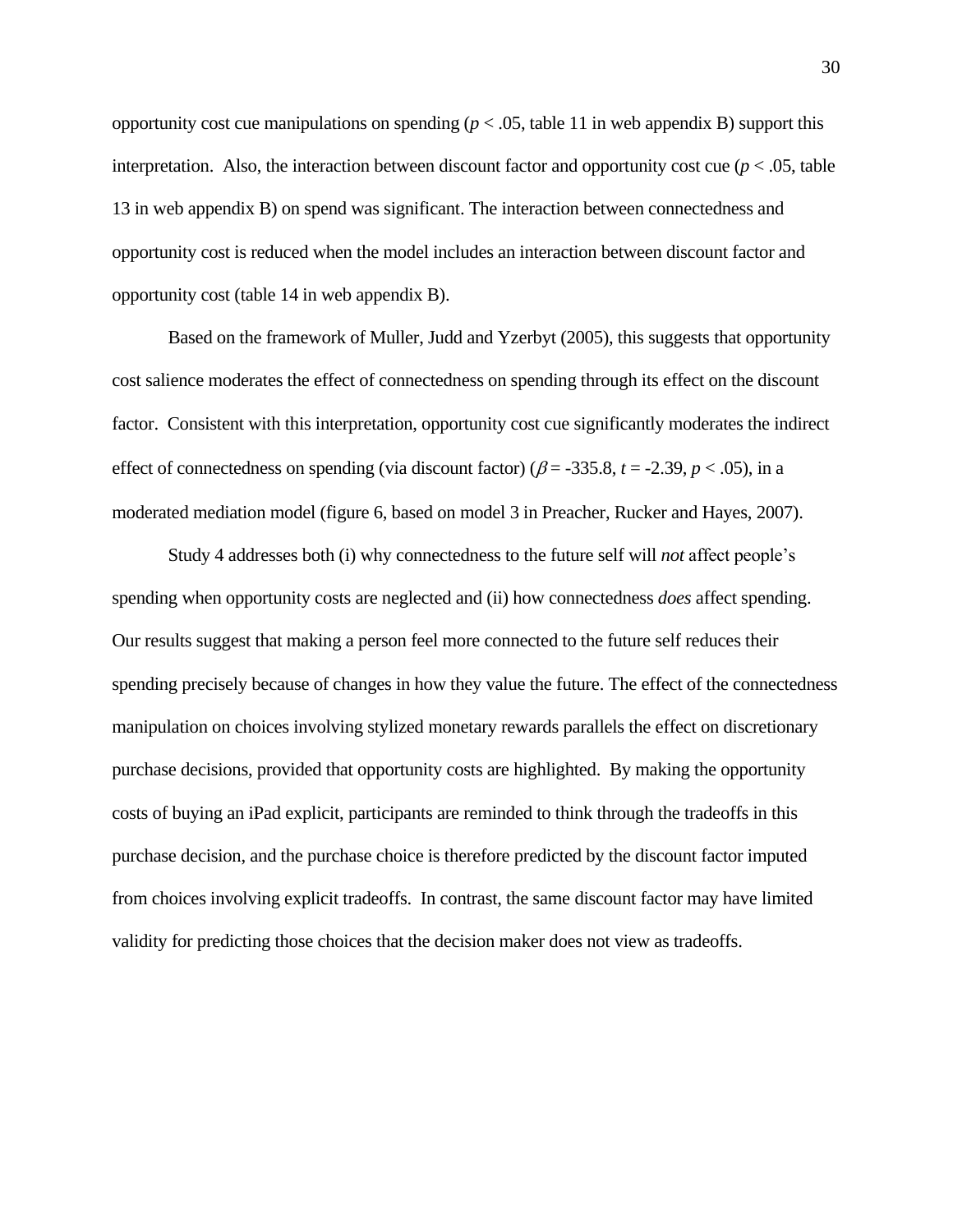# **STUDY 5: CHANGES IN CONNECTEDNESS REDUCE CONSEQUENTIAL PURCHASES FOR PEOPLE WHO SPONTANEOUSLY CONSIDER OPPORTUNITY COST**

Studies 1-4 have used realistic but hypothetical choice scenarios. In the next study, we investigate how manipulated connectedness and the measured tendency to consider opportunity costs jointly affect a consequential decision by having participants make a purchase in the lab.

#### Method

A sample of adults  $(N = 102)$  participated in a study in a Chicago decision laboratory for \$2. Participants were told that they would also be eligible for a performance-based bonus. In the study, participants completed four rounds of a task where they were asked to count the number of ones in an 8x8 matrix of zeros and ones, and to enter that number. This task, adapted from Abeler et al. (2011), is designed to be tedious. Participants could not proceed to the next trial until they had entered the correct number. After completing these four trials, participants were notified that they had received a \$2 bonus for correctly completing the four counting tasks.

Next, we manipulated connectedness using the information-based method described in study 3. On the following screen, participants were offered a chance to spend some of their \$2 in bonus money to buy zero, one, two, three, or four Ghiradelli chocolate squares for 50 cents each, a typical retail price. A bowl with multiple flavors of individually wrapped chocolates was displayed in the testing room. After indicating their choice, participants then filled out the Propensity to Plan scale, as in study 2. Any unspent money was paid to participants as a bonus.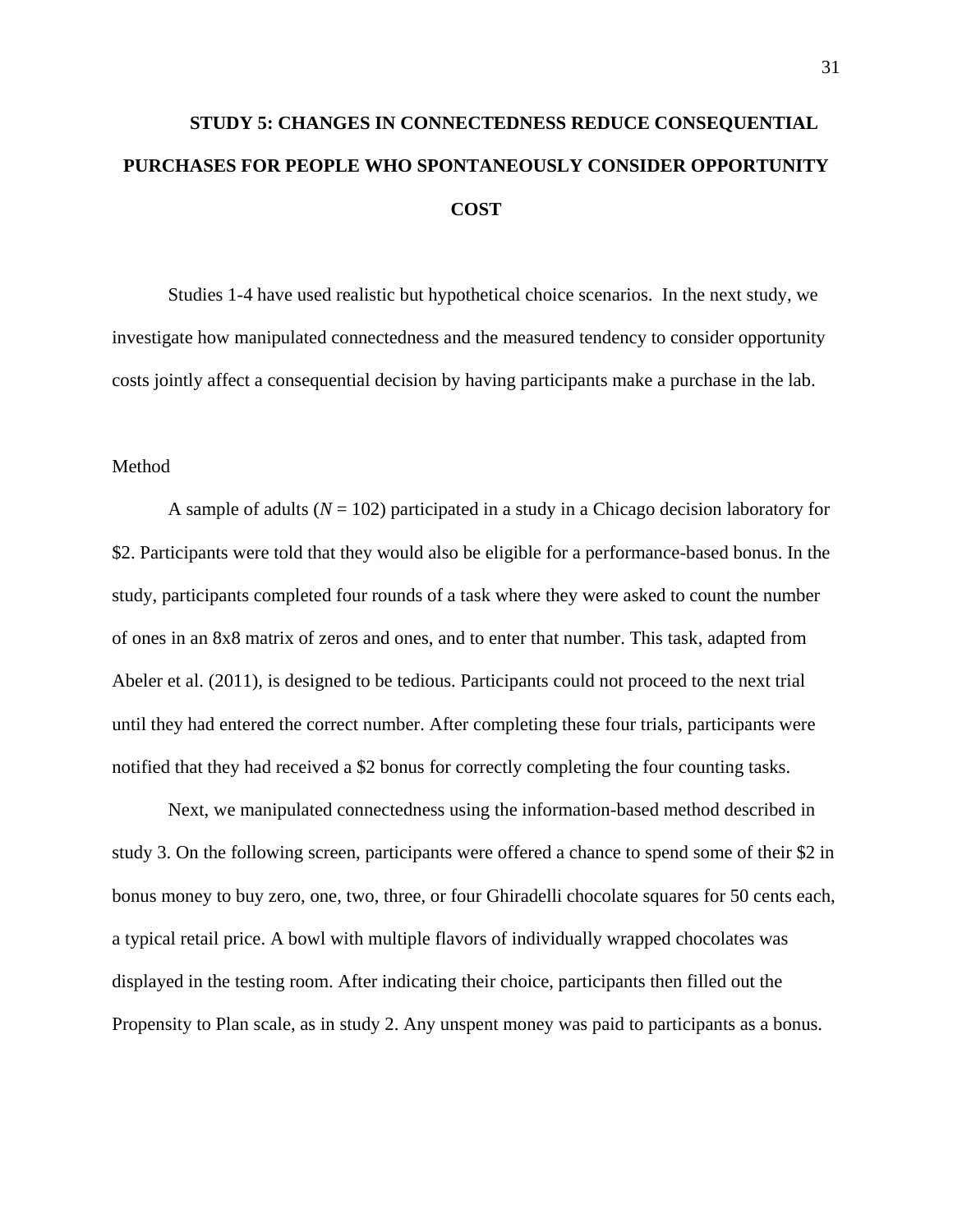Results and Discussion

In a regression analysis, we predicted the number of chocolates purchased, by connectedness condition  $(-1 = low$  connectedness,  $+1 = high$  connectedness), propensity to plan score (z-scored), and their interaction. This analysis revealed no main effect of connectedness ( $\beta$ )  $= .06$ ,  $t < 1$ , NS), a marginal main effect of Propensity to Plan ( $\beta = -.13$ ,  $t = -1.80$ ,  $p = .08$ ), and the predicted interaction ( $\beta_{\text{INT}} = -.19$ ,  $t = 2.62$ ,  $p = .01$ , table 15 in web appendix B). As predicted, people higher in Propensity to Plan bought fewer chocolates in the high connectedness condition  $(r = -.32, p < .01)$ , but not in the low connectedness condition  $(r = .09, NS)$ .

As a robustness check, we also ran a logistic regression predicting the decision whether or not to buy. This analysis revealed the predicted interaction ( $\beta_{\text{INT}} = -0.52$ ,  $\chi^2 = 4.14$ , p < 0.05), but no significant main effect of connectedness condition ( $\beta$  = .10,  $\chi^2$  = .16, NS) nor propensity to plan ( $\beta$  = - .18,  $\chi^2$  = .52, NS, table 16 in web appendix B).

This study replicates our prior findings in the context of an actual purchase in the lab. Next, we test the joint effects of manipulated connectedness and opportunity cost reminders on consumers' actual purchases in a field setting.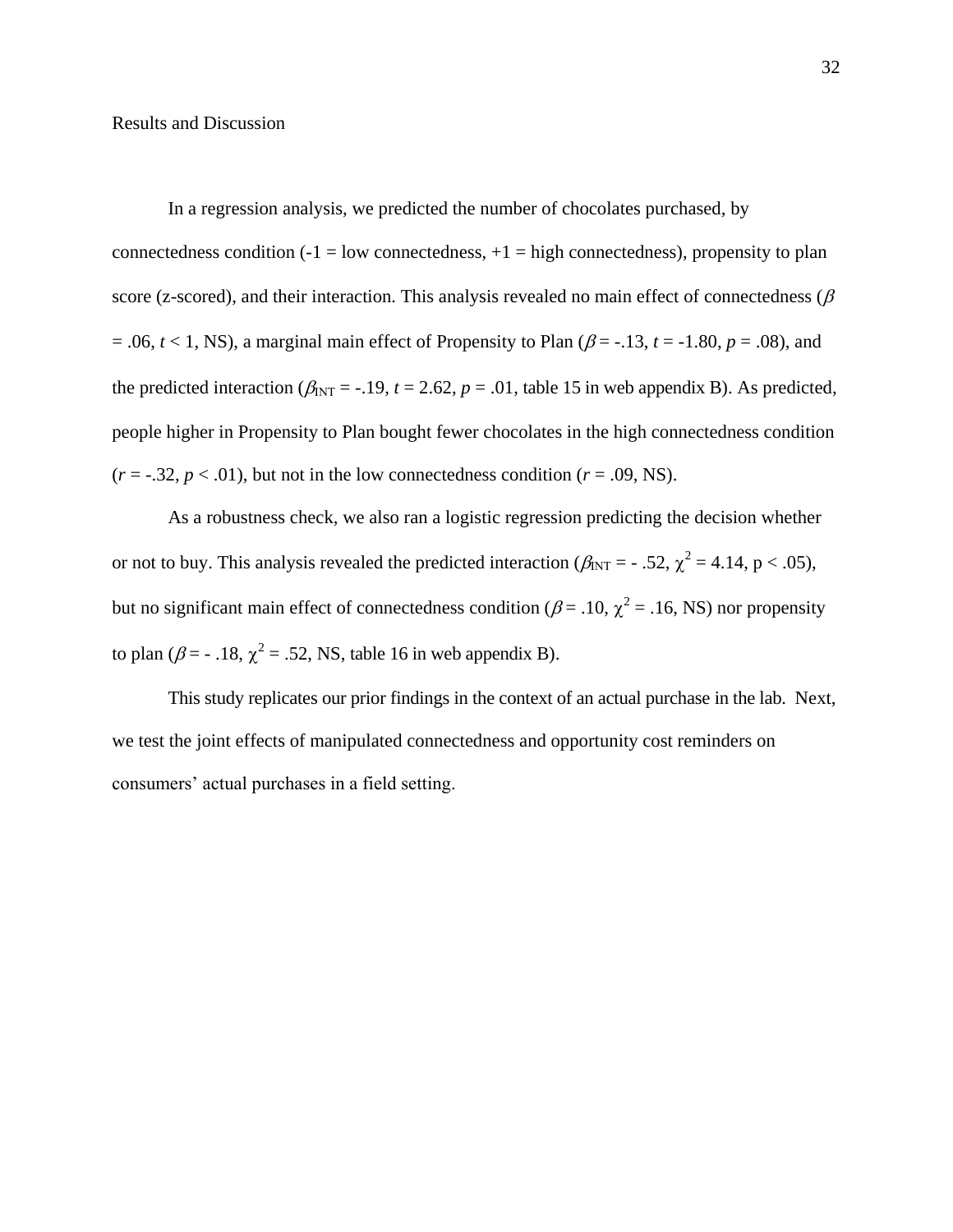## **STUDY 6: THE IMPACT OF CONNECTEDNESS AND OPPORTUNITY COST REMINDERS ON PURCHASES IN THE FIELD**

#### Method

Potential participants were approached while waiting to order at a coffee shop near the University of Chicago campus over the course of six mornings, in exchange for \$2. Participants  $(N = 138)$  filled out a brief survey before making their purchase. We used the information-based manipulation from study 3 and highlighted opportunity cost using a novel reminder paradigm.

Participants in the high opportunity cost salience condition were asked to think about five categories of spending (debt repayment, entertainment, coffee and pastries, savings, and transportation) and to rate whether, one year from now, they would wish they spent more or less in each category (1 = "I will wish I spent much less";  $5 =$  "I will wish I spent much more"). The manipulation was intended to promote thinking about the purchases displaced by overspending in any of these categories, where one category (i.e., coffee and pastries) represented the purchase decision they were about to make. Note that this activity is similar to what people often do when budgeting—consider how to prioritize their spending across categories.

Participants in the low opportunity cost salience condition were instead asked to rate whether they would wish they had spent more/less time reading about five categories (history, world events, entertainment, politics, and science). Thus, these participants were also reminded of tradeoffs, but not between spending categories. After making their purchases, participants showed their receipt to a research assistant and rated how often they visited this coffee shop  $(0 =$ This is my first time;  $6 = I$  visit this store almost daily).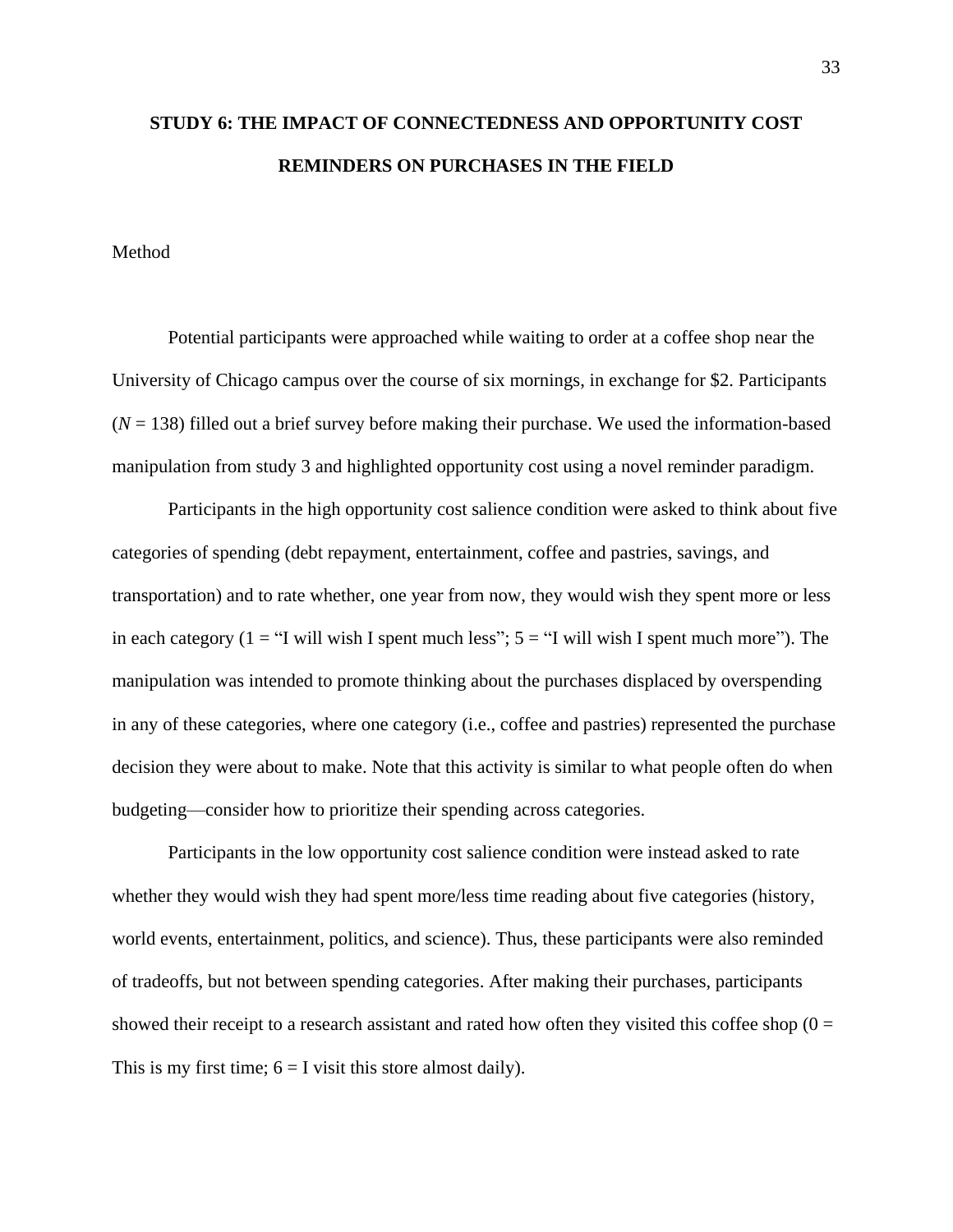To test the effect of the manipulations, we regressed the amount spent on the connectedness  $(-1)$  = low connectedness,  $+1$  = high connectedness) and opportunity cost salience  $(-1 \equiv$  no opportunity cost cue,  $+1 \equiv$  opportunity cost cue) conditions and their interaction, controlling for the frequency of visiting and fixed effects for each day (see table 17 in web appendix B). The regression revealed that the predicted interaction ( $\beta_{INT}$  = -.72, *t* = 2.29, *p* < .05) was significant. There were no main effects for connectedness or opportunity cost  $(t < 1)$  and frequency of visit ( $\beta$  = -.54,  $t$  = -3.16,  $p$  < .01) was significant, along with two of the six daylevel fixed effects ( $ts \ge 2.4$ ,  $ps \le .05$ ). The regression-predicted mean spending in each condition is plotted in figure 7. The estimate of the predicted interaction is similar ( $\beta_{INT}$  = -.59, *t* = 1.84, *p*  $= .07$ , table 18 in web appendix B) when omitting the number of visits control and the fixedeffects, but the model fit is substantially worse ( $R^2 = .03$ , as opposed to  $R^2 = .16$  in the full model).



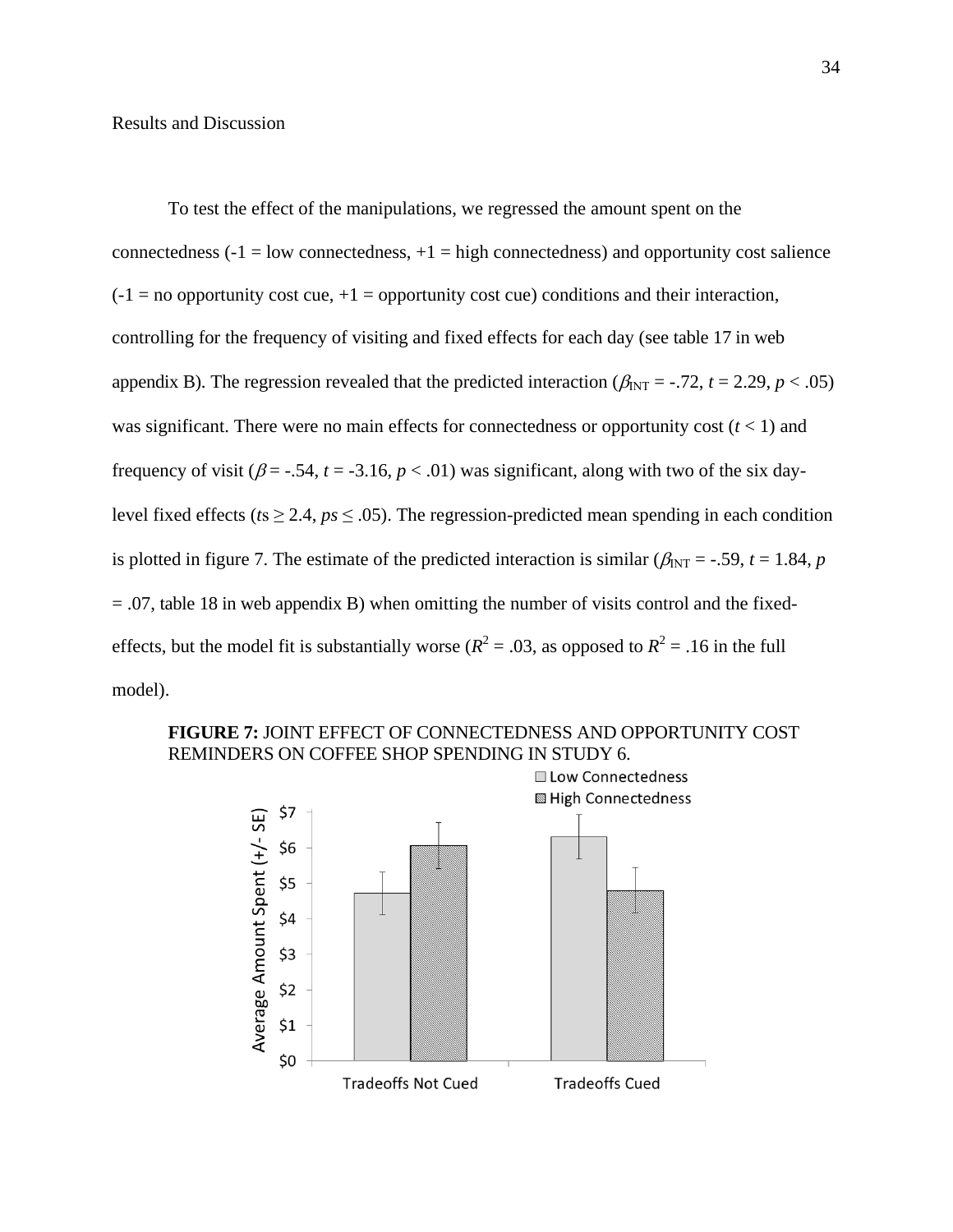This study extends our findings to a real world decision context, where consumers' choices about which items and how many to buy were jointly affected by manipulating connectedness and opportunity cost consideration. In the next study, we provide a further investigation of multiple product choices, by having participants repeatedly make purchase decisions, in multiple categories.

## **STUDY 7: CHANGES IN CONNECTEDNESS CAUSE CHANGES IN PRICE SENSITIVITY WHEN TRADEOFFS ARE CUED**

The prior studies suggest that people who think of current choices as affecting future selves that they care for will make more far-sighted choices—foregoing the impulse to purchase goods they covet but can sensibly forego. One interpretation of these results is that the combination of connectedness to the future self and highlighting opportunity cost merely makes people less willing to spend in the present and therefore more likely to reject any purchase.

Alternatively, those people who are both more connected and aware of opportunity costs may be more likely to trade off the short-term consumption value of the available product against the long-term utility of not spending (e.g., the value of money in the bank), resulting in spending that is more focused on what the person values most highly. If this is the case, more of the reduction in spending will be from products that provide low value to the person. To test this, in the following study we investigate a multi-purchase context, and examine which purchases are most affected by our connectedness and opportunity cost manipulations. As in study 6, we use a common task (considering the relative desirability of multiple product categories before shopping) to highlight tradeoffs.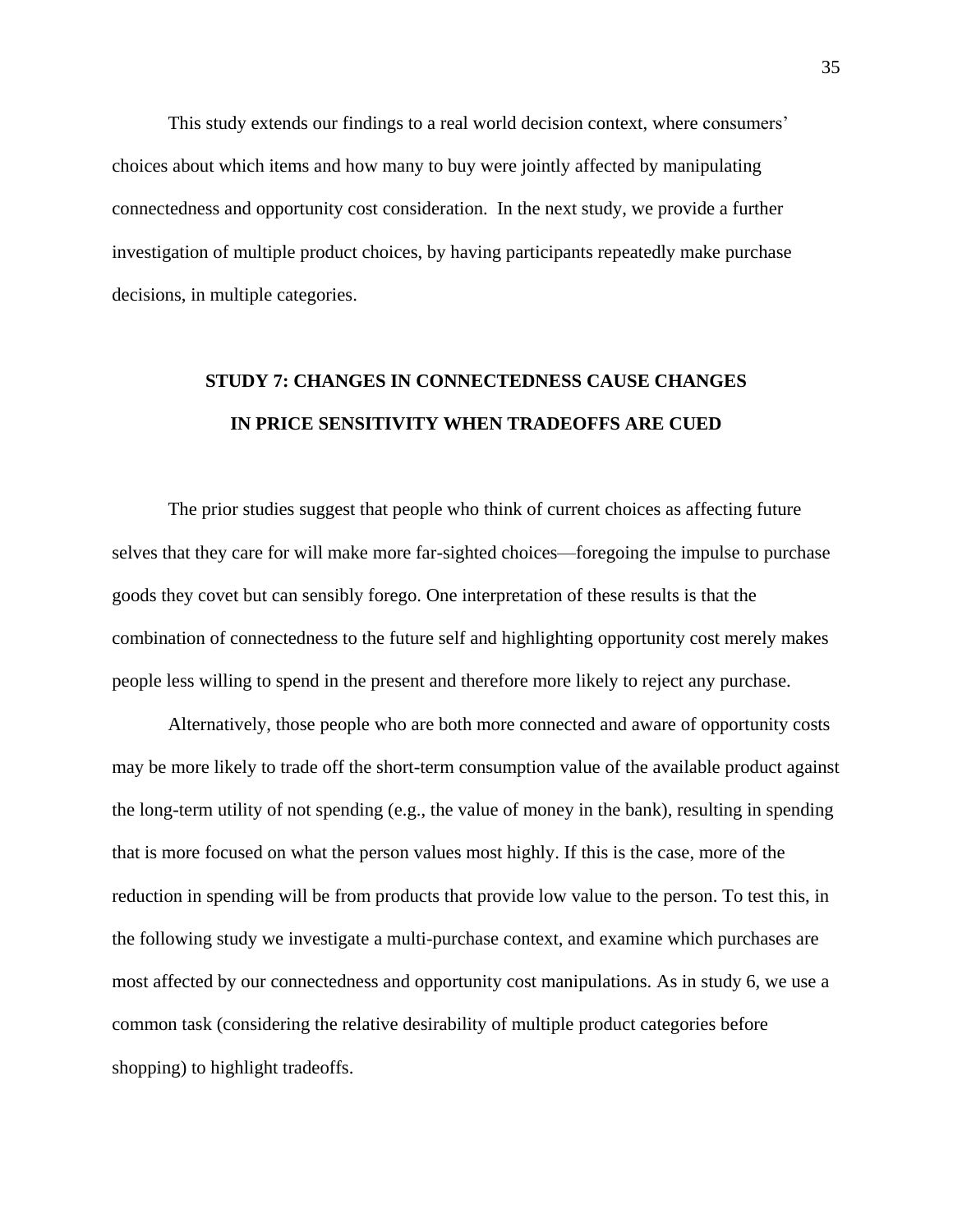#### Method

We collected 130 complete surveys from online participants. We crossed a connectedness manipulation with a tradeoff salience manipulation. The procedure consisted of three stages: First, we manipulated connectedness by randomly assigning respondents to estimate the difficulty of generating 10 [2] reasons why their own identity would re-main very stable over the next year, after reading that most participants in a previous study could do so. Based on prior research (Bartels and Urminsky 2011), we expected that participants considering two reasons would find the task easy, and therefore have no reason to doubt the stability of their identity. In contrast, those considering ten reasons would anticipate difficulty generating the reasons, and would therefore interpret this experience as evidence of lower connectedness to their future selves.

In the final two stages, participants completed two tasks: (i) ranking the desirability of six product categories (pocket video cameras, blenders, bed sheets, pocket watches, laser printers, and nonstick frying pans) from  $1 =$  "Most desirable; the kind of product I want the most" to  $6 =$ "Least desirable; the kind of product I want the least", and (ii) choosing between a more and less expensive product from each of those categories.

In the high tradeoff salience condition, the ranking task was done first, before choosing which products to purchase. The ranking task was intended to make tradeoffs between different priorities more salient, encouraging recognition that satisfying one purchase goal subordinates others. At a minimum, the task makes participants contemplate at least five other uses of their money before their first decision of whether to splurge or save. In the low tradeoff salience condition, the same ranking task was instead completed after making the choices.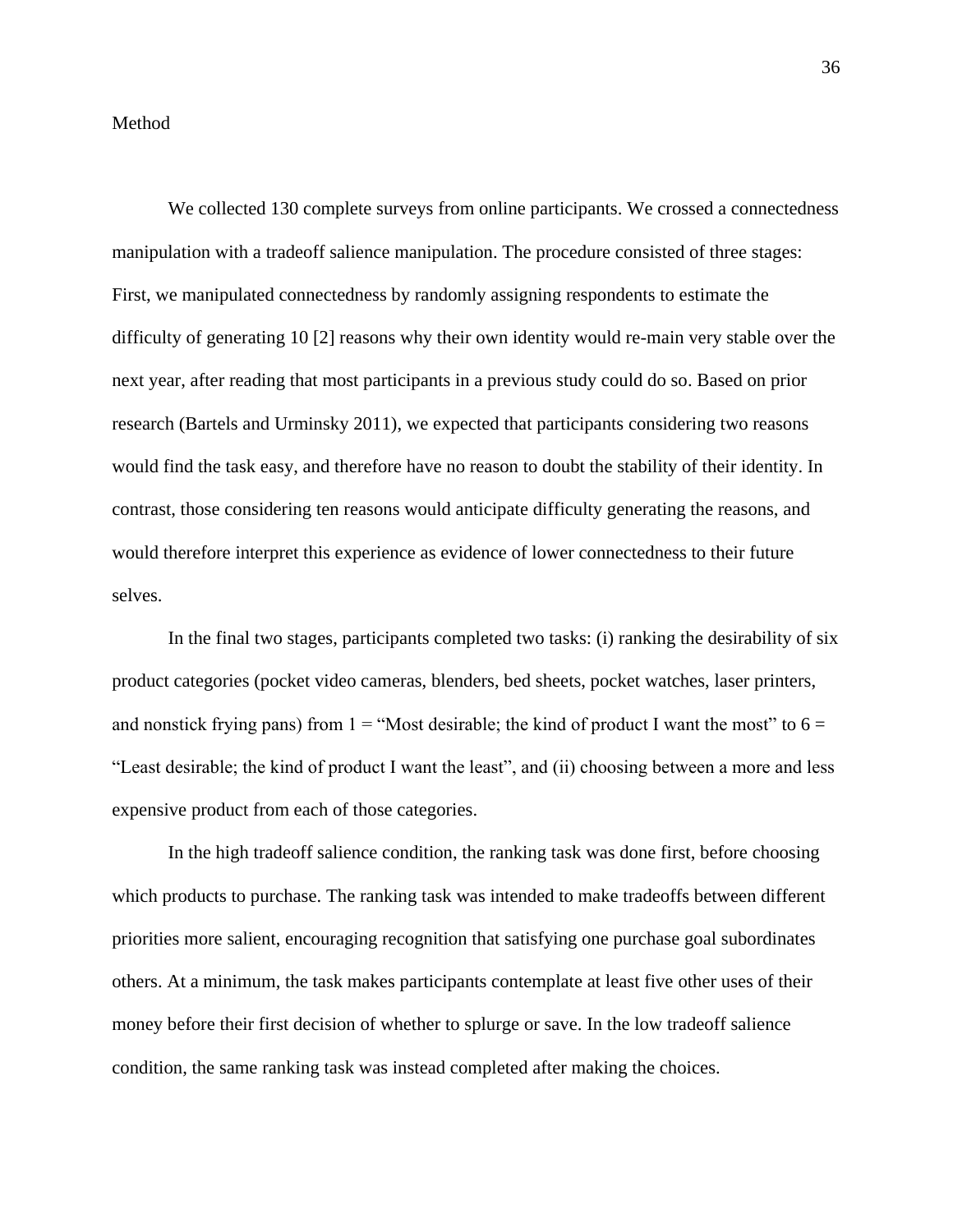We expected the connectedness manipulation to have the strongest effect when tradeoffs were highlighted by first completing the ranking task. Our analyses focused on how often and when participants "splurged" by buying the more expensive product across the six categories. This design also allows us to examine how closely that choice relates to the ranked desirability of the product category, testing whether the combination of high connectedness and high tradeoff salience motivates thrift across the board, or whether knowing and caring about future outcomes causes people to reduce spending specifically for less-valued categories.

#### Results and Discussion

*Number of Expensive Purchases.* As predicted, people prompted to consider tradeoffs (by initially ranking the categories) chose fewer premium products (vs. cheaper products) when made to feel more connected ( $M_{\text{high}} = 1.45$ ,  $SD = 1.18$  vs.  $M_{\text{low}} = 2.36$ ,  $SD = 1.19$ ;  $t = 3.08$ ,  $p <$ .01), but connectedness had no effect when the ranking task came second ( $M_{\text{high}} = 2.19$ , *SD* = 1.49 vs.  $M_{\text{low}} = 2.03$ ,  $SD = 1.21$ ;  $t < 1$ , NS). A linear regression confirmed that the predicted interaction was significant ( $\beta$  = -.27,  $t$  = -2.38,  $p$  < .05; see table 19 in web appendix B), but found no effect of tradeoff salience and a marginal main effect of connectedness. Analyzing the amount spent yields a similar result: when tradeoffs are cued, higher connectedness yields lower spending ( $M_{\text{high}} = $489$ ,  $SD = 18.76$  vs.  $M_{\text{low}} = $503$ ,  $SD = 18.28$ ;  $t = 2.99$ ,  $p < .01$ ) but otherwise has no effect ( $M_{\text{high}} = $500$ ,  $SD = 18.28$  vs.  $M_{\text{low}} = $498$ ,  $SD = 19.45$ ; NS). A linear regression predicting total intended spend confirms the significant interaction ( $\beta_{\text{INT}} = -3.78$ ,  $t = -1$ 2.16,  $p < 0.05$ ; see table 20 in web appendix B) and finds a marginal main effect of connectedness and no effect of opportunity cost.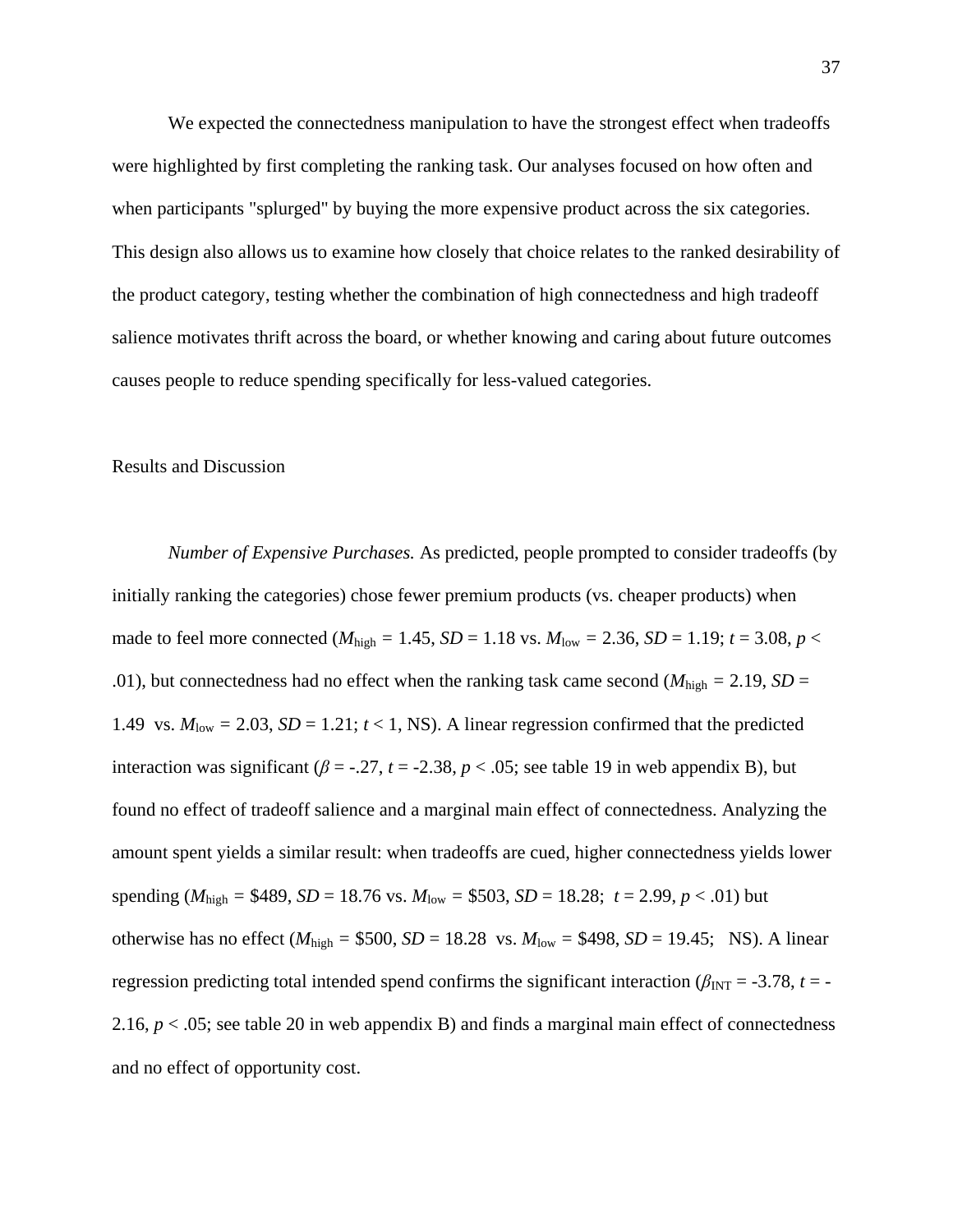*Price Sensitivity*. Participants ranked the six categories, from most to least preferred. For each participant, we computed the correlation between the rank assigned to that category of product (1 through 6) and their decision to purchase the more expensive (vs. less expensive) item within the category. Across all conditions, the average within-subjects correlation was significantly less than zero (average  $r = -0.12$ ,  $t = -3.64$ ,  $p < .001$ )—respondents were less likely to splurge for categories they cared less about. Next, a regression analysis used connectedness condition (low vs. high), the tradeoff salience condition (low vs. high), and their interaction to predict these within-subject correlations. The regression reveals a significant effect of connectedness ( $\beta$  = -0.09, *SE* = 0.03, *t* = -2.89, p = .005), no effect of tradeoff salience (*t* < 1), and a significant interaction ( $\beta_{INT}$  = -0.06, *SE* = 0.03, *t* = -1.99, p < .05, table 21 in web appendix B).

Simple effects tests reveal that connectedness did not appreciably affect the magnitude of this correlation when tradeoffs were not cued (i.e., when participants chose before ranking the product categories;  $M_{\text{low}} = -0.09$ ,  $SD = 0.06$  vs.  $M_{\text{high}} = -0.15$ ,  $SD = 0.07$ ,  $F < 1$ , NS). In contrast, inducing high connectedness increased the magnitude of this correlation when tradeoffs were cued (i.e., when participants ranked the categories before choosing;  $M_{\text{low}} = 0.06$ ,  $SD = 0.07$  vs.  $M_{\text{high}} = -0.25$ , *SD* = .06,  $F(1, 126) = 12.13$ ,  $p < .001$ ) A mixed within-between ANOVA confirmed the three way interaction between category ranking, connectedness and opportunity cost salience ( $p < .05$ ; see table 22 in web appendix B).

These results suggest that among participants who were made to feel more connected to the future self, the tendency to splurge was not only reduced, but spending was more concentrated in the most personally important product categories. This pattern was especially pronounced in the high tradeoff salience conditions (i.e. when people ranked categories before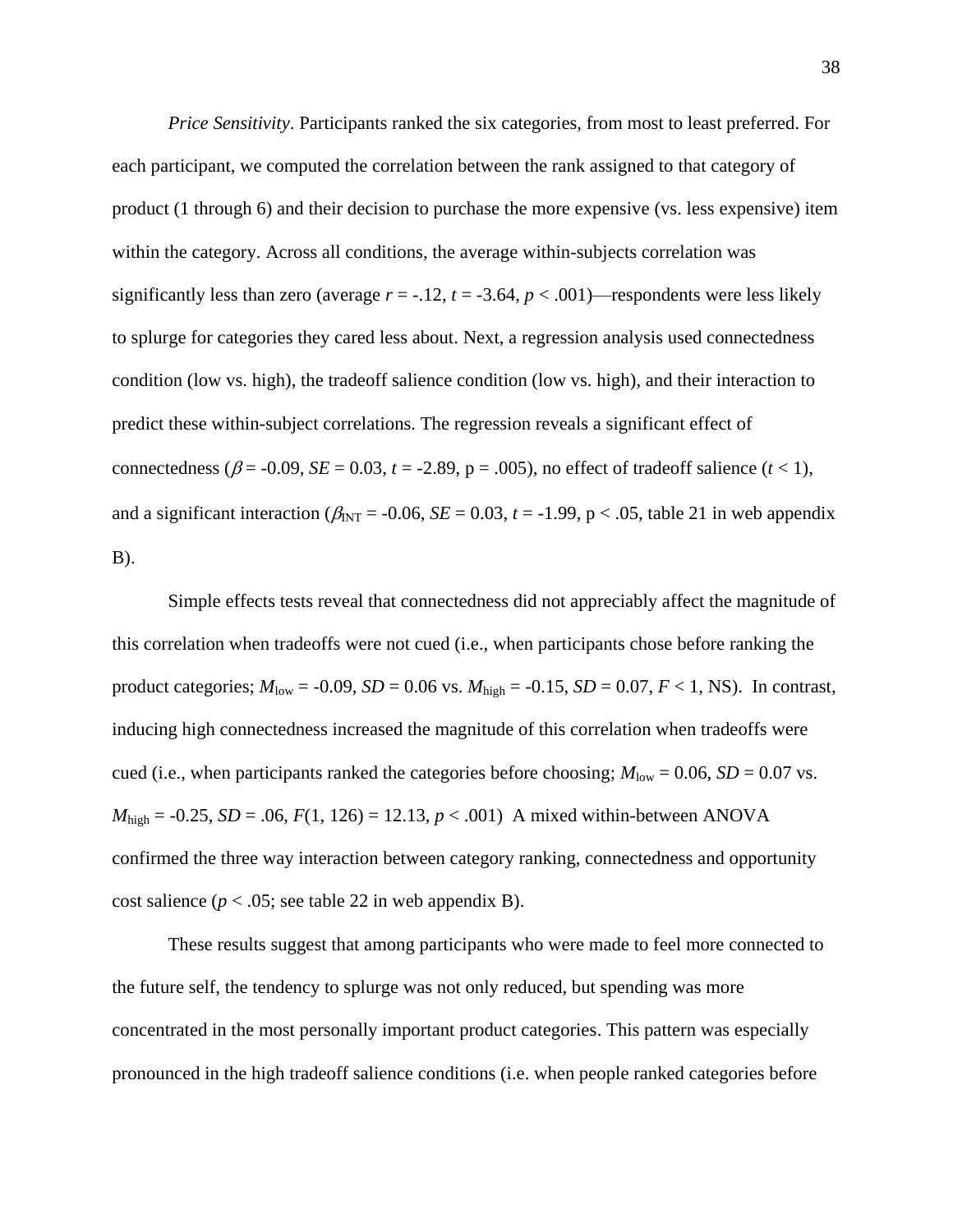choosing). To illustrate, figure 8 presents the fraction of times respondents chose to splurge in the higher ranked (top 3) vs. lower ranked (bottom 3) product categories. As predicted, only those in the high connectedness, high tradeoff salience condition had fewer choices of the premium product for the lower-ranked categories ( $M = .14$ ,  $SD = .21$ ) versus the higher-ranked categories ( $M = .34$ ,  $SD = .29$ ,  $t(37) = 3.73$ ,  $p < .001$ ). No such difference was observed in the other conditions (all *p*s > .10). Only when opportunity cost is highlighted *and* connectedness is heightened do people significantly reduce spending, *specifically* on less desirable products (relative to all other conditions).

### **FIGURE 8:** JOINT EFFECT OF CONNECTEDNESS AND OPPORTUNITY COST SALIENCE ON PRICE SENSITIVITY (CHOOSING THE MORE EXPENSIVE OPTION) IN STUDY 7.



NOTE. -- Because of the repeated measures test, error bars represent standard errors of the difference score. Tradeoffs Cued = "rank first" condition; Tradeoffs Not Cued indicates "choose first" condition.

We used actual list prices from the same source (Amazon.com) in this study and so we assume that the differences in observed desirability stem primarily from individual preferences, rather than perceived value. However, when prices (and perceived value) vary, a similar pattern might also hold, such that people high in connectedness who do consider opportunity costs will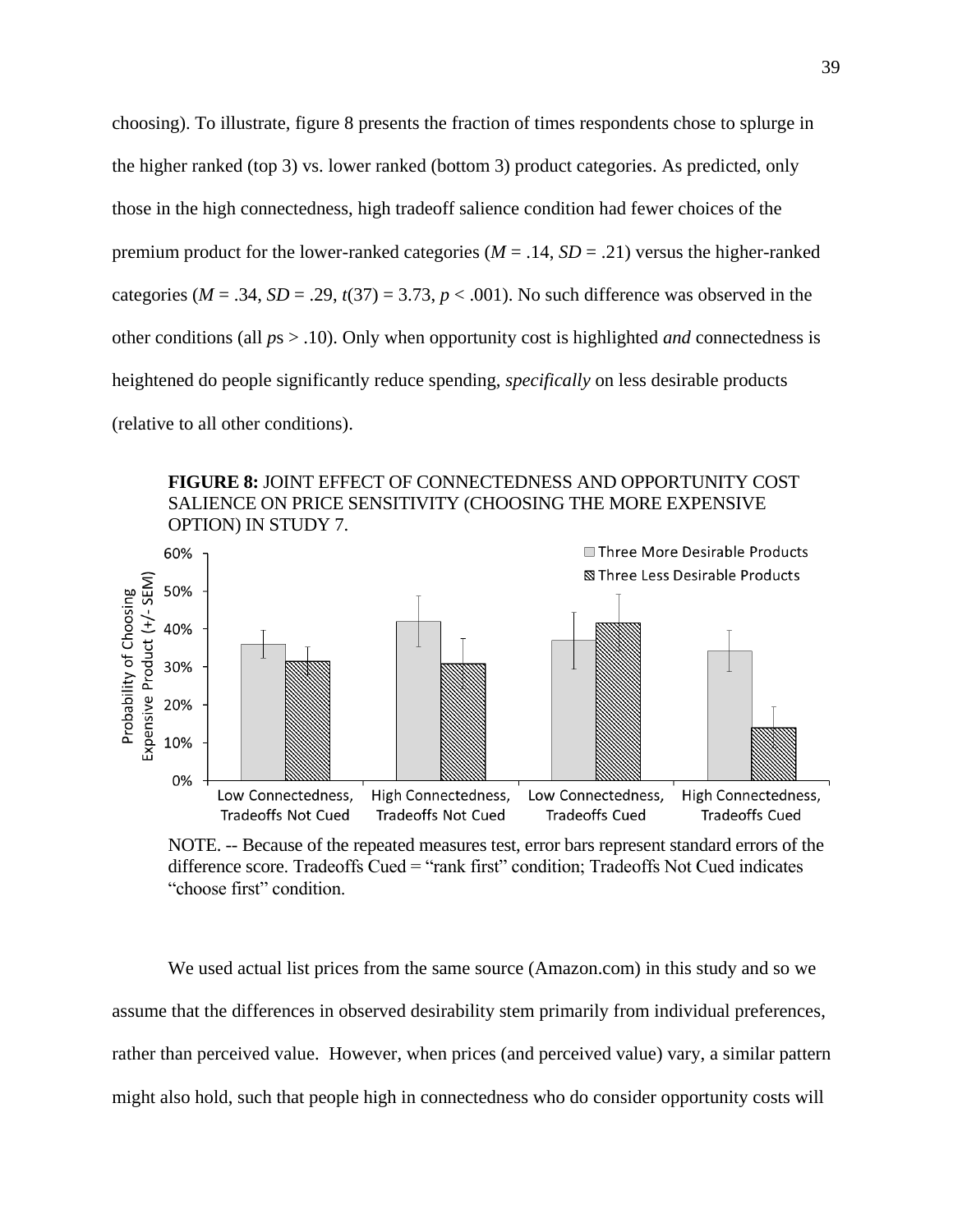reduce spending by either constraining their purchasing to those products perceived as providing better value or choosing not purchase when perceived prices are high.

Studies 6 and 7 manipulate the awareness of opportunity costs by prompting consideration of relevant tradeoffs before making a decision. These findings raise the question of how related a ranking decision process needs to be to have an opportunity-cost reminder effect. To test the boundaries of ranking interventions, we subsequently ran a second version of study 7 as a post-test, where 395 participants were instead asked to rank six *irrelevant* items—products unrelated to those in the purchase decision: running shoes, sunglasses, indoor grills, carry-on luggage, light fleece jackets, and noise-cancelling headphones. We also measured Propensity to Plan. In a regression predicting the number of expensive choices (out of the six pairs), by (i) connectedness condition, (ii) tradeoff salience—ranking before versus after choosing, (iii) Propensity to Plan, and all possible interactions, no simple effects of any variables and no twoway or three-way interactions appeared ( $-0.03 \le \beta s \le 0.05$ ,  $-0.48 \le t s \le 0.83$ , *ps* all NS, table 23 in web appendix B). These results suggest that for prioritization to affect purchasing, the tradeoffs considered may need to directly involve the goods to potentially be purchased, and simply cueing the idea of prioritization more generally, as a mindset, may be insufficient.

Study 7 generalizes our findings to a multi-product purchase situation. A task that people often do before shopping—prioritizing categories of spending under consideration—can highlight tradeoffs, and this facilitates the effect of connectedness on fiscal restraint. In particular, the restrained spending occurs for purchases of product categories that are less personally desirable. As a result, higher-connectedness respondents' spending is both reduced and more focused on valued purchases after completing the ranking task.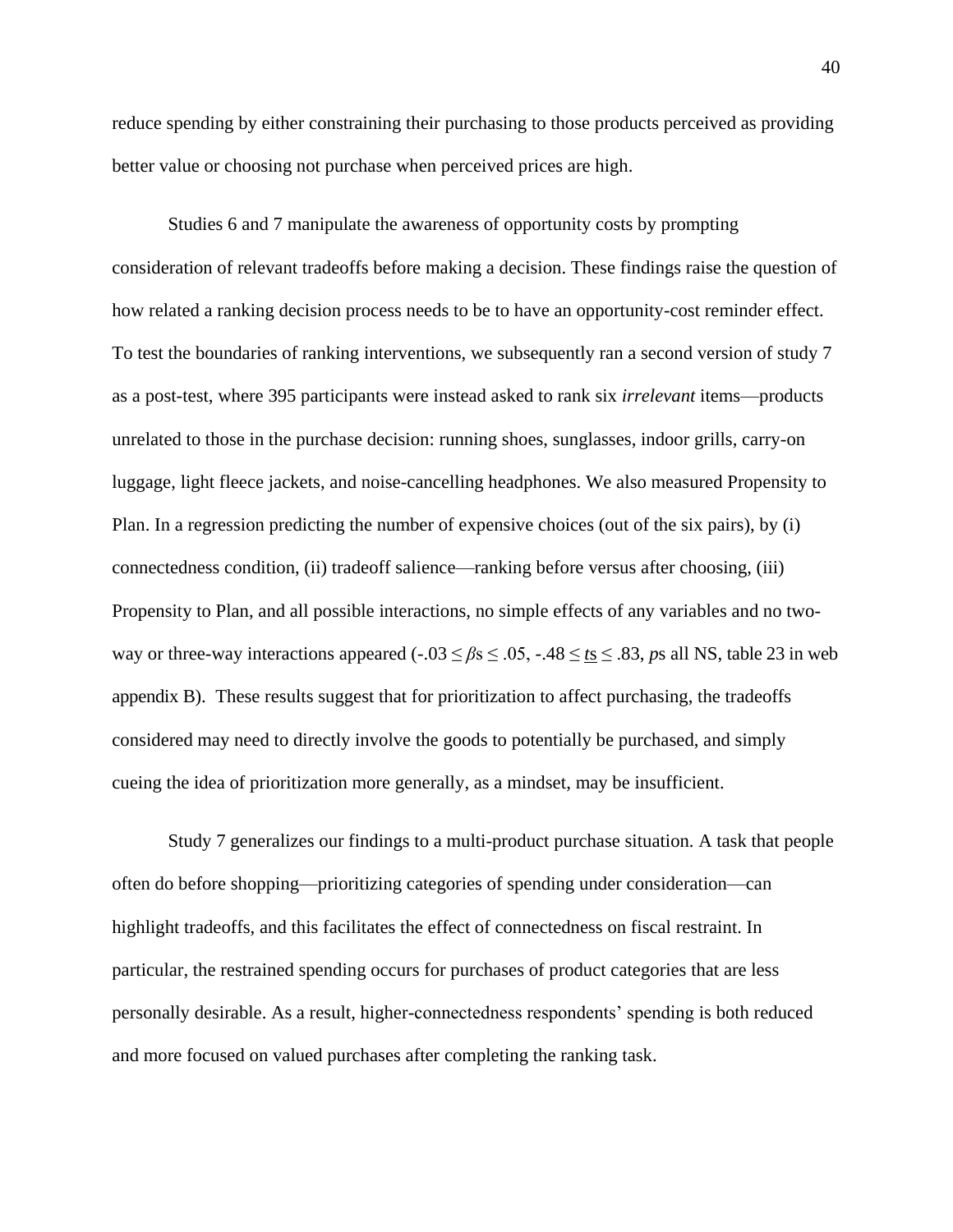#### **GENERAL DISCUSSION**

Seemingly myopic behavior is often attributed to consumers' failure to anticipate future consequences and to consider them at the moment of decision. This assumption motivates requirements for restaurants to post detailed calorie information and for credit card companies to specify the long-term costs of debt. Such informational interventions sometimes do affect consumer behavior. However, an alternative view is that seeming shortsightedness is not due to lack of information about future outcomes, but instead arises from undervaluing those outcomes, which suggests different interventions. Little is known about how the efficacy of interventions might vary across different types of consumers, nor about how multiple interventions would work in concert. Our findings suggest a potential resolution of this problem.

The general framework of consumer financial decision making that we advance in this article recognizes two key factors that jointly determine choices: (i) valuation of one's future interests (which is partially determined by connectedness) and (ii) awareness of the intertemporal tradeoffs entailed by current choices. These key factors have been studied before, but largely in isolation, and examining them together yields insights that are distinct from prior theories and not apparent when either is studied alone.

The mere awareness of opportunity costs, by itself, is insufficient to motivate fiscal restraint among people low in connectedness, who place lower value on the future consumption made possible by current thrift, and therefore may be least prone to save for the future. Furthermore, the motivation to provide for future selves is insufficient to motivate far-sighted behavior, absent explicit reminders of the future consequences of current expenditures. These findings are inconsistent with hypotheses 1 and 2.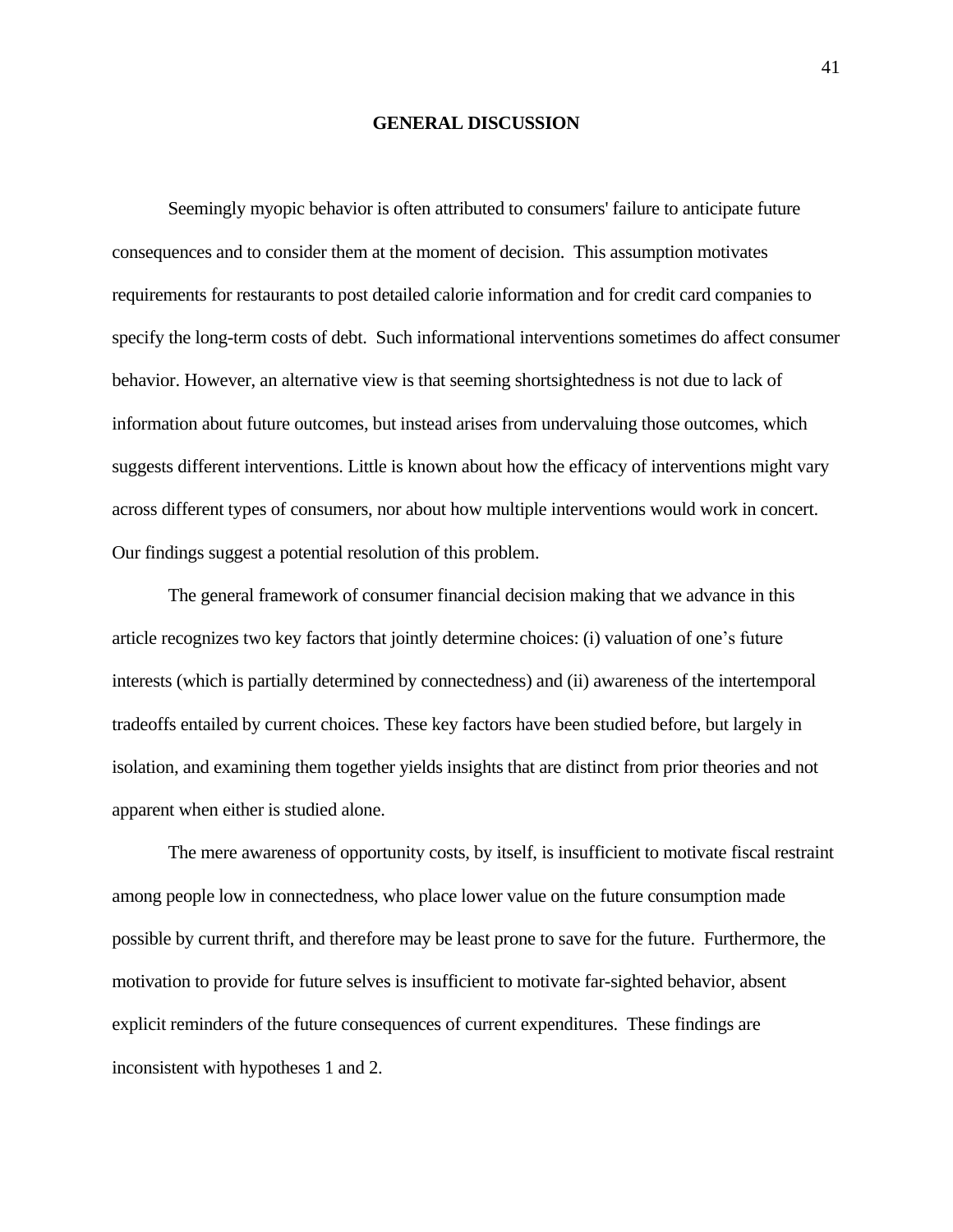It is plausible that under some circumstances a lack of caring about the future could contribute to a lower likelihood to consider future consequences, or vice versa. In particular, it seems possible that greater awareness of future outcomes could boost valuation of those outcomes. The evidence on this relationship is mixed in our studies. Highlighting opportunity costs had no effect on measured connectedness in study  $2 (r = -0.02, NS)$ . Highlighting opportunity costs both modestly increased discount factors (in study 4, *r* = .17, *p* < .05), and decreased discount factors (in study 1b,  $r = -.12$ ,  $p = .06$ ), inconsistent with the idea that such interventions consistently prompt higher valuation. However, measures of Propensity to Plan and Consideration of Future Consequences were significantly correlated with connectedness in study  $2 (r = .22$  PTP,  $r = .18$ CFC, both *p*s < .01) Overall, we conclude that while the two factors do consistently interact in predicting spending (per hypothesis 3) and are far from redundant (contrary to hypothesis 1), they may not be completely independent traits, particularly when measured.

In some of the studies we observe a seeming reversal of the connectedness effect when opportunity costs are not highlighted. Could it be that when people don't consider opportunity costs, being more connected would actually lead to higher spending? We did a meta-analysis, using correlation as the effect size statistic, to test this in the studies where opportunity cost salience was manipulated (studies 1, 2, 3, 4, 6 and 7). In the non-reminder conditions, the weighted average correlation did not reveal a significant positive effect of connectedness (measured or manipulated) on purchasing (*r* = .07, 95% CI [-.02, .15], NS, *N* = 472).

However, in a floodlight analysis of studies 2 and 5, we do see a significant reversal effect of connectedness for low Propensity to Plan. Those high in Propensity to Plan (more than .4 SD above the mean) spend significantly less under high connectedness than low connectedness, consistent with hypothesis 3. However, those people who are low in Propensity to Plan (more than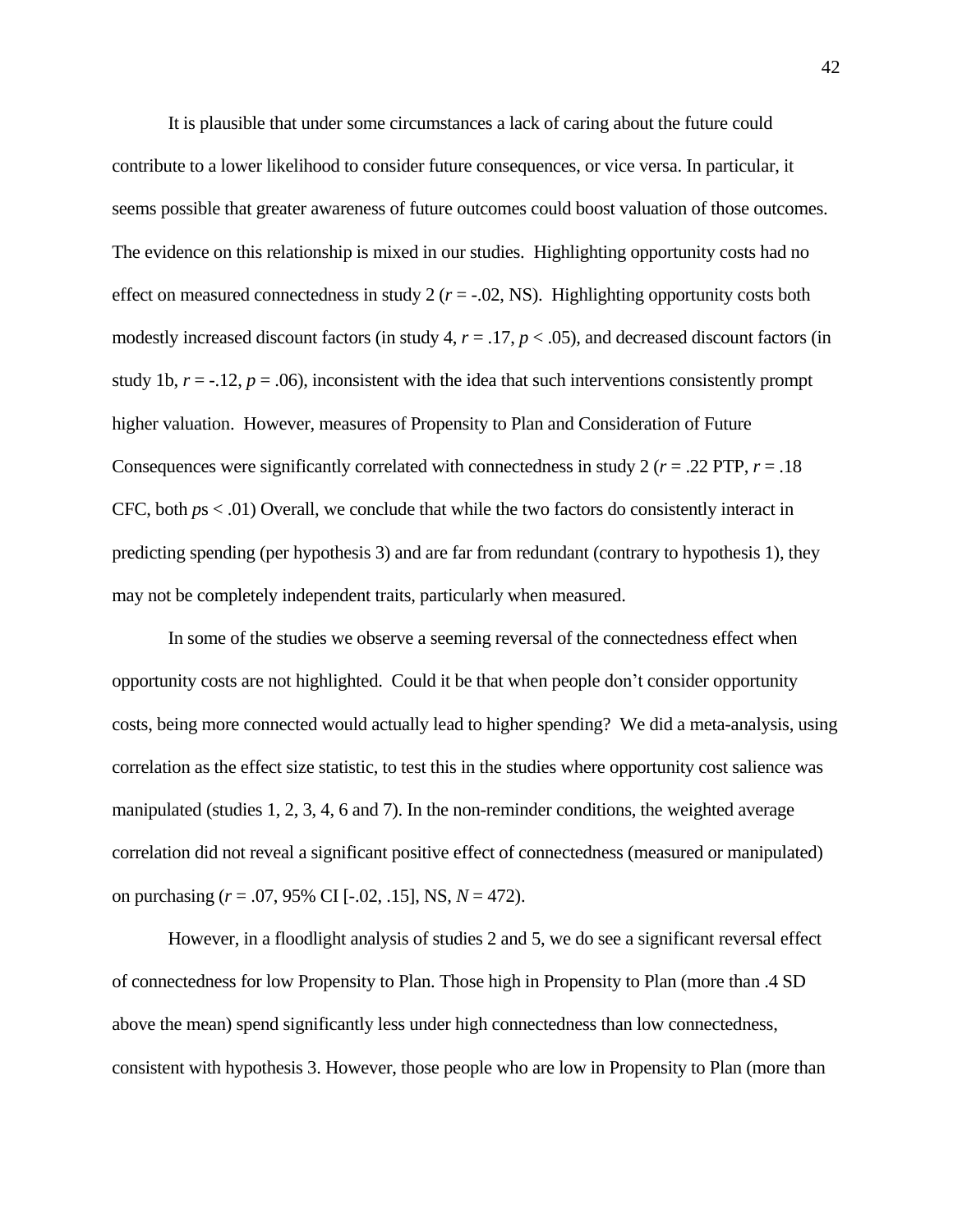.5 SD below the mean) spend significantly *more* under high connectedness than low connectedness, which is not predicted by any of the three candidate hypotheses.

One potential explanation of this unanticipated finding is that people who don't plan their future expenses are only focused on the benefits of the purchase (and not the alternative uses of money), but construe those benefits differently depending on their connectedness. People higher in connectedness may value the benefits of future consumption, whereas those lower in connectedness may only value more immediate benefits, making purchase less attractive. It would be useful for future research to investigate this possibility.

Implications for Theories of Intertemporal Decision Making

Overall, consistent with hypothesis 3, time preferences matter most when opportunity costs are salient – whether through overt reminders to consider opportunity costs, through individual differences in how spending is construed (as assessed by the Propensity to Plan scale), or by having consumers rank the importance of different categories of goods before making purchase decisions. This relationship is seen for both discount factors (as a measure of general time preference) and connectedness to the future self (which affects the motivation to preserve resources for the future). Potential confounds with connectedness are ruled out in the pretest reported in web appendix D, as well as in Bartels and Urminsky (2011).

These findings relate to issues that arise in the empirical modeling literature on dynamic decision making, where the distinct effects of time discounting and planning horizon are often not identifiable in the available data. One common approach is to set the discount factor to some level (e.g., one set by aggregate asset returns or cost of capital, or sometimes just by picking a reasonable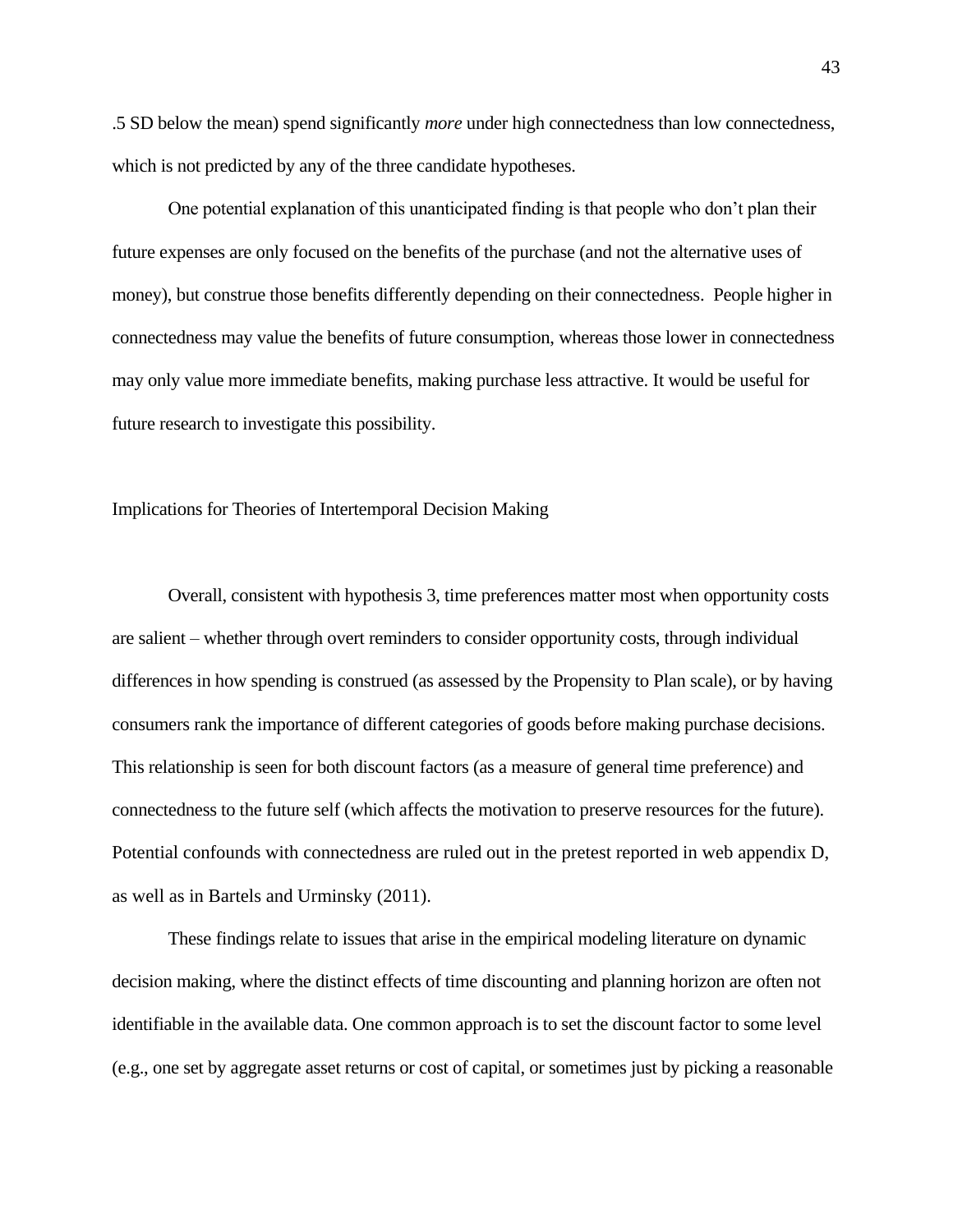number, such as  $\delta$  = .995 in Erdem and Keane 1996) and to assume that consumers are fully forward-looking, in that they accurately take into account all future outcomes (Erdem and Keane 1996; Sun, Neslin, and Srinivasan 2003; Nair 2007).

More recently, research that tries to estimate discount factors from dynamic behavior has treated consumers as fully forward-looking either by assumption (Yao et al. 2012) or by experimentally providing full information (Dube, Hitsch, and Jindal 2014). Our findings imply that time preference and planning horizon are not equivalent, and highlight the importance of qualifying the interpretation of models that make strong assumptions about either factor. In web appendix F, we present an illustrative model of consumer decisions that captures the assumptions and predictions of our framework as it relates to this literature.

As captured in this model, the efficacy of highlighting tradeoffs may depend on the *specific* opportunity costs that are highlighted. We would expect time discounting and connectedness (via its influence on discounting) to matter more if the opportunity costs were explicitly characterized as *future consumption* (as in a commercial by *Sun America* that characterizes the cost of a \$70,000 luxury car as the removal of \$326,000 from one's retirement account). Since our opportunity cost reminders were generic and, with the exception of study 6, were *not* tailored to prompt thoughts of the *future* opportunities displaced by current indulgences, our findings may be a conservative test of the interaction we posit.

### Implications for Interventions in Financial Decision Making

The literature on financial decision making has explored interventions aimed at promoting far-sighted behavior. Such interventions often target people's presumed lack of information to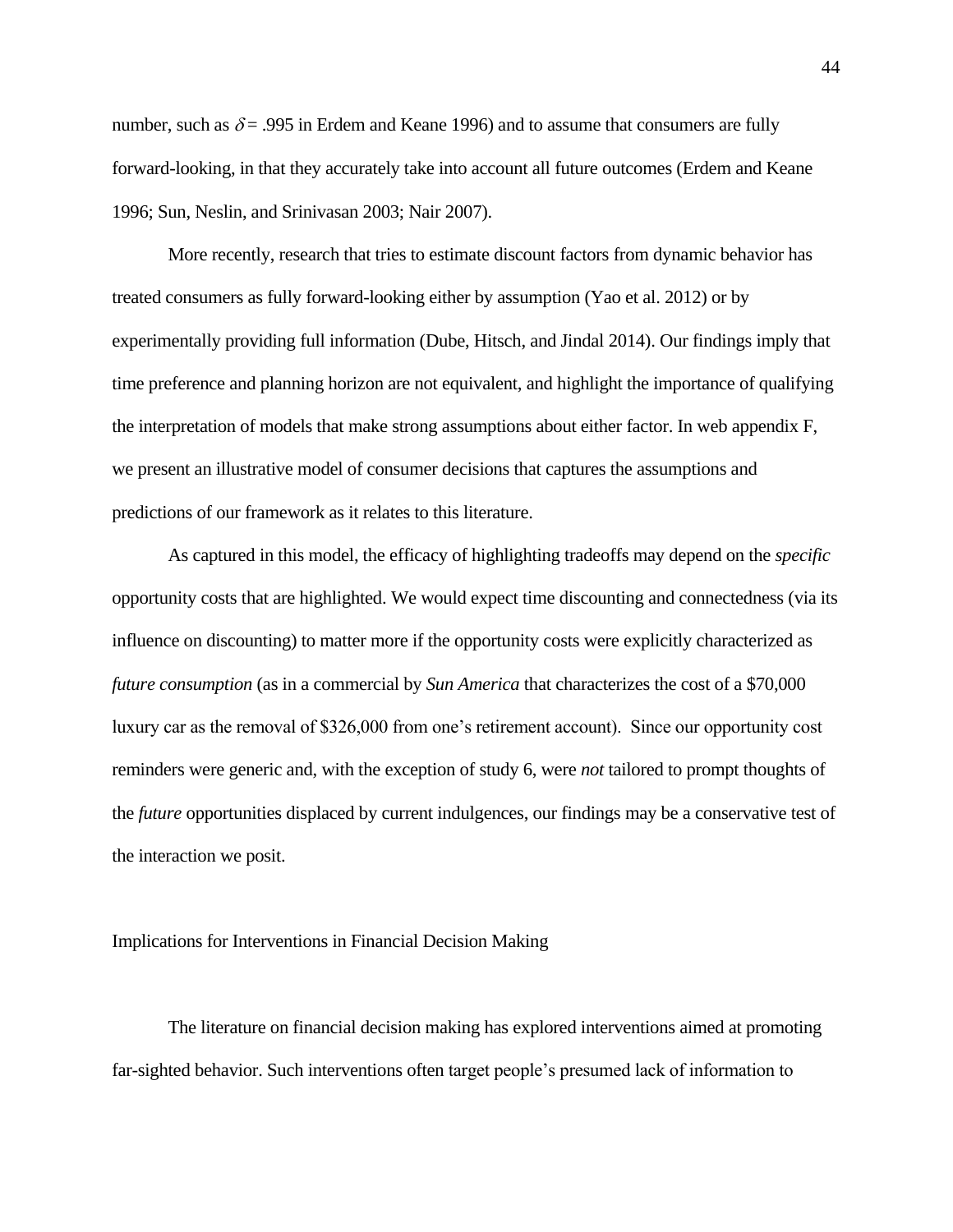optimize their decisions. For example, credit card companies are required to disclose the monthly payment needed to pay off one's accumulated debt in three years, cigarette packaging requirements mandate explicit warnings of the long-term health consequences of smoking, and New York requires chain restaurants to post calorie information.

Related interventions assume that people may fail to fully process information or to summon it at the right time. For example, studies have found increased savings or reduced debt from interventions like reminding people of the consequences of failing to save (e.g., Koehler et al. 2011). Presumably these manipulations affect behavior by bolstering the accessibility of intertemporal tradeoffs in the face of competing cognitive demands. Other interventions, such as surveys about banking and savings (Dholakia and Morwitz 2002), or collecting deposits in person (Ashraf, Karlan, and Yin 2006) may provide inadvertent reminders, with similar effects, as can simply experiencing resource constraints, which can make opportunity costs more salient (Spiller 2011).

However, informational interventions have not always been found to be effective (e.g., Karlan, Morten and Zinman 2012). The current studies suggest that these interventions can fail, even when sufficiently salient and memorable, either because such tradeoffs are spontaneously taken into account (a person may have a high propensity to plan) or because people have low connectedness with the future selves their current forbearance would benefit. So, efficacy of interventions will vary markedly across people for reasons unrelated to the intervention's potential benefit. Our analysis suggests that connectedness-increasing interventions may therefore complement and increase the efficacy of informational manipulations. However, informational interventions that undercut connectedness may not have such positive synergies. For example, in an ad that emphasizes the costliness of medicating our frail older selves, portrayal of the older selves as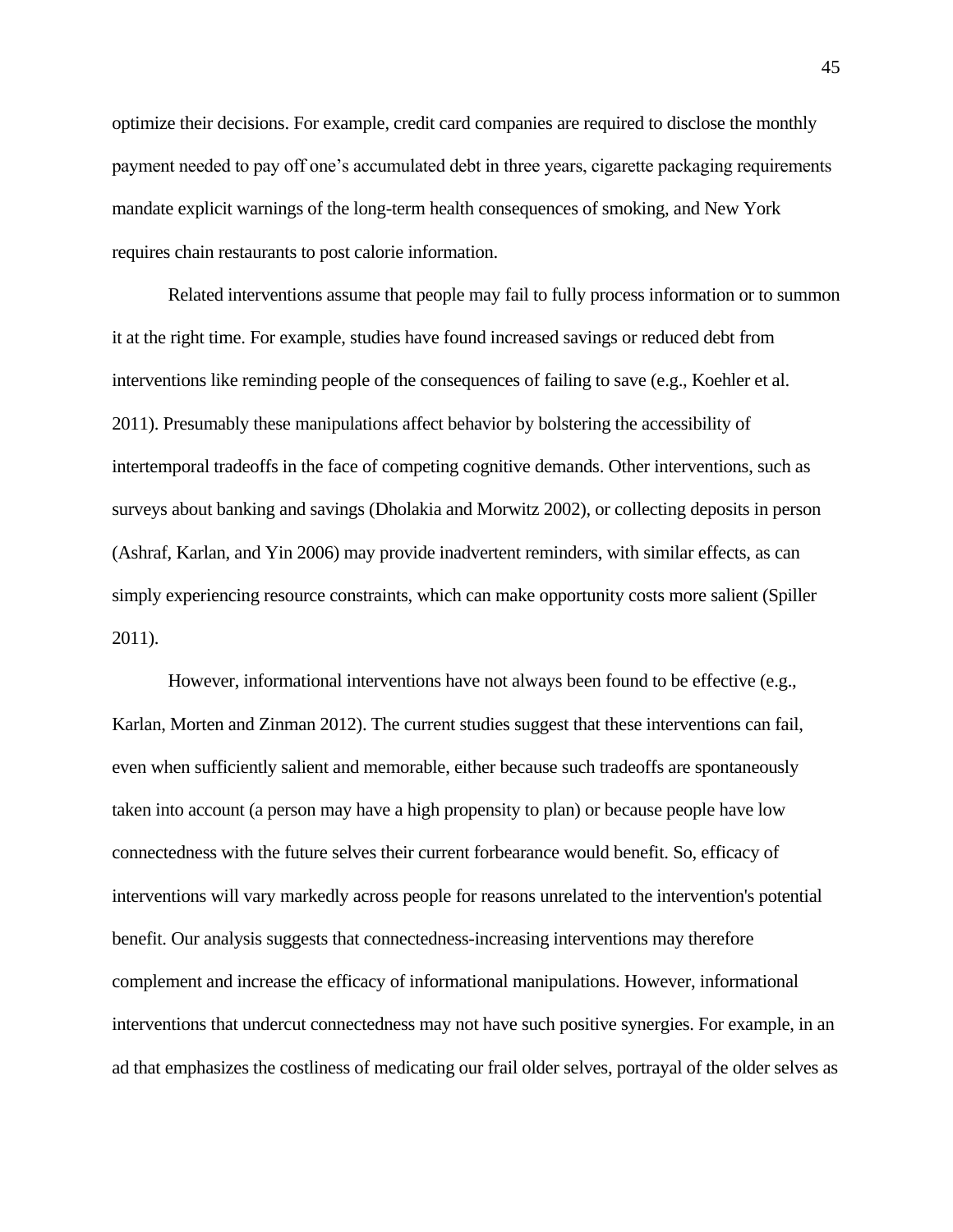very different could well undermine the feelings of connectedness that provides our motivation to save for those older selves in the first place.

When intertemporal preferences are stable, our results are consistent with the characterization of informational interventions as "nudges" (Sunstein and Thaler 2008) that help those who find it difficult to make far-sighted choices but does not affect people who have a clear preference for current consumption. However, research on connectedness suggests that intertemporal choices may not represent fully stable preferences, and therefore bolstering people's sense of connectedness with their future self could also be seen as an alternative type of intervention (Bartels and Urminsky 2011), one that does act on preferences. Interventions that shift intertemporal preferences will primarily affect decisions where tradeoffs are explicit or spontaneously considered. When a non-planner passes by Starbucks, merely shifting her relative valuation of present versus future consumption is unlikely to impact her coffee purchasing, unless she happens to view that purchase as a tradeoff—unless she thinks about her "latte factor," as David Bach describes it.

The current studies suggest that greater attention should be paid to the interactions between factors underlying intertemporal cognition and behavior in future research. Interventions that succeed in both facilitating the recognition of tradeoffs and in fostering feelings of connectedness will most effectively promote the interests of people's future selves. Prudence may require the convergence of specific thoughts and specific feelings at the moment of decision: an explicit consideration of the costs of an indulgence, and empathy for those future selves who bear those costs. Once we recognize and identify with the future beneficiaries of our sacrifices, fiscal restraint may feel more like buying ourselves a future gift and less like self-deprivation.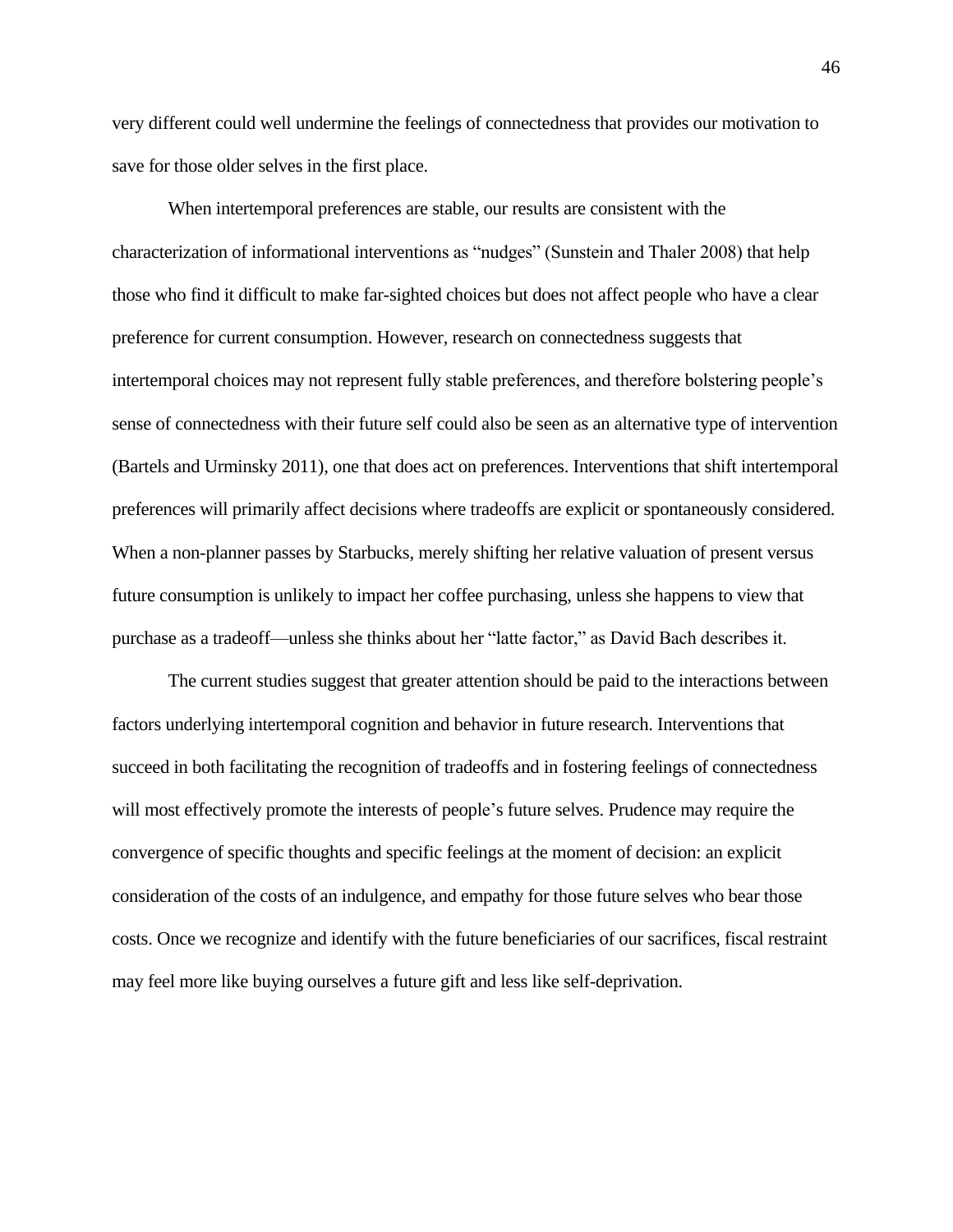#### **REFERENCES**

- Abeler, Johannes, Armin Falk, Lorenz Goette, and David Huffman (2011), "Reference Points and Effort Provision," *The American Economic Review*, 470-92.
- Adams, Jean and Daniel Nettle (2009), "Time Perspective, Personality and Smoking, Body Mass, and Physical Activity: An Empirical Study," *British Journal of Health Psychology*, 14 (1), 83-105
- Ainslie, George (1975), "Specious Reward: A Behavioral Theory of Impulsiveness and Impulse Control," *Psychological Bulletin*, 82 (4), 463–96.
- Ainslie, George and Nick Haslam (1992), "Hyperbolic Discounting," in *Choice Over Time*, George Loewenstein and Jon Elster, eds; Russell Sage Foundation, New York, NY, 57- 92.
- Ashraf, Nava, Dean Karlan, and Wesley Yin (2006), "Tying Odysseus to the Mast: Evidence from a Commitment Savings Product in the Philippines." *Quarterly Journal of Economics*, 121 (2), 635-72.
- Bach, David (2002) [Interview with Fredericka Whitfield, Anchor of CNN Sunday Morning], CNN, Aired December 29, 2002 - 11:23 ET.
- Bartels, Daniel M., Trevor Kvaran, and Shaun Nichols (2013), "Selfless Giving," *Cognition*, 129 (2), 392-403.
- Bartels, Daniel M. and Lance J. Rips (2010), "Psychological Connectedness and Intertemporal Choice," *Journal of Experimental Psychology: General*, 139 (1), 49-69.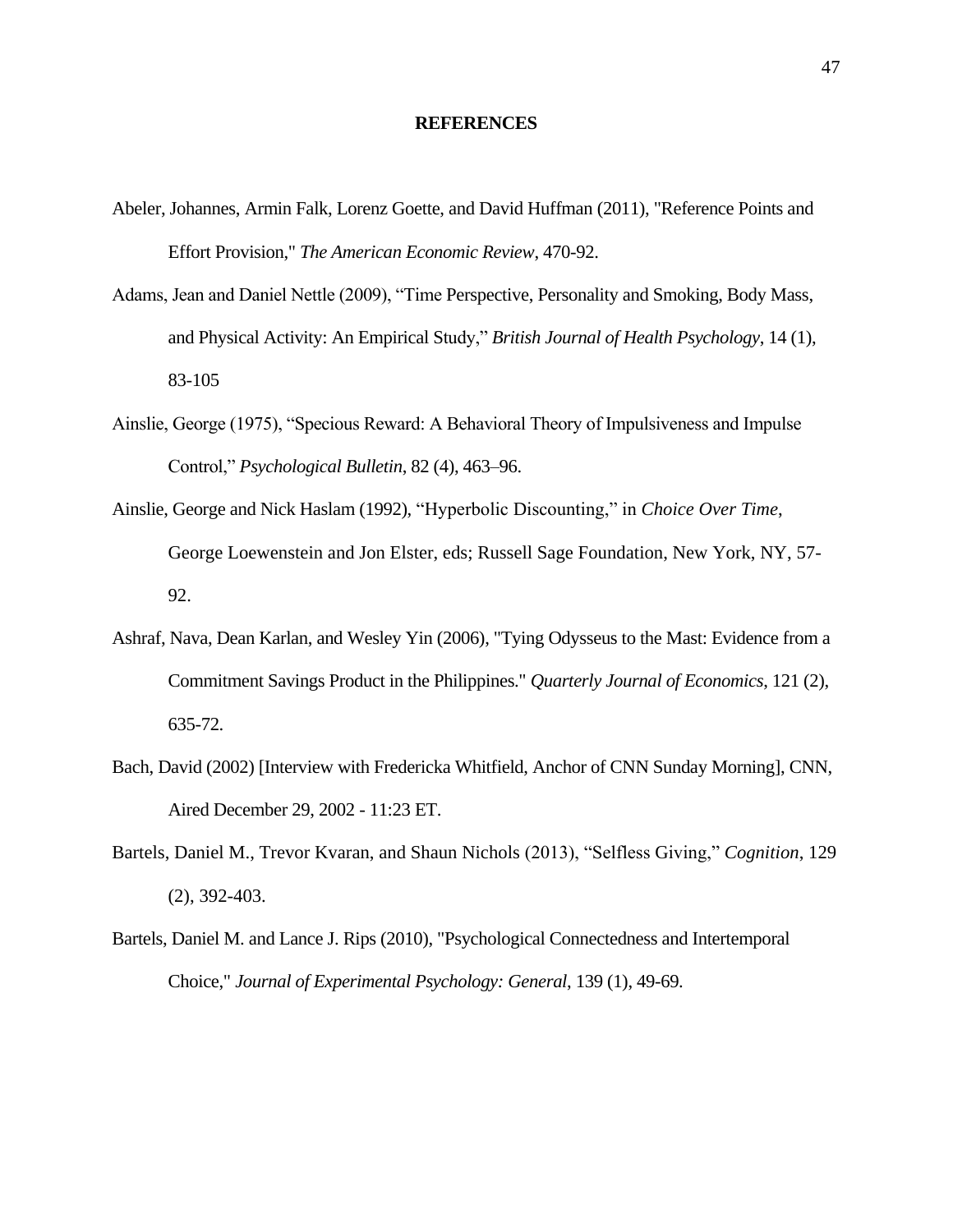- Bartels, Daniel M. and Oleg Urminsky (2011), " On Intertemporal Selfishness: The Perceived Instability of Identity Underlies Impatient Consumption," *Journal of Consumer Research*, 38 (1), 182-98.
- Chabris, Christopher F., David Laibson, Carrie L. Morris, Jonathon P. Schuldt, and Dmitry Taubinsky (2008), "Individual Laboratory-Measured Discount Rates Predict Field Behavior," *Journal of Risk and Uncertainty*, 37 (2-3), 234-69.
- Dholakia, Utpal M. and Vicki G. Morwitz (2002), "The Scope and Persistence of Mere-Measurement Effects: Evidence from a Field Study of Customer Satisfaction Measurement," *Journal of Consumer Research*, 29 (2), 159-67.
- Dube, Jean-Pierre H., Gunter Hitsch, and Pranav Jindal (2014), "The Joint Identification of Utility and Discount Functions from Stated Choice Data: An Application to Durable Goods Adoption," *Quantitative Marketing and Economics*, 12 (4), 331-77.
- Erdem, Tülin and Michael P. Keane (1996), "Decision-Making under Uncertainty: Capturing Dynamic Choice Processes in Turbulent Consumer Goods Markets," *Marketing Science*, 15  $(1), 1-20$
- Feldman, Jack M. and John G. Lynch, Jr. (1988), "Self-Generated Validity and Other Effects of Measurement on Belief, Attitude, Intention, and Behavior," Journal of Applied Psychology, 73 (3), 421-435.
- Frederick, Shane, George Loewenstein and Ted O'Donoghue (2002), "Time Discounting and Time Preference: A Critical Review," *Journal of Economic Literature*, 40 (2), 351-401.
- Frederick, Shane, Nathan Novemsky, Jing Wang, Ravi Dhar, and Stephen Nowlis (2009), "Opportunity Cost Neglect," *Journal of Consumer Research*, 36 (4), 553-61.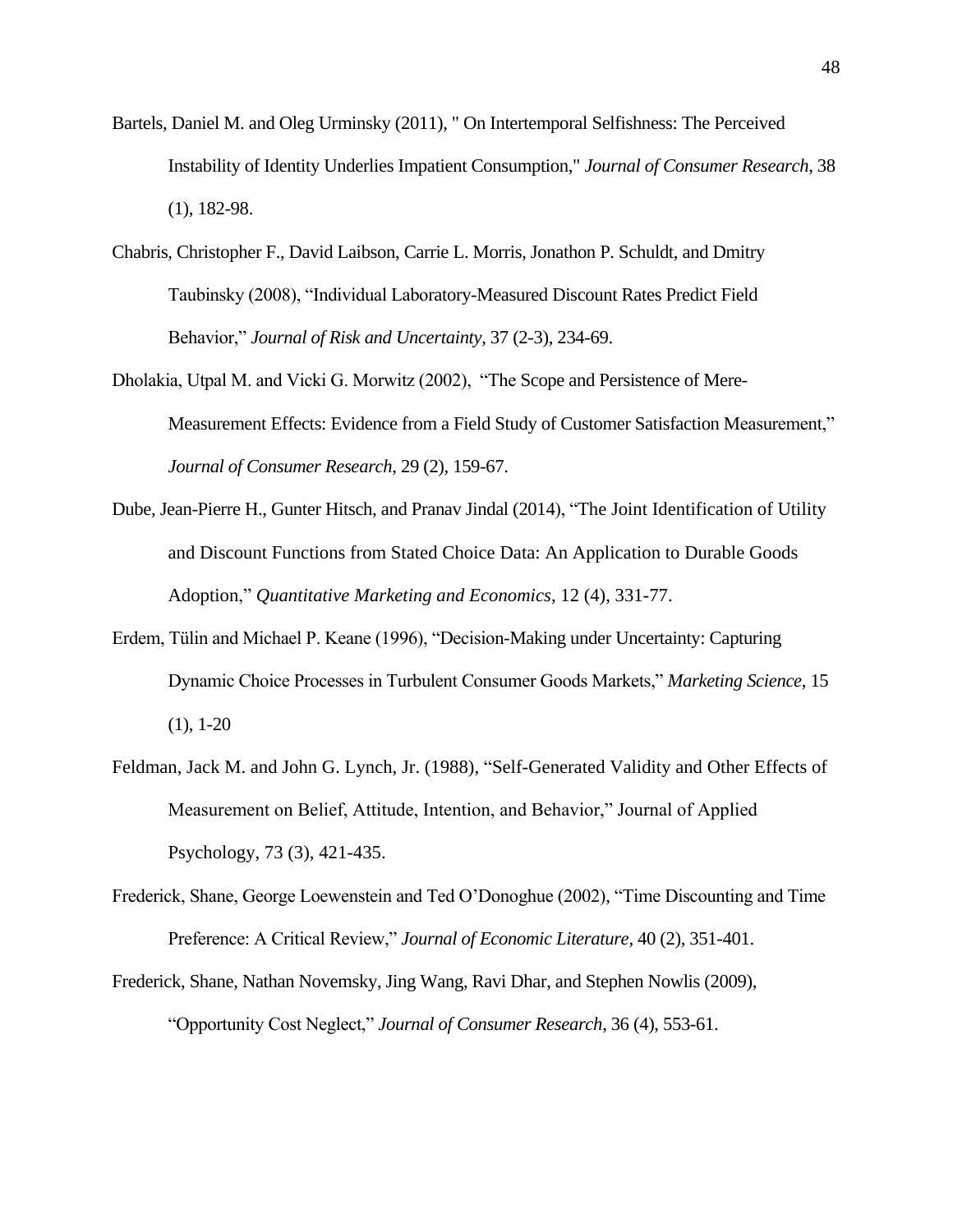- Hartmann, Wes R. (2006), "Intertemporal Effects of Consumption and Their Implications for Demand Elasticity Estimates," *Quantitative Marketing and Economics*, 4 (4), 325-49.
- Hershfield, Hal. E., Taya R. Cohen, and Leigh Thompson (2012), "Short Horizons and Tempting Situations: Lack of Continuity to our Future Selves Leads to Unethical Decision Making and Behavior," *Organizational Behavior and Human Decision Processes*, *117* (2), 298- 310.
- Hershfield, Hal E., Daniel G. Goldstein, William F. Sharpe, Jesse Fox, Leo Yeykelis, Laura L. Carstensen, and Jeremy N. Bailenson (2011), "Increasing Saving Behavior Through Age-Progressed Renderings of the Future Self," *Journal of Marketing Research* 48, (SPL), S23- S37.
- Kardes, Frank R., Chris T. Allen, and Manuel J. Pontes (1993), "Effects of Multiple Measurement Operations on Consumer Judgment: Measurement Reliability or Reactivity?" *Advances in Consumer Research,* 20 (1), 280-83.
- Karlan, Dean, Melanie Morten, and Jonathan Zinman (2012), "A Personal Touch: Text Messaging for Loan Repayment," working paper, Yale University.
- Koehler, Derek, Rebecca White, and Leslie John (2011), "The Price of Good Intentions," *Social Psychological and Personality Science*, 2 (1), 90-6.
- Loewenstein, George and Drazen Prelec (1992), "Anomalies in Intertemporal Choice: Evidence and an Interpretation," *The Quarterly Journal of Economics* 107 (2), 573-97.
- Logue, Alexandra W. (1988), "Research on Self-Control: An Integrating Framework," *Behavioral and Brain Sciences*, 11 (4), 665-709.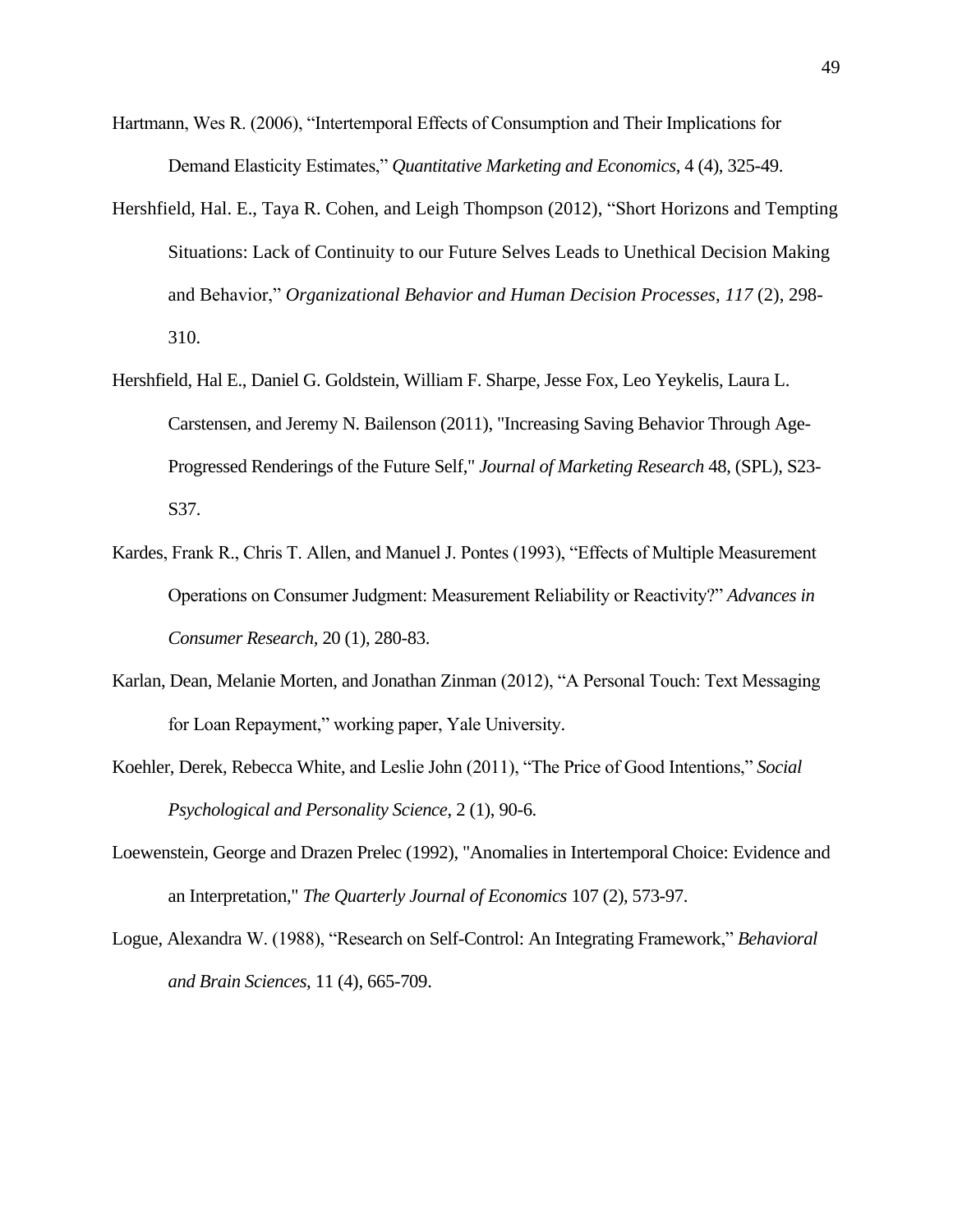- Lynch, John G., Jr., Richard G. Netemeyer, Stephen A. Spiller, and Alessandra Zammit (2010), "A Generalizable Scale of Propensity to Plan: The Long and the Short of Planning for Time and for Money," *Journal of Consumer Research*, 37 (1), 108-28.
- Meyer, Richard F. (1976), "Preferences Over Time," in *Decisions with Multiple Objectives.* Ralph Keeney and Howard Raiffa, Ed. NY: Wiley, p. 473-89.
- Muller, Dominique, Charles M. Judd, and Vincent Y. Yzerbyt (2005), "When Moderation is Mediated and Mediation is Moderated," *Journal of Personality and Social Psychology*, 89 (6), 852-63.
- Nair, Harikesh (2007), "Intertemporal Price Discrimination with Forward-Looking Consumers: Application to the US market for Console Video-Games" *Quantitative Marketing and Economics*, 5 (3), 239-92.
- Nenkov, Gergana Y., J. Jeffrey Inman, and John Hulland (2008), "Considering the Future: The Conceptualization and Measurement of Elaboration on Potential Outcomes," *Journal of Consumer Research*, 35(1), 126-41.

Parfit, Derek (1984), *Reasons and Persons*, Oxford, UK: Oxford University Press.

- Preacher, Kristopher J., Derek D. Rucker, and Andrew F. Hayes (2007), "Addressing Moderated Mediation Hypotheses: Theory, Methods, and Prescriptions," *Multivariate Behavioral Research*, 42 (1), 185-227.
- Radu, Peter T., Richard Yi, Warren K. Bickel, James J. Gross, and Samuel M. McClure (2011), "A Mechanism For Reducing Delay Discounting By Altering Temporal Attention," *Journal of the Experimental Analysis of Behavior*, 96 (3), 363-85.
- Rick, Scott and George Loewenstein (2008), "Intangibility in Intertemporal Choice," *Philosophical Transactions of the Royal Society B*, 363 (1511), 3813-824.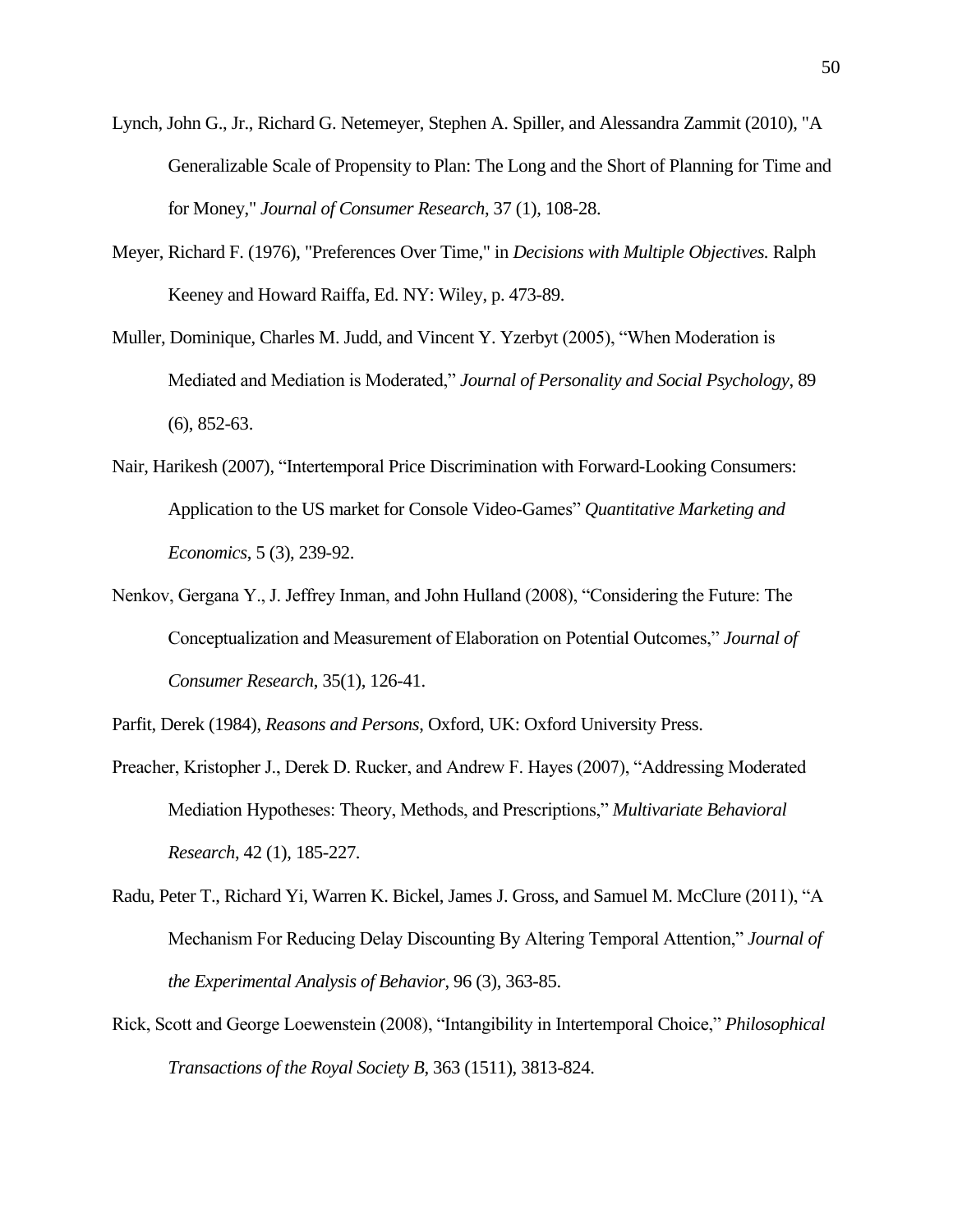- Scholten, Marc and Daniel Read (2010), "The Psychology of Intertemporal Tradeoffs" P*sychological Review*, 117 (3), 925-44.
- Simpson, Cathy A. and Rudy E. Vuchinich (2000), "Reliability of a Measure of Temporal Discounting," *The Psychological Record*, 50 (1), 3-16.
- Spiller, Stephen A. (2011), "Opportunity Cost Consideration," *Journal of Consumer Research,* 38 (4), 595-610.
- Spiller, Stephen A., Gavan J. Fitzsimons, John G. Lynch Jr, and Gary H. McClelland (2013), "Spotlights, Floodlights, and the Magic Number Zero: Simple Effects Tests in Moderated Regression." *Journal of Marketing Research,* 50 (2), 277-88.
- Strathman, Alan, Faith Gleicher, David S. Boninger, and C. Scott Edwards (1994), "The Consideration of Future Consequences: Weighing Immediate and Distant Outcomes of Behavior," *Journal of Personality and Social Psychology*, 66 (4), 742-52
- Sun, Baohong, Scott A. Neslin, and Kannan Srinivasan (2003), "Measuring the Impact of Promotions on Brand Switching When Consumers Are Forward Looking," *Journal of Marketing Research*, 40 (4), 389-405.
- Sunstein, Cass R., and Richard Thaler. (2008). *Nudge: Improving decisions about health, wealth, and happiness*. New Haven: Yale University Press.
- Urminsky, Oleg and Ran Kivetz (2011), " Scope Insensitivity and the "Mere Token" Effect," *Journal of Marketing Research*, 48 (2), 282–95.
- Urminsky, Oleg and Gal Zauberman (2015), "The Psychology of Intertemporal Preferences," *Blackwell Handbook of Judgment and Decision Making*, George Wu and Gideon Keren (eds), Wiley-Blackwell, forthcoming.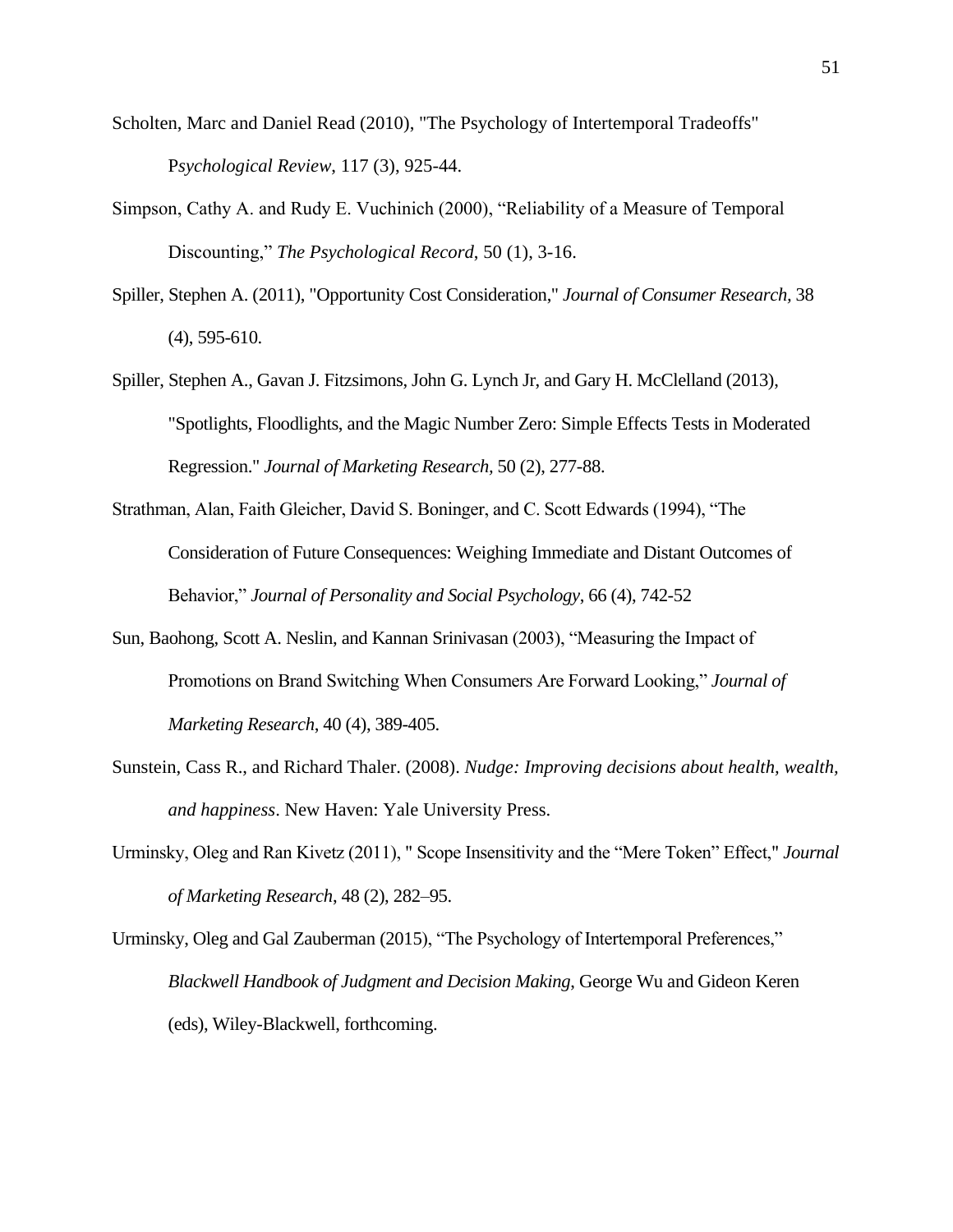- Venti, Steven F. and David Wise (2001), "Choice, Chance, and Wealth Dispersion at Retirement," in *Aging Issues in the United States and Japan*, ed. S. Ogura, T. Tachibanaki and D. Wise University of Chicago Press, 25-64.
- Winer, Russell S. (1997), "Discounting and its Impact on Durables Buying Decisions," *Marketing Letters,* 8 (1), 09-18.
- Yao, Song, Carl F. Mela, Jeongwen Chiang, and Yuxin Chen (2012), "Determining Consumers' Discount Rates with Field Studies," *Journal of Marketing Research*, 49 (6), 822-41
- Zauberman, Gal, B. Kyu Kim, Selin Malkoc, and James R. Bettman (2009), "Discounting Time and Time Discounting: Subjective Time Perception and Intertemporal Preferences," *Journal of Marketing Research*, 46 (4), 543–56.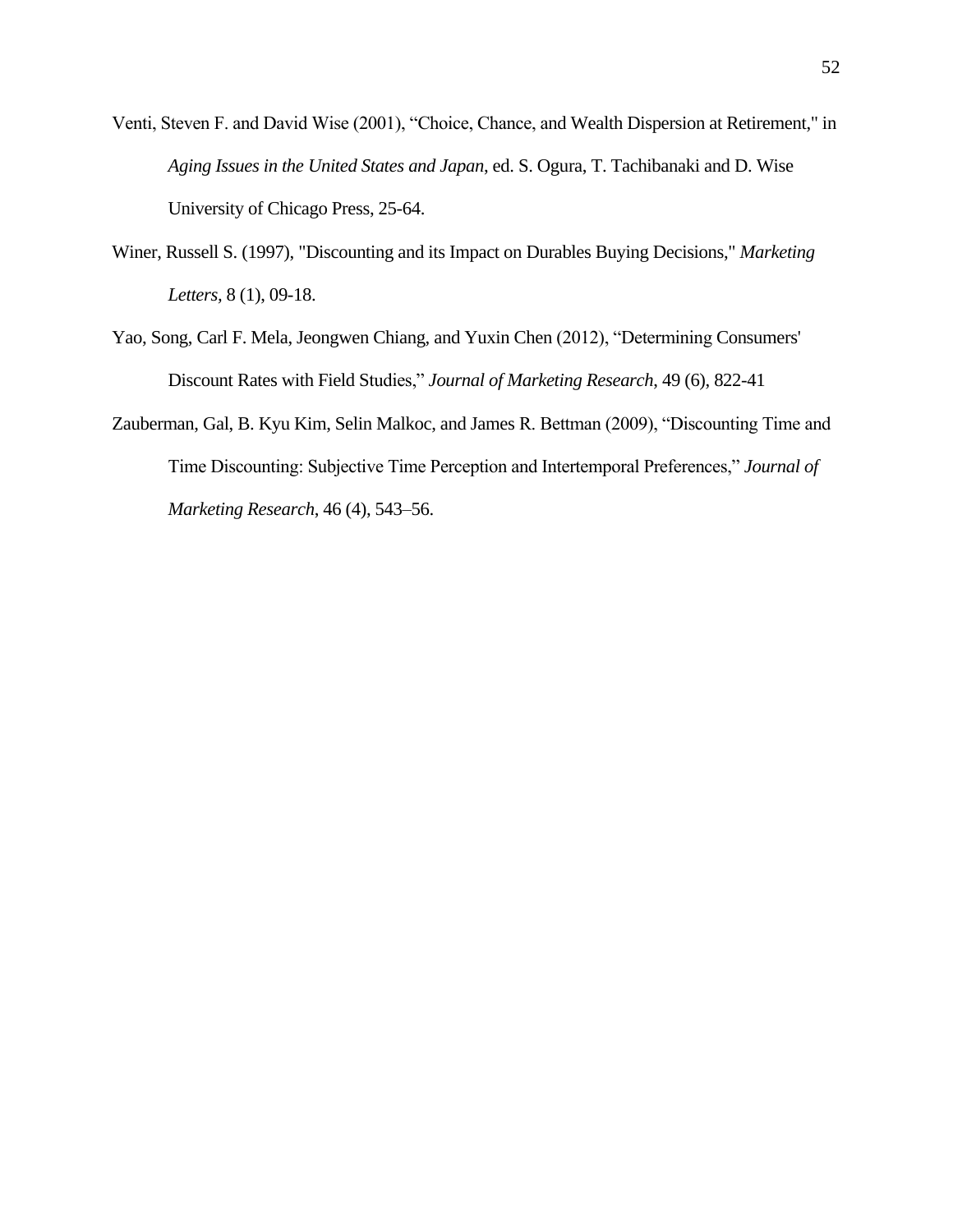## SUPPLEMENTAL ONLINE APPENDIX

This appendix includes the sample connectedness measures (appendix A), supplemental statistical results (appendix B), the discounting measures used in Study 4 (appendix C), a pre-test of the connectedness measure used in Study 7 (appendix D), stimuli used in Study 7 (appendix E) and an illustrative modeling framework for far-sightedness in decision making, based on the paper's findings (appendix F).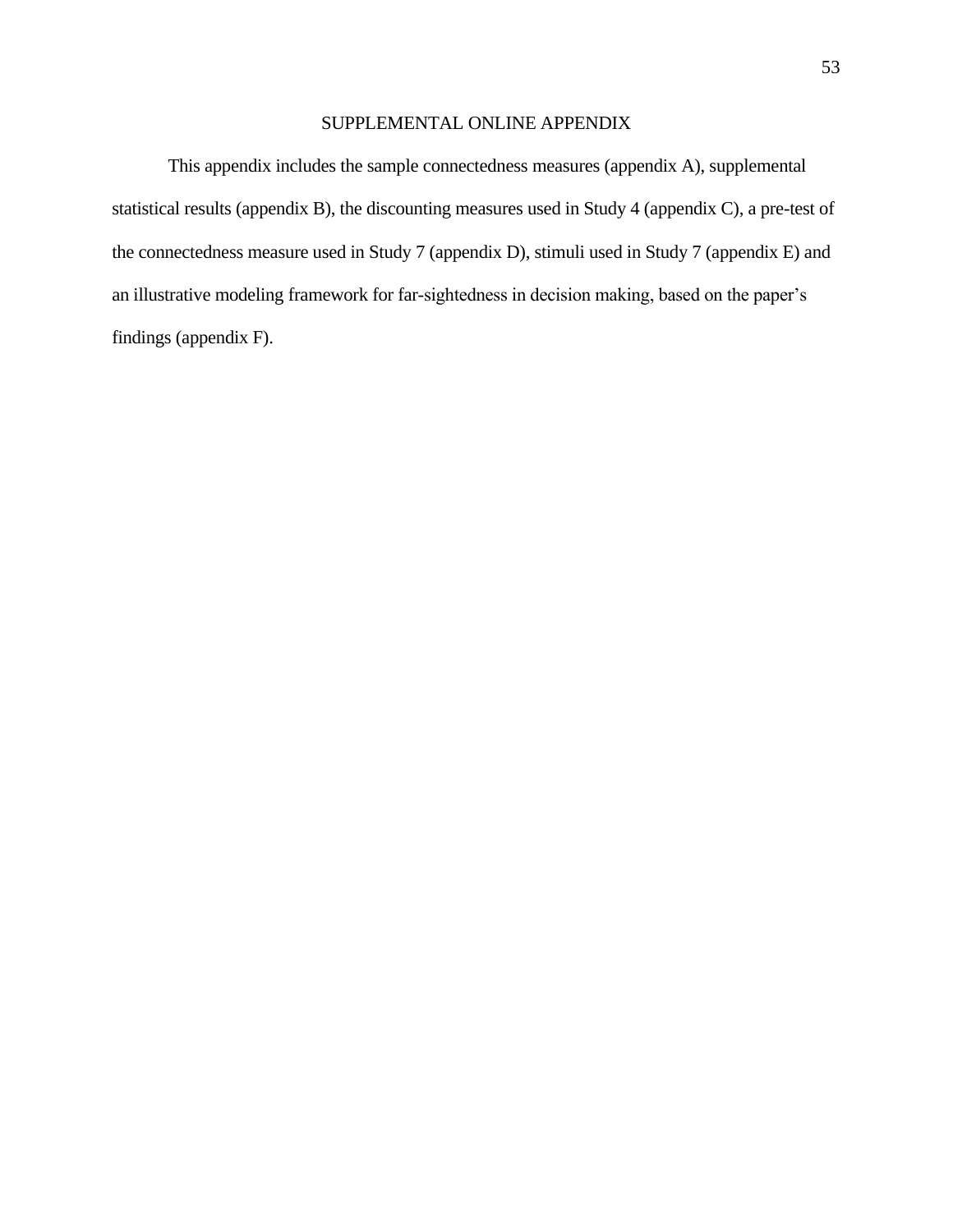#### **WEB APPENDIX A: CONNECTEDNESS MEASURES**

1) Please think about the important characteristics that make **you** the person you are now—your personality, temperament, major likes and dislikes, beliefs, values, ambitions, life goals, and ideals—and please rate the degree of connectedness between the person you expect to be in a year compared to the person you are now, where <u>0 means</u> "I will be completely different in the future" and 100 means "I will be exactly the same in the future."

My rating is:  $\qquad \qquad$ 

2) Please think again about these important characteristics and indicate your opinion about the degree of connectedness held between the person you are now and the person you will be in a year by drawing a mark on the line below, where no overlap means "completely disconnected" and complete overlap means "completely connected".

 |—————————————————————————————————| *"completely disconnected" "somewhat connected" "completely connected"* Person now Person in a year Person now Person in a year Person now Person in a year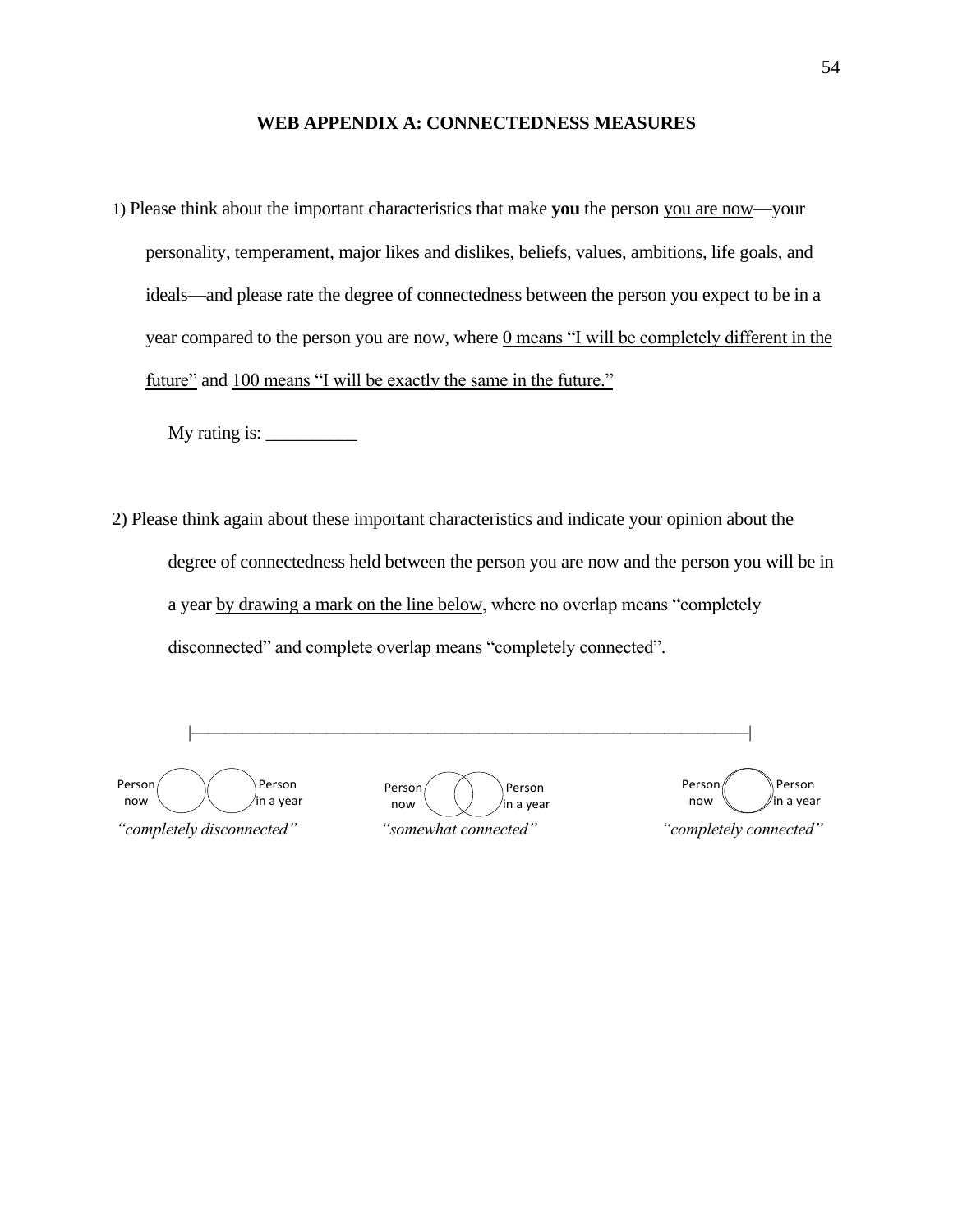## **WEB APPENDIX B: SUPPLEMENTAL STATISTICAL RESULTS**

## **Coding of Variables:**

 $a<sup>a</sup>0$  = not purchase, 1 = purchase <sup>b</sup>Z-scored continuous scale measures  $c - 1$  = no opportunity cost cue, 1 = opportunity cost cue  $\alpha$ <sup>d</sup> Discount factor, between 0 (no valuation of future) and 1 (no discounting of future)  $e<sup>e</sup>$ -1 = low connectedness condition, 1 = high connectedness condition  $f_1$  = no purchase, 2 = cheaper option, 3 = more expensive option <sup>g</sup> Amount in dollars  $h$  Number of premium items chosen, out of six pairs, ranging from 0 to 6  $i=0$  = choose lower cost item, 1 = choose higher cost item <sup>j</sup> Linear contrast for Ranking, 1= most preferred to 6 = least preferred

# **Table 1: Logistic Regression Predicting Choosing to Purchase DVD<sup>a</sup> (Study 1a)**

| Source                                  | B       | Std<br>Error | Wald  |      |
|-----------------------------------------|---------|--------------|-------|------|
| Constant                                | .498    | .235         | 4.479 | .034 |
| Connectedness <sup>b</sup>              | $-432$  | .250         | 2.986 | .084 |
| <b>Opportunity Cost Cue<sup>c</sup></b> | $-.406$ | .235         | 2.982 | .084 |
| <b>Cue x Connectedness</b>              | $-.525$ | .250         | 4413  | .036 |

## **Table 2: Logistic Regression Predicting Choosing to Purchase DVD<sup>a</sup> (Study 1b)**

| Source                                  |          | Std<br>Error | Wald  |      |
|-----------------------------------------|----------|--------------|-------|------|
| Constant                                | .102     | .342         | .089  | .766 |
| Discount factor <sup>d</sup>            | $-344$   | .506         | .461  | .497 |
| <b>Opportunity Cost Cue<sup>c</sup></b> | .517     | .342         | 2.283 | .131 |
| Cue x Discount factor                   | $-1.088$ | .506         | 4.617 | 032  |

## **Table 3: Logistic Regression Predicting Choosing to Purchase DVD<sup>a</sup> (Study 2)**

| Source                                  | B       | Std<br>Error | Wald   |      |
|-----------------------------------------|---------|--------------|--------|------|
| Constant                                | .255    | .153         | 2.763  | .096 |
| Connectedness <sup>b</sup>              | $-.575$ | 174          | 10.893 | .001 |
| <b>Opportunity Cost Cue<sup>c</sup></b> | $-274$  | .153         | 3.202  | .074 |
| Cue x Connectedness                     | $-.368$ | -174         | 4.464  | .035 |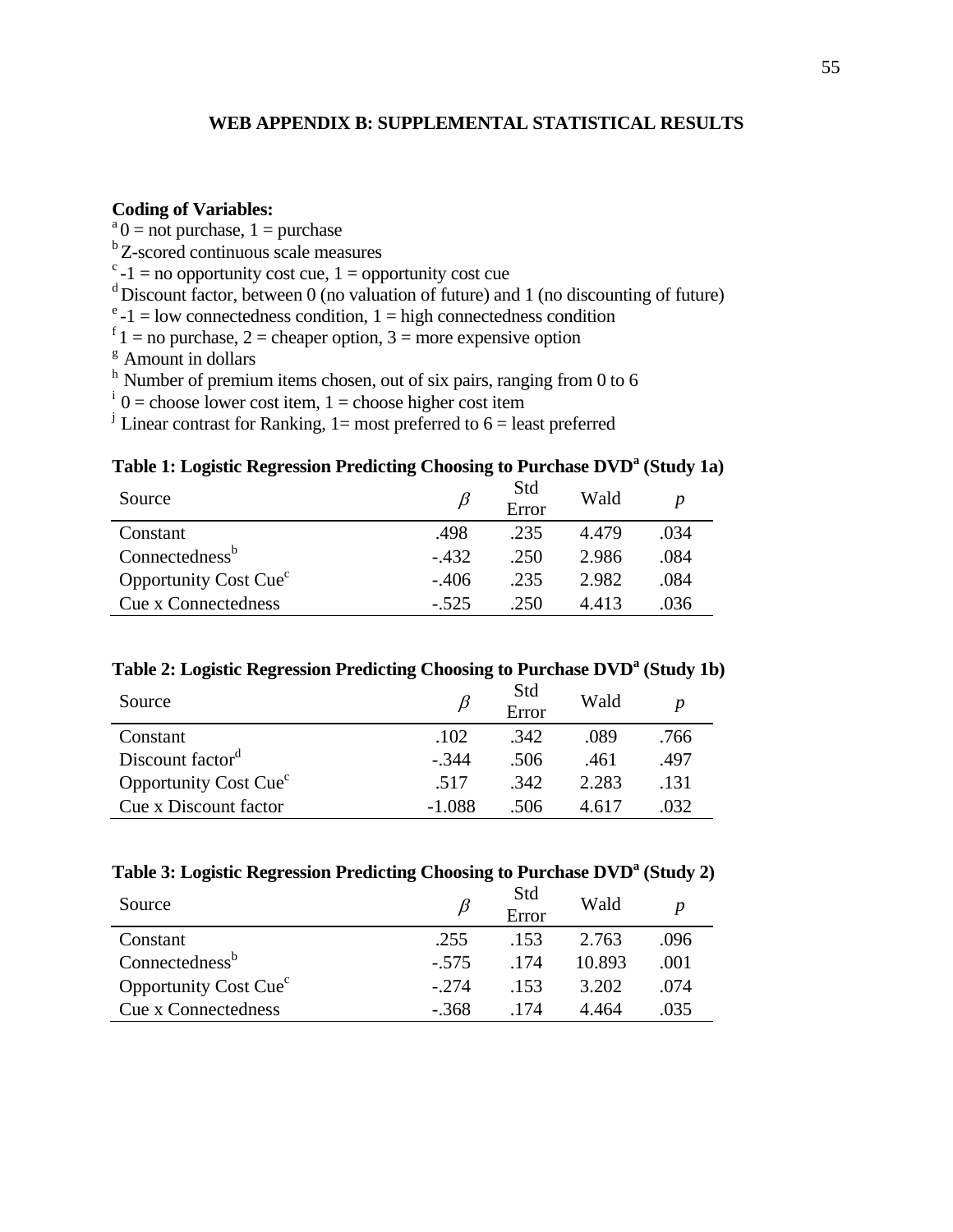| Source                                | β       | Std<br>Error | Wald   | p    |
|---------------------------------------|---------|--------------|--------|------|
| Constant                              | .633    | .203         | 9.701  | .002 |
| Connectedness <sup>b</sup>            | $-.232$ | .226         | 1.053  | .305 |
| Opportunity Cost Cue <sup>c</sup>     | $-.673$ | .203         | 10.996 | .001 |
| Propensity to Plan (PTP) <sup>b</sup> | $-.741$ | .242         | 9.405  | .002 |
| <b>Cue x Connectedness</b>            | $-.683$ | .226         | 9.106  | .003 |
| Cue x PTP                             | .750    | .242         | 9.636  | .002 |
| Connectedness x PTP                   | $-.795$ | .248         | 10.270 | .001 |
| Cue x Connectedness x PTP             | .917    | .248         | 13.666 | .000 |

**Table 4: Logistic Regression Predicting Choosing to Purchase DVD<sup>a</sup> (Study 2)** 

**Table 5: Logistic Regression Predicting Choosing to Purchase DVD<sup>a</sup> (Study 2)** 

| Source                                                   | β       | Std<br>Error | Wald   | $\boldsymbol{p}$ |
|----------------------------------------------------------|---------|--------------|--------|------------------|
| Constant                                                 | .445    | .176         | 6.401  | .011             |
| Connectedness <sup>b</sup>                               | $-.527$ | .210         | 6.316  | .012             |
| Opportunity Cost Cue <sup>c</sup>                        | $-.498$ | .176         | 8.030  | .005             |
| <b>Consideration of Future</b><br>Consequences $(CFC)^b$ | $-.298$ | .203         | 2.149  | .143             |
| <b>Cue x Connectedness</b>                               | $-.385$ | .210         | 3.378  | .066             |
| Cue x CFC                                                | .211    | .203         | 1.085  | .298             |
| Connectedness x CFC                                      | $-.737$ | .273         | 7.286  | .007             |
| Cue x Connectedness x CFC                                | .954    | .273         | 12.204 | .000             |

## **Table 6: Logistic Regression Predicting Choosing to Purchase Premium iPad<sup>a</sup> (Study 3)**

| Source                                  |          | Std<br>Error | Wald   |      |
|-----------------------------------------|----------|--------------|--------|------|
| Constant                                | $-1.402$ | .247         | 32.278 | .000 |
| Connectedness <sup>e</sup>              | $-.303$  | .247         | 1.509  | .219 |
| <b>Opportunity Cost Cue<sup>c</sup></b> | $-.608$  | .247         | 6.077  | .014 |
| Cue x Connectedness                     | $-490$   | 247          | 3.951  | .047 |

## **Table 7: Linear Regression Predicting Amount of Intended Spend<sup>g</sup> (Study 3)**

| Source                                  |           | Std<br>Error |          |       |
|-----------------------------------------|-----------|--------------|----------|-------|
| Constant                                | 245.249   | 28.493       | 8.607    | .000  |
| Connectedness <sup>e</sup>              | $-12.100$ | 28.493       | $-425$   | .672. |
| <b>Opportunity Cost Cue<sup>c</sup></b> | $-22.320$ | 28.493       | - 783    | .435  |
| <b>Cue x Connectedness</b>              | $-59.972$ | 28.493       | $-2.105$ | .037  |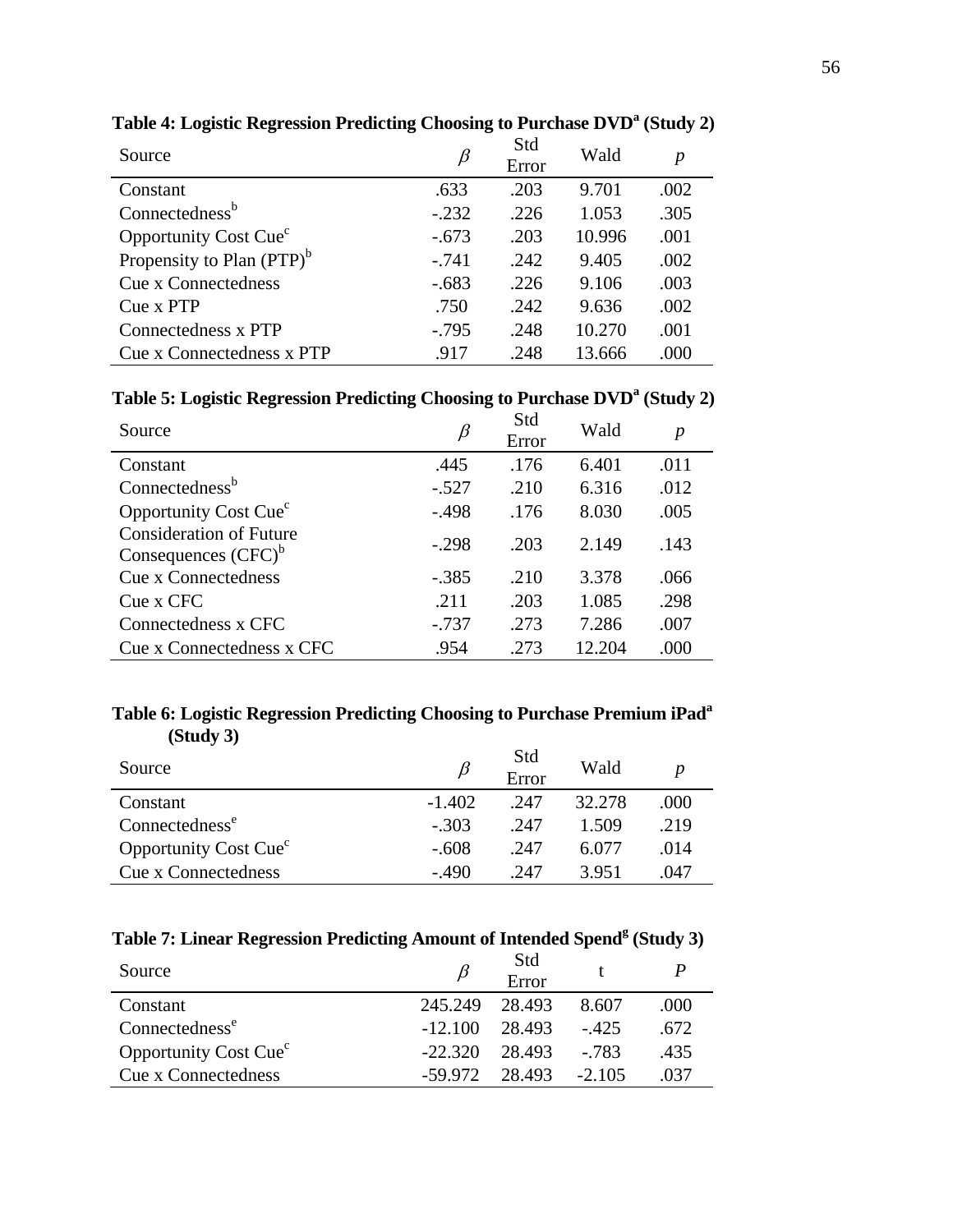| Source                                  |         | Std<br>Error | Wald   |       |
|-----------------------------------------|---------|--------------|--------|-------|
| Threshold 1 (Not buy)                   | .633    | .184         | 11.765 | .001  |
| Threshold 2 (Buy cheaper)               | 1.267   | .210         | 36.495 | .000  |
| Connectedness <sup>e</sup>              | $-.091$ | .180         | -257   | .612  |
| <b>Opportunity Cost Cue<sup>c</sup></b> | $-211$  | .180         | 1.370  | .242. |
| Cue x Connectedness                     | $-377$  | .181         | 4 351  | .037  |

## **Table 8: Ordinal Regression Predicting iPad Purchasing Choices<sup>f</sup> (Study 3)**

## **Table 9: Logistic Regression Predicting Any Purchase (Study 3)**

| Source                                   |         | Std<br>Error | Wald |      |
|------------------------------------------|---------|--------------|------|------|
| Constant                                 | $-1.40$ | .247         | 32.3 | .000 |
| Connectedness <sup>e</sup>               | $-.303$ | .247         | 151  | .739 |
| <b>Opportunity Cost Cue</b> <sup>c</sup> | $-.608$ | .247         | 6.08 | .014 |
| Cue x Connectedness                      | $-490$  | 247          | 395  | .047 |

## **Table 10: Linear Regression Predicting Discount Factor<sup>d</sup> (Study 4)**

| Source                            |        | Std<br>Error |        |      |
|-----------------------------------|--------|--------------|--------|------|
| Constant                          | .548   | .016         | 35.363 | .000 |
| Connectedness <sup>e</sup>        | .034   | .016         | 2.195  | .030 |
| Opportunity Cost Cue <sup>c</sup> | .035   | .016         | 2.229  | .027 |
| <b>Cue x Connectedness</b>        | .00005 | (116)        | (10)3  | .997 |

## **Table 11: Linear Regression Predicting Amount of Intended Spend<sup>g</sup> based on Cue and Connectedness (Study 4)**

| Source                            |                    | Std<br>Error |          |      |
|-----------------------------------|--------------------|--------------|----------|------|
| Constant                          | 238.99             | 25.937       | 9.214    | .000 |
| Connectedness <sup>e</sup>        | $-23.138$ $25.937$ |              | - 892    | .374 |
| Opportunity Cost Cue <sup>c</sup> | $-4.042$           | 25.937       | $-013$   | .876 |
| Cue x Connectedness               | $-53.250$          | 25.937       | $-2.053$ | .042 |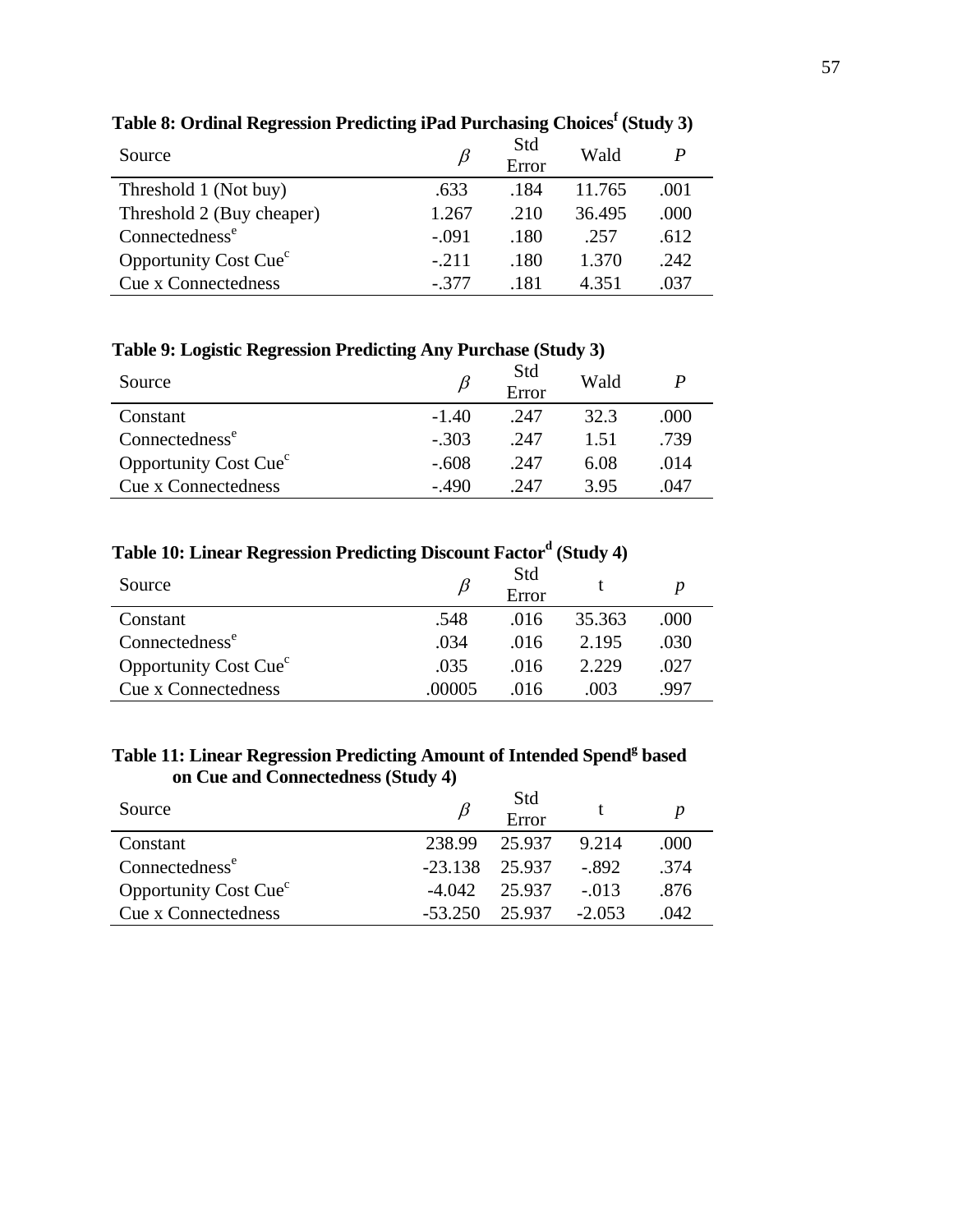| Source                            |         | Std<br>Error | Wald  |      |
|-----------------------------------|---------|--------------|-------|------|
| Constant                          | $-.526$ | .176         | 8.98  | .003 |
| Connectedness <sup>e</sup>        | $-129$  | .176         | -537  | .463 |
| Opportunity Cost Cue <sup>c</sup> | $-.015$ | 176          | .007  | .985 |
| Cue x Connectedness               | $-352$  | -176         | 4. OQ | .045 |

**Table 12: Logistic Regression Predicting Any Purchase (Study 4)**

## **Table 13: Linear Regression Predicting Amount of Intended Spend<sup>g</sup> based on Cue and Discount Factor (Study 4)**

| Source                                  |                             | Std<br>Error   |       |        |
|-----------------------------------------|-----------------------------|----------------|-------|--------|
| Constant                                | 366.017                     | 82.373         | 4.443 | .000   |
| Discount Factor <sup>d</sup>            | $-210.014$ $140.301$ $-128$ |                |       | $-137$ |
| <b>Opportunity Cost Cue<sup>c</sup></b> | 187.005                     | 82.373         | 2.270 | .025   |
| <b>Cue x Discount Factor</b>            | $-337.664$                  | 140.301 -2.407 |       | -017   |

## **Table 14: Linear Regression Predicting Amount of Intended Spend<sup>g</sup> based on Cue, Connectedness and Discount Factor (Study 4)**

| Source                            |            | Std<br>Error |          |      |
|-----------------------------------|------------|--------------|----------|------|
| Constant                          | 351.469    | 83.347       | 4.217    | .000 |
| Connectedness <sup>e</sup>        | $-16.658$  | 26.138       | $-637$   | .525 |
| Discount Factor <sup>d</sup>      | -187.047   | 142.419      | $-1.313$ | .191 |
| Opportunity Cost Cue <sup>c</sup> | 162.173    | 83.347       | 1.946    | .054 |
| <b>Cue x Connectedness</b>        | $-43.164$  | 26.138       | $-1.651$ | .101 |
| <b>Cue x Discount Factor</b>      | $-291.536$ | 142.419      | $-2.047$ | .043 |

## **Table 15: Linear Regression Predicting Number of Chocolates Purchased (Study 5)**

| Source                                |         | Std<br>Error |          |      |
|---------------------------------------|---------|--------------|----------|------|
| Constant                              | .413    | .071         | 5.800    | .000 |
| Connectedness <sup>e</sup>            | .061    | .071         | .857     | .393 |
| Propensity to Plan (PTP) <sup>b</sup> | $-.132$ | .073         | $-1.798$ | .075 |
| Cue x PTP                             | $-191$  | 073          | $-2.615$ | .010 |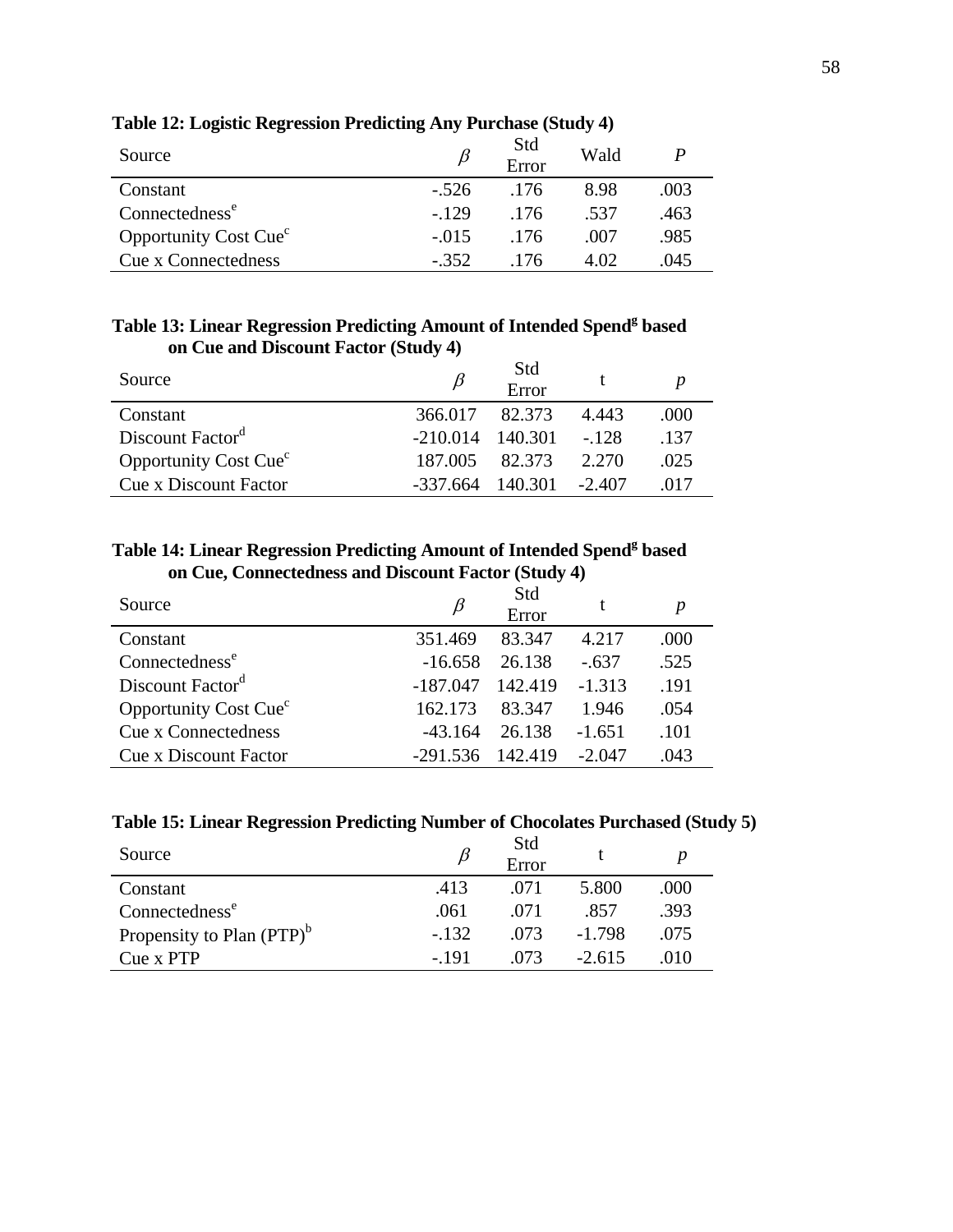| Source                                |          | Std<br>Error | Wald<br>$\gamma^*$ |      |
|---------------------------------------|----------|--------------|--------------------|------|
| Constant                              | $-1.052$ | .235         | 19.983             | .000 |
| Connectedness <sup>e</sup>            | .095     | .235         | .163               | .686 |
| Propensity to Plan (PTP) <sup>b</sup> | $-.183$  | .254         | .518               | .472 |
| Cue x PTP                             | $-.517$  | 254          | 4.135              | .042 |

**Table 16: Logistic Regression Predicting Purchase of Chocolates (Study 5)**

**Table 17: Linear Regression Predicting Dollars Spent (Study 6)**

| Source                            | β       | Std<br>Error | t        | $\boldsymbol{p}$ |
|-----------------------------------|---------|--------------|----------|------------------|
| Constant                          | 6.081   | 1.064        | 5.714    | .000             |
| Connectedness <sup>e</sup>        | .084    | .310         | .271     | .787             |
| Opportunity Cost Cue <sup>c</sup> | $-.040$ | .314         | $-.129$  | .898             |
| <b>Cue x Connectedness</b>        | $-.715$ | .312         | $-2.293$ | .023             |
| Visit Frequency                   | $-.542$ | .172         | $-3.155$ | .002             |
| Day 1                             | .646    | 1.148        | .563     | .575             |
| Day 2                             | 2.401   | 1.157        | 2.076    | .040             |
| Day 3                             | 1.582   | 1.131        | 1.399    | .164             |
| Day 4                             | 2.722   | 1.190        | 2.288    | .024             |
| Day 5                             | .170    | 1.266        | .134     | .893             |

## **Table 18: Linear Regression Predicting Dollars Spent without control variables (Study 6)**

| Source                                  |         | Std<br>Error |         |      |
|-----------------------------------------|---------|--------------|---------|------|
| Constant                                | 5.615   | $-324$       | 17.357  | .000 |
| Connectedness <sup>e</sup>              | $-.004$ | -324         | $-.013$ | .989 |
| <b>Opportunity Cost Cue<sup>c</sup></b> | .153    | -324         | .472    | .638 |
| <b>Cue x Connectedness</b>              | - 594   | 324          | -1.837  | .068 |

### **Table 19: Linear Regression Predicting Number of Premium Products Chosen<sup>h</sup> (Study 7)**

| Source                                  |         | Std<br>Error      |          |      |
|-----------------------------------------|---------|-------------------|----------|------|
| Constant                                | 2.004   | .112              | 17.88    | .000 |
| Connectedness <sup>e</sup>              | $-.188$ | $\overline{.112}$ | $-146$   | .096 |
| <b>Opportunity Cost Cue<sup>c</sup></b> | $-102$  | .112.             | $-079$   | .365 |
| Cue x Connectedness                     | $-267$  | 112               | $-2.382$ | .019 |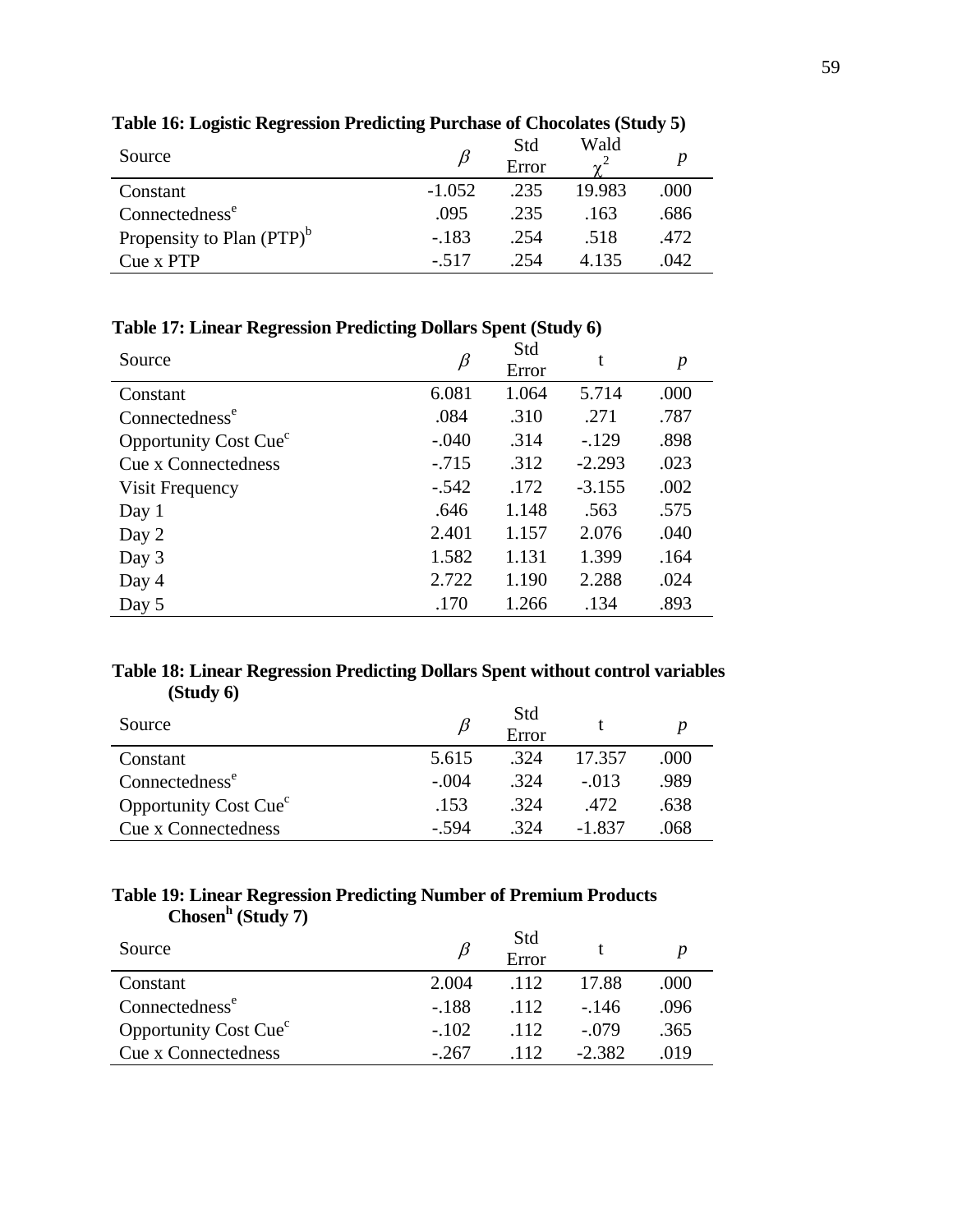| Source                            |               | Std<br>Error |          |      |
|-----------------------------------|---------------|--------------|----------|------|
| Constant                          | 497.452 1.748 |              | 284.618  | .000 |
| Connectedness <sup>e</sup>        | $-3.135$      | 1.748        | $-1.793$ | .075 |
| Opportunity Cost Cue <sup>c</sup> | $-1.648$      | 1.748        | $-943$   | .348 |
| Cue x Connectedness               | $-3.775$      | 1 748        | $-2.160$ | 033  |

## **Table 20: Linear Regression Predicting Amount of Intended Spend<sup>g</sup> (Study 7)**

## **Table 21: Linear Regression Predicting Correlation Between Choice and Ranking (Study 7)**

| Source                                  |         | Std<br>Error |         |      |
|-----------------------------------------|---------|--------------|---------|------|
| Constant                                | $-.107$ | .031         | $-3.42$ | .001 |
| Connectedness <sup>e</sup>              | $-.090$ | .031         | $-2.89$ | .005 |
| <b>Opportunity Cost Cue<sup>c</sup></b> | .011    | .031         | .370    | .714 |
| <b>Cue x Connectedness</b>              | $-.062$ | 031          | $-1.99$ | .048 |

## **Table 22: Repeated Measures ANOVA Predicting Choice of Premium Option in Each Category<sup>i</sup> (Study 7)**

| Source                            | Sum of<br>Squares | F       | p    |  |
|-----------------------------------|-------------------|---------|------|--|
| <b>Between-Subjects Effects:</b>  |                   |         |      |  |
| Intercept                         | 84.947            | 319.708 | .000 |  |
| Connectedness <sup>e</sup>        | .747              | 2.810   | .096 |  |
| Opportunity Cost Cue <sup>c</sup> | .220              | .827    | .365 |  |
| Cue x Connectedness               | 1.507             | 5.673   | .019 |  |
| Error                             | 33.478            |         |      |  |
| Within-Subjects Contrasts:        |                   |         |      |  |
| Category Rank <sup>J</sup>        | 1.742             | 11.724  | .001 |  |
| <b>Rank x Connectedness</b>       | 1.090             | 7.340   | .008 |  |
| Rank x Opportunity Cost Cue       | .004              | .030    | .862 |  |
| Rank x Cue x Connectedness        | .617              | 4.153   | .044 |  |
| Error                             | 18.720            |         |      |  |

Note: Only the linear trend is shown for the within-subjects factor, Rank. No higher order polynomial effects were significant as a main effect or in an interaction.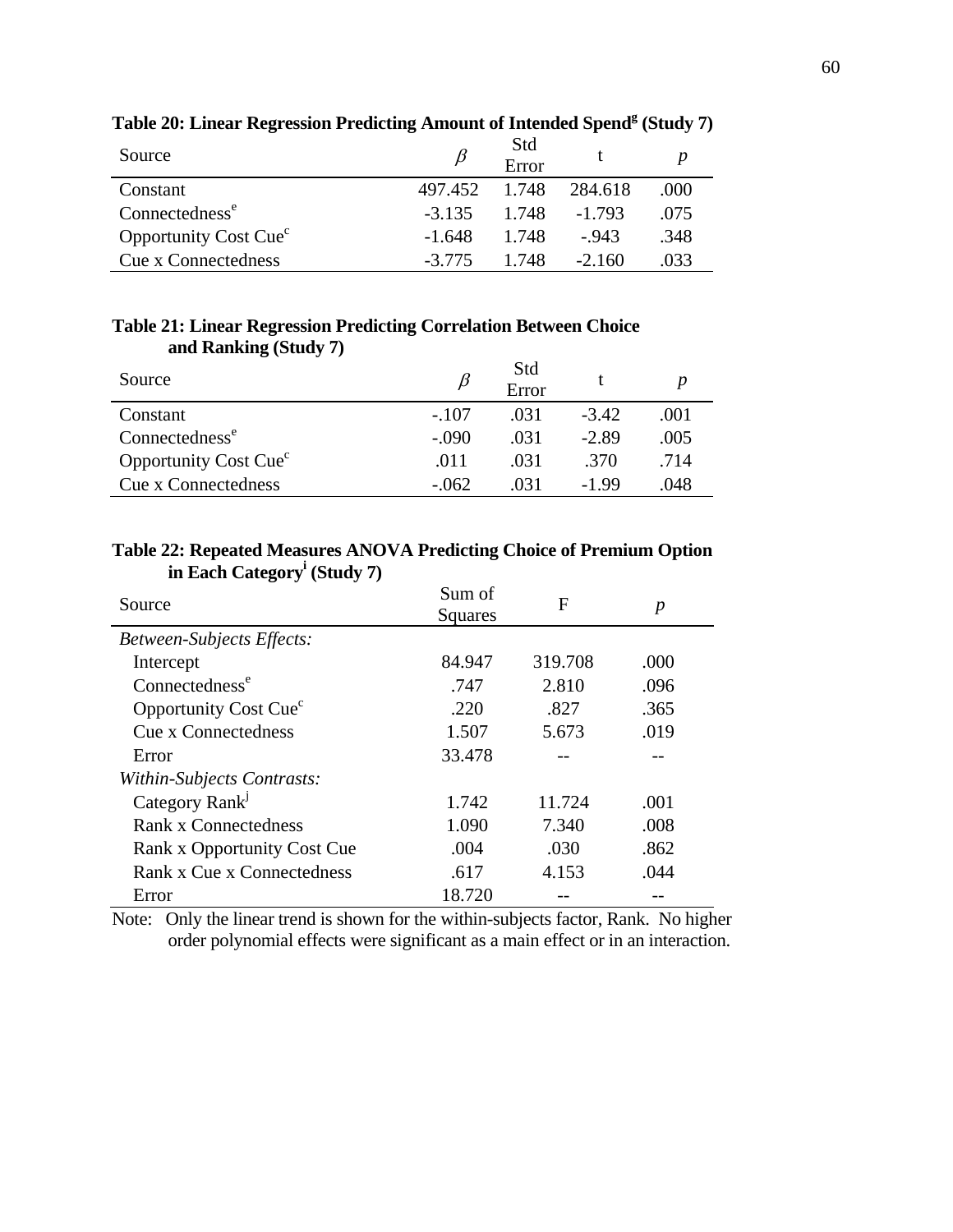| Source                                | B       | Std<br>Error | t       | p    |
|---------------------------------------|---------|--------------|---------|------|
| Constant                              | 502.64  | 3.96         | 126.8   | .001 |
| Connectedness <sup>b</sup>            | $-.366$ | 1.33         | $-0.27$ | .784 |
| Opportunity Cost Cue <sup>c</sup>     | .247    | 1.33         | 0.18    | .853 |
| Propensity to Plan (PTP) <sup>b</sup> | $-.049$ | .135         | $-0.36$ | .716 |
| <b>Cue x Connectedness</b>            | .374    | 1.33         | 0.28    | .779 |
| Cue x PTP                             | .068    | .135         | 0.50    | .618 |
| Connectedness x PTP                   | $-.003$ | .135         | $-0.02$ | .985 |
| Cue x Connectedness x PTP             | .068    | .135         | 0.50    | .617 |

**Table 23: Linear Regression Predicting Amount of Intended Spend<sup>g</sup> (Study 7 post-test)**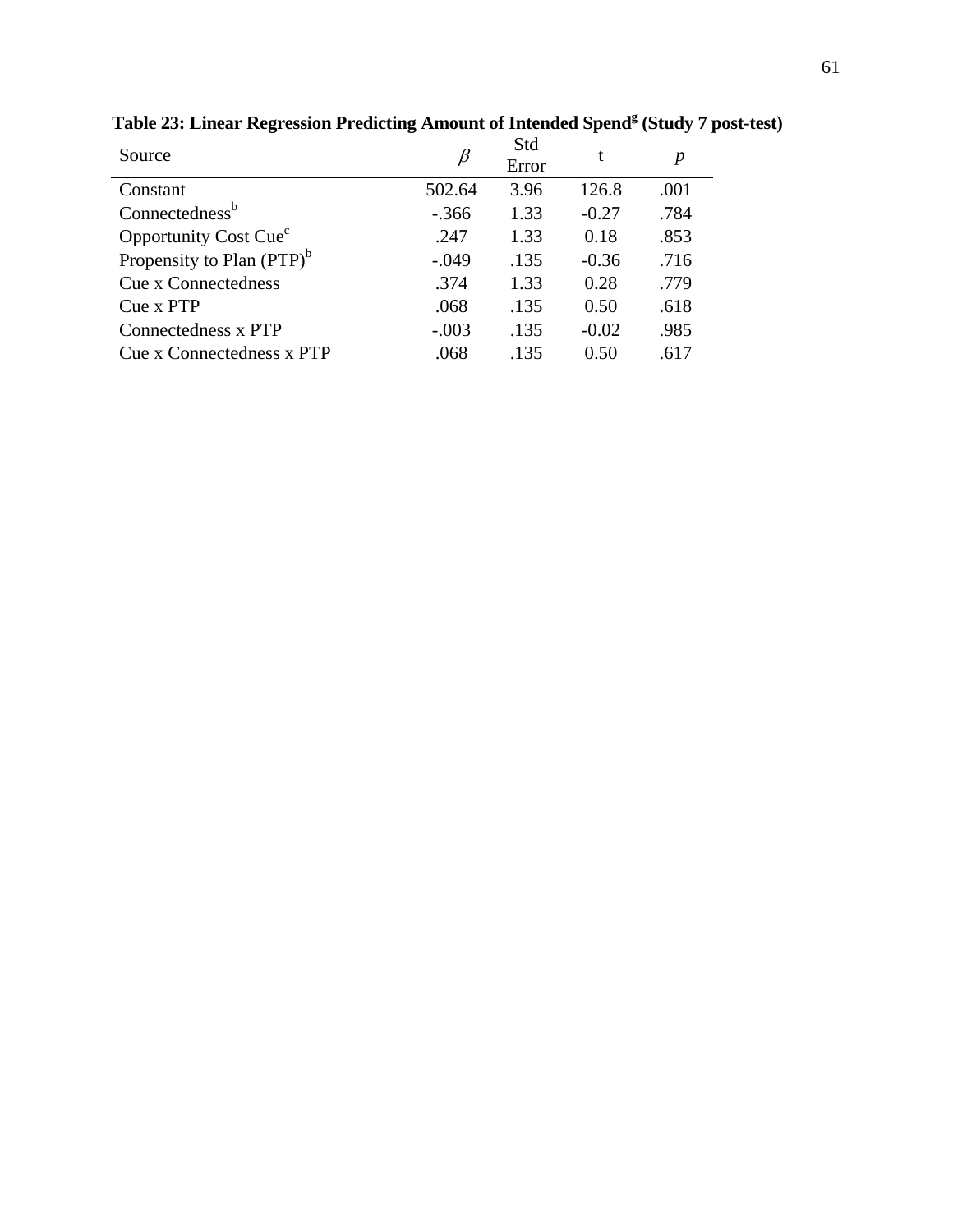#### **WEB APPENDIX C: DISCOUNTING MEASURES USED IN STUDY 4**

Imagine that you have the option of receiving some money tomorrow or one year from now.

We will show you a series of such options, one in which you would receive money tomorrow and the other in which you would receive money in a year.

In each row below, choose which ONE of the two options you would prefer to receive. Imagine that both payments are guaranteed to occur when promised.

(Note: Each battery of choices was presented on a separate screen. The order of these screens was randomized.)

\$260 tomorrow ----- OR ----- \$260 in one year \$260 tomorrow ----- OR ----- \$312 in one year \$260 tomorrow ----- OR ----- \$364 in one year \$260 tomorrow ----- OR ----- \$416 in one year \$260 tomorrow ----- OR ----- \$468 in one year \$260 tomorrow ----- OR ----- \$520 in one year \$260 tomorrow ----- OR ----- \$572 in one year \$260 tomorrow ----- OR ----- \$624 in one year \$260 tomorrow ----- OR ----- \$429 in one year \$260 tomorrow ----- OR ----- \$405 in one year \$260 tomorrow ----- OR ----- \$381 in one year \$260 tomorrow ----- OR ----- \$357 in one year \$260 tomorrow ----- OR ----- \$332 in one year \$260 tomorrow ----- OR ----- \$308 in one year \$260 tomorrow ----- OR ----- \$284 in one year \$260 tomorrow ----- OR ----- \$260 in one year \$40 tomorrow ----- OR ----- \$40 in one year \$40 tomorrow ----- OR ----- \$56 in one year \$40 tomorrow ----- OR ----- \$71 in one year \$40 tomorrow ----- OR ----- \$87 in one year \$40 tomorrow ----- OR ----- \$103 in one year \$40 tomorrow ----- OR ----- \$119 in one year \$40 tomorrow ----- OR ----- \$134 in one year \$40 tomorrow ----- OR ----- \$150 in one year \$40 tomorrow ----- OR ----- \$158 in one year \$40 tomorrow ----- OR ----- \$141 in one year \$40 tomorrow ----- OR ----- \$124 in one year \$40 tomorrow ----- OR ----- \$107 in one year \$40 tomorrow ----- OR ----- \$90 in one year \$40 tomorrow ----- OR ----- \$73 in one year \$40 tomorrow ----- OR ----- \$57 in one year \$40 tomorrow ----- OR ----- \$40 in one year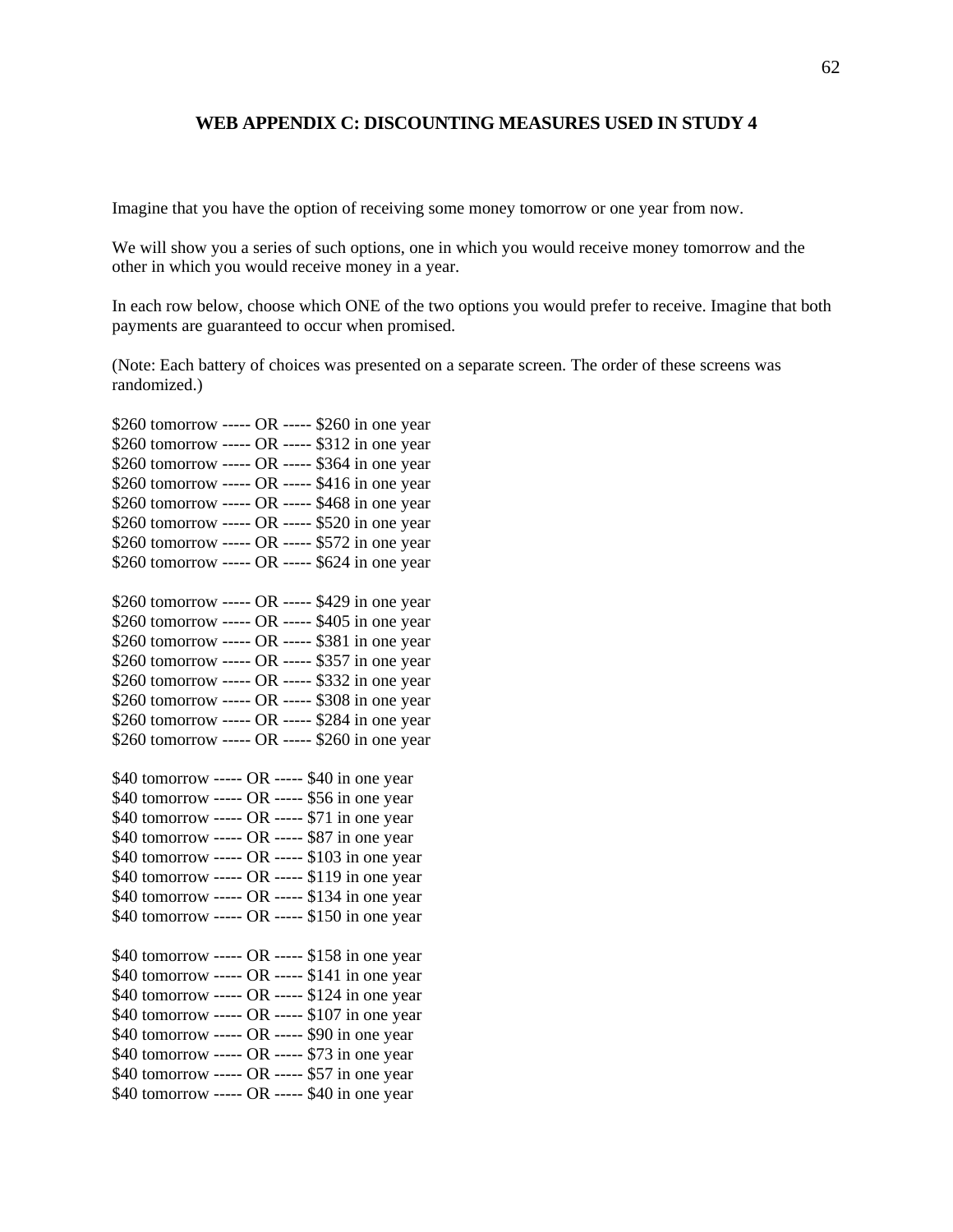#### **WEB APPENDIX D:**

### **PRE-TEST OF CONNECTEDNESS MANIPULATION IN STUDY 7**

To ensure that the procedure manipulates people's sense of connectedness to their future selves and to assess potential confounds, we ran a pretest of the fluency manipulation's effect on connectedness and other factors. We asked a separate sample of participants (*N* = 77) to estimate the ease of generating 2 or 10 reasons why their identity would remain stable. We then asked them to rate their connectedness to their future selves and to respond to a battery of items that measure other potential influences on intertemporal tradeoff-making—such as their uncertainty about future states or their future preferences, and their anticipated changes to spending money or to their tastes.

Consistent with expectations, participants in the high connectedness (2 reasons) condition rated themselves as more connected to the future self on a normalized two-item measure than participants in the low connectedness (10 reasons) conditions ( $M = 0.17$  vs.  $-0.29$ ,  $t = 2.17$ ,  $p < .05$ ); they also judged that the task would be easier than participants in the low connectedness (10 reasons) condition ( $M = 5.45$  vs. 4.14,  $t = 3.40$ ,  $p < .01$ ). In contrast, there was no significant effect of the manipulation on people's beliefs about upcoming changes in their disposable income or free time, their general uncertainty about the future or their preferences, nor on their subjective perceptions of how long a year is (Zauberman et al. 2009). The manipulation did not affect people's beliefs that their preferences would be different in the future, or that they would derive less enjoyment from future consumption (e.g. future anhedonia, Kassam et al 2008). So, this pretest provides evidence that the fluency manipulation primarily impacts people's sense of connectedness to their future selves rather than other beliefs about the future that might affect financial decision making.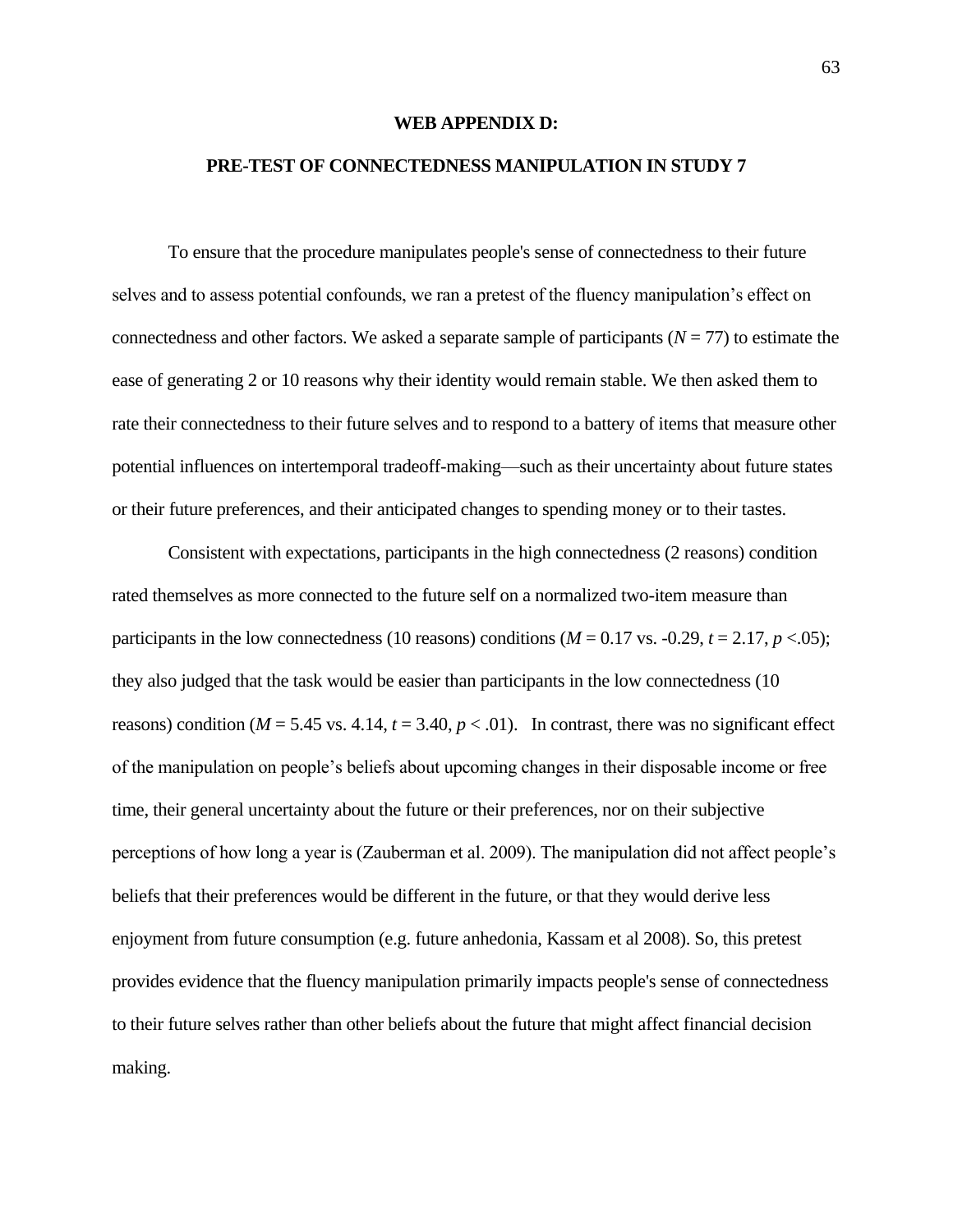| <b>Product</b>                 |                | <b>Less Expensive Product</b>                                                         |                        |                | <b>More Expensive Product</b>                                                               |                        |
|--------------------------------|----------------|---------------------------------------------------------------------------------------|------------------------|----------------|---------------------------------------------------------------------------------------------|------------------------|
| Category                       | <b>Picture</b> | <b>Title</b>                                                                          | <b>Amazon</b><br>Price | <b>Picture</b> | <b>Title</b>                                                                                | Amazon<br><b>Price</b> |
| Pocket Video<br>Cameras        |                | Flip UltraHD<br>Video Camera                                                          | \$78                   | HO             | Sony MHS-PM5<br>bloggie HD<br>Video Camera                                                  | \$96                   |
| <b>Blenders</b>                |                | Oster 5 Cup<br><b>Fusion Blender</b><br>Food Processor                                | \$75                   |                | KitchenAid 5-<br>Speed Blender w/<br>Polycarbonate<br><b>Jars</b>                           | \$90                   |
| <b>Bed Sheets</b>              |                | Pinzon<br>Hemstitch 400<br>Thread<br><b>Count Cotton</b><br>Sheet Set,<br>Smokey Blue | \$60                   |                | Olympic 1200<br>Thread Count<br>Cotton Sheet Set,<br><b>Stripe Blue</b>                     | \$76                   |
| Pocket<br>Watches              |                | <b>Charles Hubert</b><br>3846 Two-Tone<br>Mechanical<br>Pocket Watch                  | \$90                   |                | Stuhrling<br>Original Lifestyle<br>Collection<br>Monarch Moon<br>Mechanical<br>Pocket Watch | \$108                  |
| <b>Laser Printers</b>          |                | Samsung ML-<br>2525W Mono<br><b>Laser Printer</b>                                     | \$73                   |                | Brother HL-2240<br>Mono Laser<br>Printer                                                    | \$86                   |
| Nonstick<br><b>Frying Pans</b> |                | Calphalon One<br>Infused 12-Inch<br>Anodized<br>Nonstick Fry Pan                      | \$90                   |                | All-Clad<br>Stainless 12-Inch<br>Nonstick Fry Pan                                           | \$103                  |

## **WEB APPENDIX E: STIMULI USED IN STUDY 7**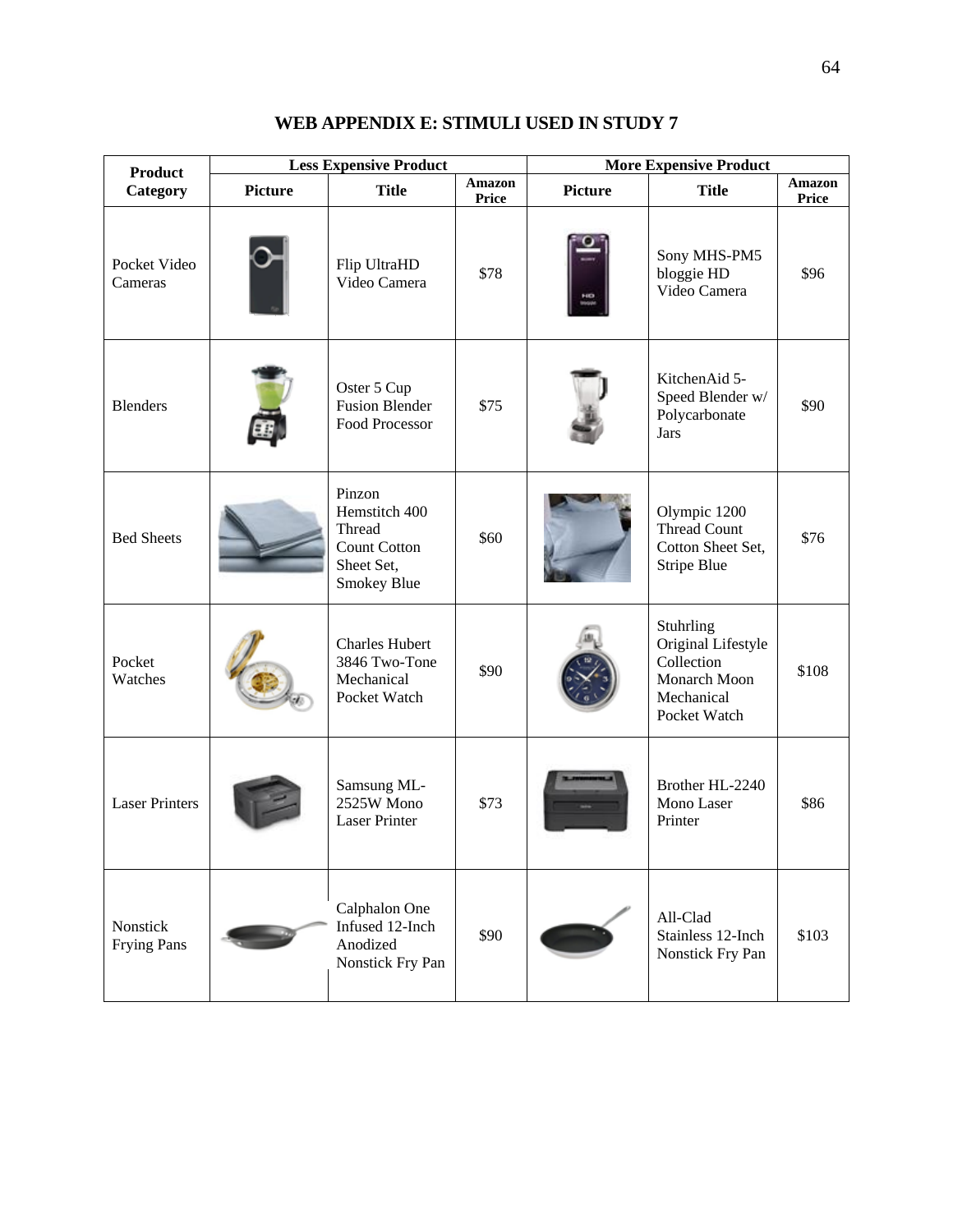#### **WEB APPENDIX F:**

## **AN ILLUSTRATIVE FRAMEWORK FOR FAR-SIGHTEDNESS IN DECISION MAKING**

We present a model of consumer decisions that is based on and extends the intuition in econometric models of the dynamic decision maker (Erdem and Keane 1996). This illustrative model outlines a strategy for integrating the findings of the paper into a quantitative framework. It is important to note, however, that the additional parameters introduced into this model may not be identified in many empirical settings.

In the simplest case, a consumer *i* at time *t*=0 makes a single choice from a set of mutually exclusive options *J*. Each potential choice *j* can lead to different outcomes, over the  $T_i$  discrete time periods *t* that define the decision for consumer *i*. The decision maker operates under the general planning horizon  $T_i$ , and a more specific planning horizon for non-salient outcomes,  $H_i$ , where  $-1 \leq$  $H_i \leq T_i$ . Both  $T_i$  and  $H_i$  are bounded and can be thought of as externally determined (e.g., a draw from a common distribution), but susceptible to interventions.

The state of the consumer at each time *t* consists of two components. Outcomes  $X_i(i,t)$  are explicit in the choice and therefore salient at the time of decision, and can include factors such as the price of the purchase and the utility from anticipated uses of the purchased item. In addition, there are potentially components  $Z_i(i,t)$  which are only salient to the consumer the a bounded horizon  $H_i$ (i.e. when  $t < H_i$ ), including opportunity costs, future liquidity constraints, "hidden" costs and unanticipated uses. Both sets of outcomes can be thought of as the utility from states influenced by or determined by the chosen option *j*.

Hence, the utility at a time *t* is equal to:

$$
U_{ij}(t) = w_0 U_0 + w_S X_i(j,t) + w_{NS} Z_i(j,t) + e_{it}
$$
\n[1]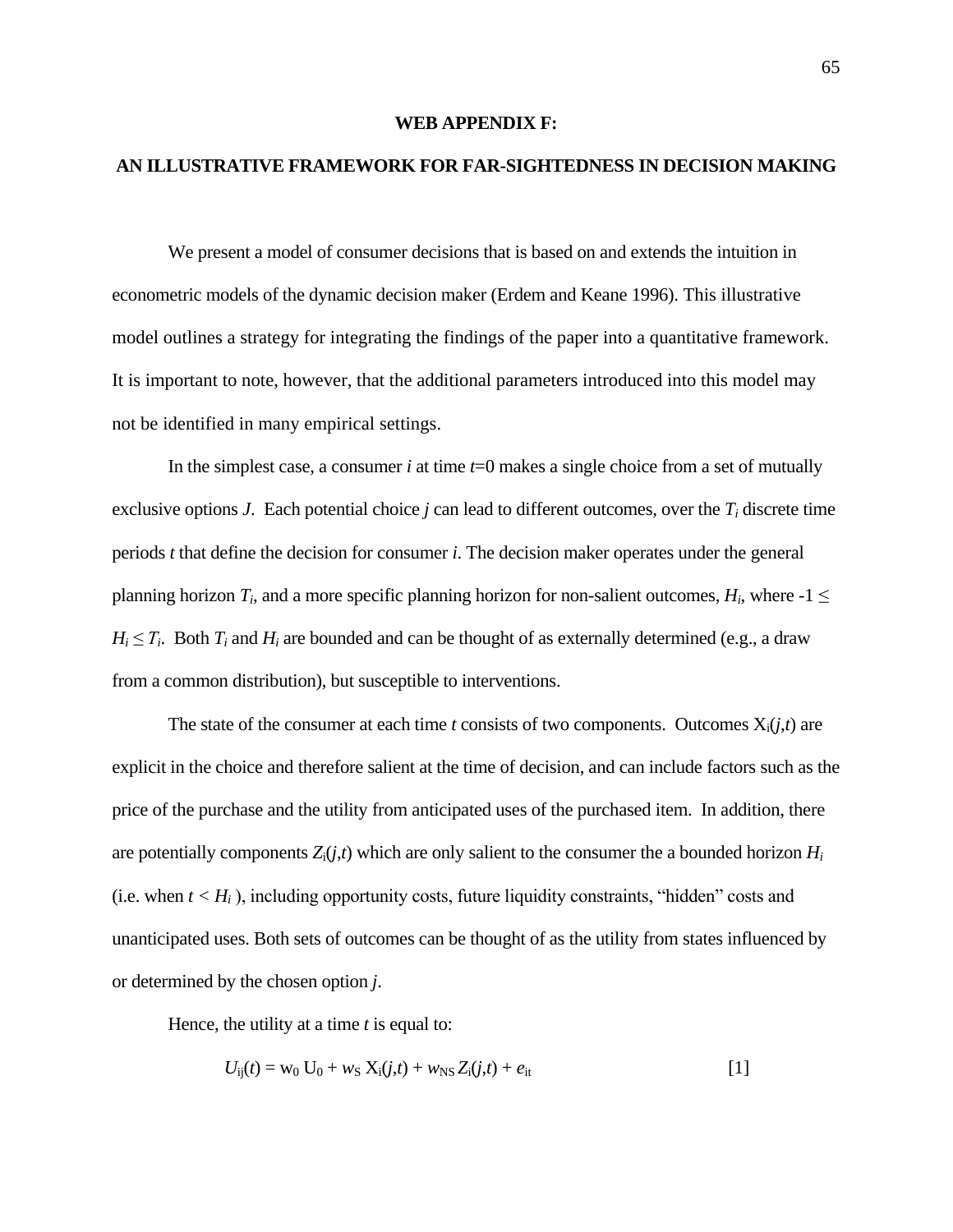Thus, future utility depends on the baseline utility  $U_0$  that is not affected by the choice, the portion of choice-related utility X that is salient at the time of choice and the portion of choice-related utility Z that may not be fully salient at the time of choice, depending on the planning horizon *H<sup>i</sup>* . The *w*'s are weights capturing the subjective utility of each component, and the  $e_{it}$  are the typical random component of utility for person *i* at time *t*, and are independent of choice *j*.

Conditional on the endowed planning horizon  $H_i$ , a rational consumer at time  $t = 0$  will choose option *j* from choice set *J*, in order to maximize expected utility. However, those non-salient outcomes  $Z_i(i,t)$  for which  $t > H_i$  will not influence the choice. If  $H_i = -1$ , the consumer ignores all the non-salient outcomes, even those occurring at the time of choice. If  $H_i = 0$ , the consumer only takes into account the non-salient outcomes occurring at the time of choice. Conversely, if  $H_i = T_i$ , there are no non-salient outcomes, and all potential outcomes are taken into account, as in a standard model. However, for intermediate values  $(0 < H_i < T_i)$ , the sufficiently proximal non-salient outcomes will be considered, while those that are farther off, after the planning horizon, will not be incorporated into the decision.

The consumer's initial decision at time  $t = 0$  can then be written as:

$$
\text{Max } E_j \{ \sum_{t=0..T} \delta_i(t) \ w_S \ X_i(j,t) + \sum_{t=0..H} \delta_i(t) \ w_S \ Z_i(j,t) \} \tag{2}
$$

Here,  $0 \leq \delta_i(t) \leq 1$  is the consumer specific discount factor at time *t*. This could be modeled as either exponential, with  $\delta_i(t) = \delta_i^t$ , or as quasi-hyperbolic, with  $\delta_i(t) = \beta_i \delta_i^t$ , or as another functional form.

This model allows us to distinguish between several psychologically distinct forms of consumer myopia. First, a consumer may have a short maximum planning horizon *T* for all outcomes, simply failing to take into account future consequences past a certain date. Next, a consumer may in general have a high long-term discount factor  $\delta_i$ , consistently giving higher weight to sooner outcomes. Furthermore, in quasi-hyperbolic discounting, the consumer may also have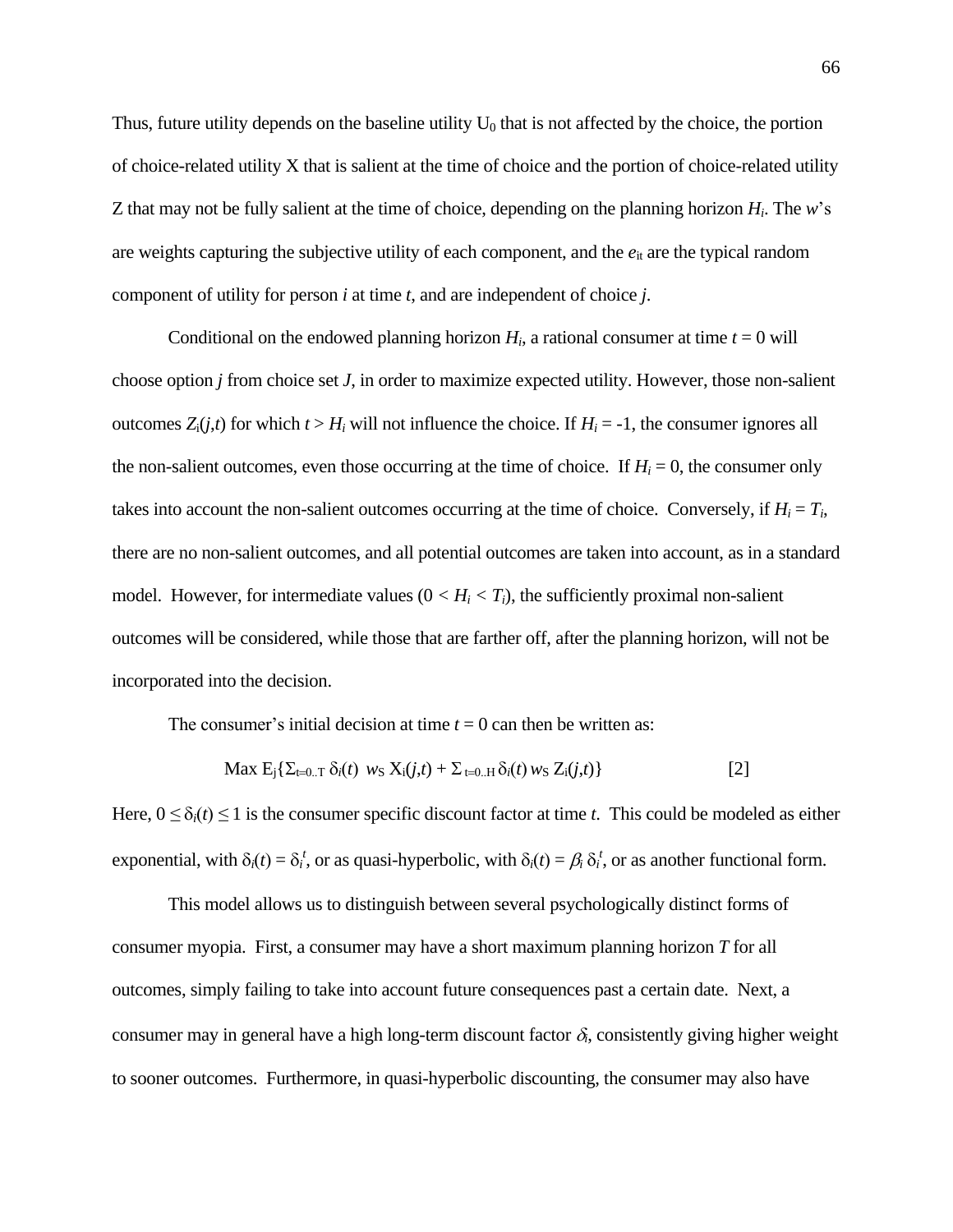inconsistent time preferences, penalizing all future outcomes relative to present outcomes, as captured by the present-bias component of the discount factor,  $\beta_i$ . Finally, the consumer may fail to anticipate specific non-salient outcomes, either completely (if  $H_i = -1$ ) or any in the future (if  $H_i = 0$ ), or just those in the more distant future (after time period  $H_i > 0$ ).

 The proposed model reflects the findings in this paper. For a consumer who fails to consider some non-salient outcomes (e.g.  $H_i < T_i$ ), the discount factor will have less of an impact on the decision as long as there are non-salient outcomes  $Z_i(j,t)$  for  $t \ge H_i$ . In the extreme case, if the salient outcomes all occur in the first period (i.e.,  $X_i(j,t) = 0$  for  $t > 0$ ) and any non-salient outcomes occur after the planning horizon (i.e,  $Z_i(j,t) = 0$  for  $t < H_i$ ), then discounting will have no effect on the decision. Thus, the impact of discount factor on the consumer's decision will depend on the degree to which future outcomes are considered.

Likewise, if the consumer has a low discount factor, the decision will be less sensitive to whether or not all future outcomes are considered and how long the planning horizon  $H_i$  for nonsalient outcomes is. At the extreme, if the consumer simply ignores all future outcomes, either because the discount factor  $\delta_i(t)$  is zero for  $t > 0$  or the overall planning horizon  $T_i$  is constrained to the first period (i.e.,  $T_i = 0$ ), then the distinction between salient and non-salient outcomes is irrelevant. Thus, the impact of factors such as opportunity cost consideration will depend on the valuation of future outcomes, as determined by  $\delta_i(t)$  and  $T_i$ .

Lastly, note that if a product under consideration is a durable good (or a consumable good with salient long-term benefits), a consumer with a lower discount factor will not necessarily have a lower probability of purchase. If the long-term benefits of purchase are salient (i.e., in  $X_i(i,t)$ ) and there are also unanticipated (in  $Z_i(j,t)$ ) future direct or indirect costs or reduction in experienced benefits (Wang et al 2009), the failure to consider future consequences can lead to a counter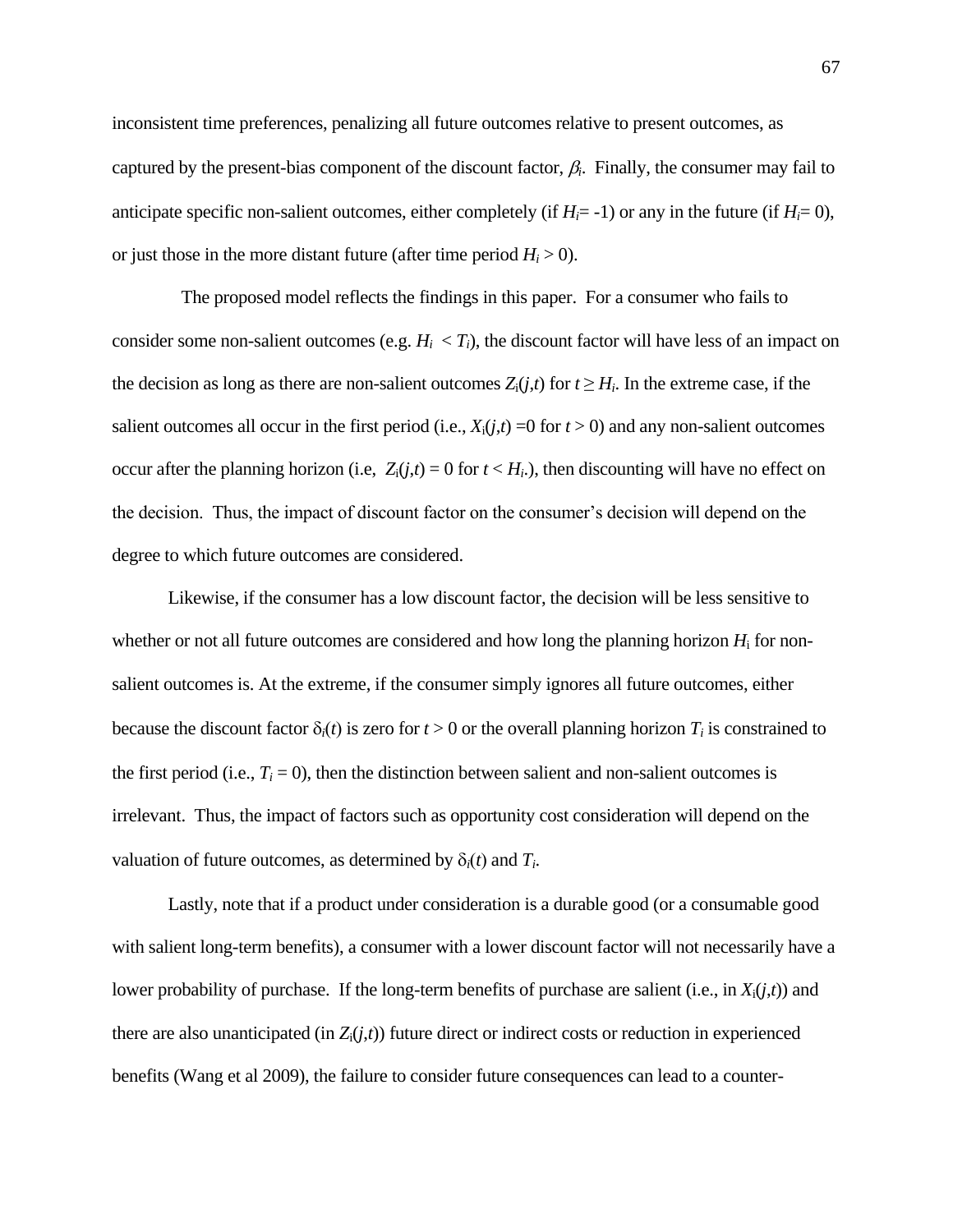intuitive higher likelihood of purchase among more patient consumers (i.e. those with higher discount factors). In such situations, however, prompting consideration of future consequences would reverse this counter-intuitive pattern, reducing purchases more for those with higher discount factors.

The simple single-decision model presented here could be extended to describe dynamic decision-making, in which the consumer makes repeated decisions over time. Such a model would need to account for additional complexities, including the degree to which the consumer is naïve or sophisticated in anticipating the likelihood of non-salient outcomes being realized later. Furthermore, it will be important to consider the possibility that some non-salient outcomes (e.g. launch of a competitor product) may occur at a fixed time, and therefore be more likely to be considered when choices are made later. For other non-salient outcomes (e.g., post-warranty product failure), the time horizon may move with decision time, and decisions made later may not be more likely to take it into account.